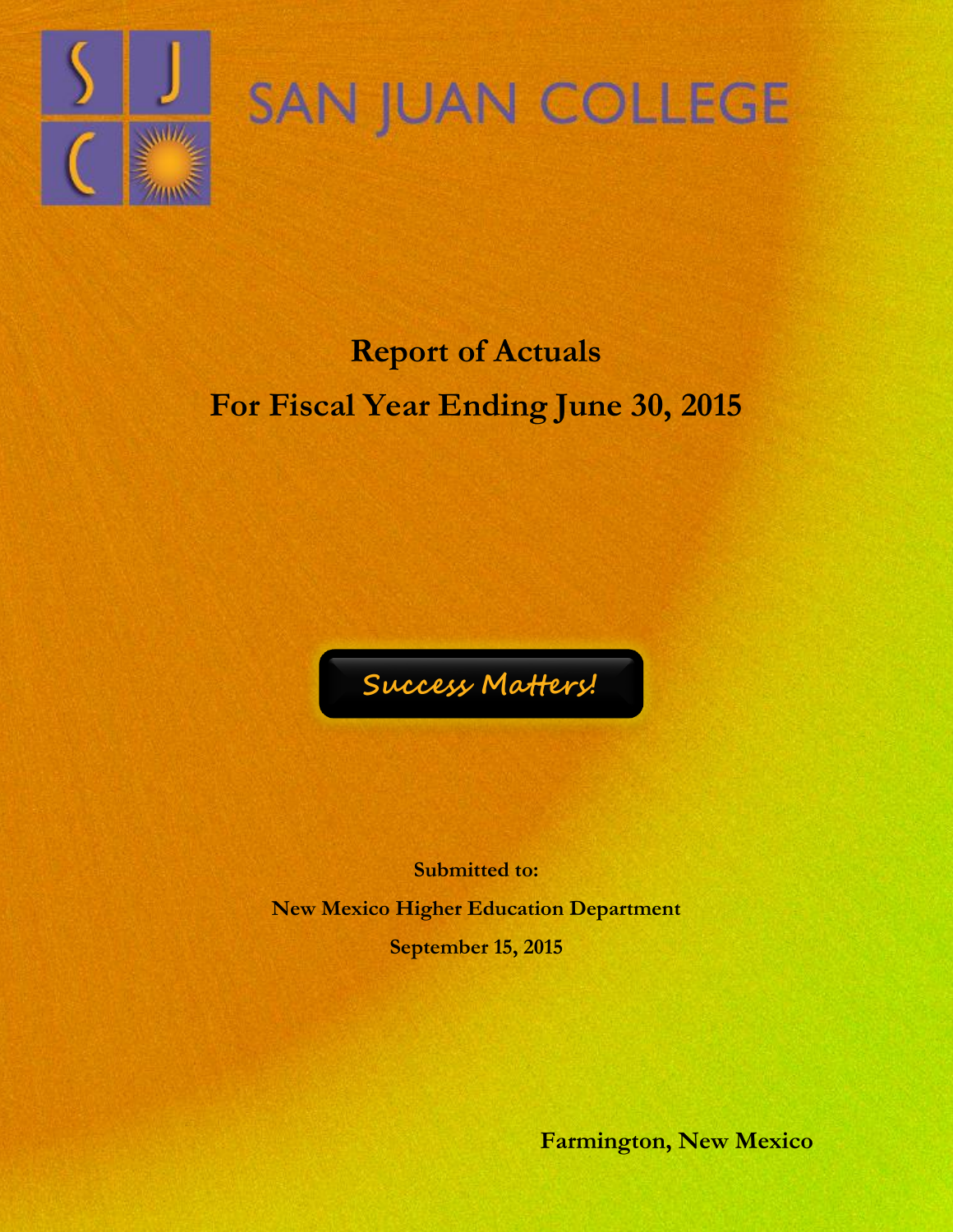#### San Juan College Exhibit 1 - Summary of Current and Plant Funds Report of Actuals for FYE 6/30/2015

|                                                                 | Original Budget FYE 2015 |                      | Revised Budget FYE 2015 |                      | <b>Estimated Actual FYE 2015</b> |                      |
|-----------------------------------------------------------------|--------------------------|----------------------|-------------------------|----------------------|----------------------------------|----------------------|
| Revenue                                                         | Unrestricted             | Restricted           | Unrestricted            | Restricted           | Unrestricted                     | Restricted           |
| <b>Current Funds</b>                                            |                          |                      |                         |                      |                                  |                      |
| <b>Instruction and General</b>                                  | 55,461,126               | 3,340,390            | 55,637,606              | 5,097,454            | 53,265,470                       | 3,278,360            |
| <b>Public Service</b>                                           | 280,634                  | 467,563              | 282,423                 | 491,462              | 272,787                          | 370,406              |
| Internal Service Departments                                    |                          |                      | 6,280,567               | 6,000                | 6,272,817                        | 3,734                |
| <b>Student Aid Grants and Stipends</b>                          | $\blacksquare$           | 21,379,579           |                         | 19,442,977           |                                  | 18,459,103           |
| <b>Auxiliary Enterprises</b>                                    | 5,297,957                |                      | 4,636,036               |                      | 4,842,242                        |                      |
| <b>Independent Operations</b>                                   | 236,037                  |                      | 236,037                 | $\blacksquare$       | 216,081                          |                      |
| <b>Subtotal Current Funds</b>                                   | 61,275,754               | 25, 187, 532         | 67,072,669              | 25,037,892           | 64,869,397                       | 22,111,602           |
| <b>Plant Funds</b>                                              |                          |                      |                         |                      |                                  |                      |
| Capital Outlay                                                  | 7,031,079                |                      | 11,977,476              |                      | 9,216,612                        |                      |
| Renewal and Replacement                                         |                          |                      | 758,959                 |                      | 69,654                           |                      |
| <b>Debt Service</b>                                             | 1,186,505                |                      | 1,486,343               | $\blacksquare$       | 2,187,362                        |                      |
| <b>Subtotal Plant Funds</b>                                     | 8,217,584                |                      | 14,222,778              | $\blacksquare$       | 11,473,628                       |                      |
|                                                                 |                          |                      |                         |                      |                                  |                      |
| <b>Total Revenue</b>                                            | 69,493,338               | 25, 187, 532         | 81,295,447              | 25,037,892           | 76,343,025                       | 22,111,602           |
|                                                                 |                          |                      |                         |                      |                                  |                      |
| <b>Beginning Balances</b><br><b>Current Funds</b>               |                          |                      |                         |                      |                                  |                      |
| Instruction and General                                         |                          |                      |                         |                      |                                  |                      |
|                                                                 | 13,243,457               |                      | 12,114,736              | ä,<br>$\overline{a}$ | 12,176,493                       | (17, 172)            |
| <b>Public Service</b>                                           | 66,485<br>ä,             |                      | 68,072                  |                      | 13,775                           | (7, 257)             |
| Internal Service Departments<br>Student Aid Grants and Stipends | 10,356                   |                      | 179,921                 | $\overline{a}$       | 179,921                          |                      |
| <b>Auxiliary Enterprises</b>                                    | 700,722                  |                      | 1,189,485               | $\overline{a}$       | 1,189,485                        | $\overline{a}$       |
| <b>Independent Operations</b>                                   | 347,579                  | $\blacksquare$       | 380,279                 | $\blacksquare$       | 372,818                          |                      |
| <b>Subtotal Current Funds</b>                                   | 14,368,599               | $\blacksquare$       | 13,932,493              | $\blacksquare$       | 13,932,492                       | (24, 429)            |
|                                                                 |                          |                      |                         |                      |                                  |                      |
| <b>Plant Funds</b>                                              |                          |                      |                         |                      |                                  |                      |
| <b>Capital Outlay</b>                                           | 723,661                  |                      | 2,822,001               |                      | 2,822,001                        |                      |
| Renewal and Replacement                                         |                          |                      | 1,409,797               | $\blacksquare$       | 1,409,797                        | $\blacksquare$       |
| <b>Debt Service</b>                                             | 1,672,868                |                      | 2,129,896               | $\blacksquare$       | 2,129,896                        |                      |
| <b>Subtotal Plant Funds</b>                                     | 2,396,529                | $\sim$               | 6,361,693               |                      | 6,361,693                        |                      |
|                                                                 |                          |                      |                         |                      |                                  |                      |
| <b>Total Beginning Balances</b>                                 | 16,765,128               | $\blacksquare$       | 20,294,186              | $\sim$               | 20,294,185                       | (24, 429)            |
|                                                                 |                          |                      |                         |                      |                                  |                      |
| <b>Total Available</b>                                          |                          |                      |                         | 5,097,454            |                                  |                      |
| <b>Instruction and General</b><br><b>Public Service</b>         | 68,704,583<br>347,119    | 3,340,390<br>467,563 | 67,752,342<br>350,495   |                      | 65,441,963<br>286,562            | 3,261,188<br>363,149 |
|                                                                 | ä,                       | $\overline{a}$       | 6,280,567               | 491,462<br>6,000     | 6,272,817                        | 3,734                |
| Internal Service Departments<br>Student Aid Grants and Stipends | 10,356                   | 21,379,579           | 179,921                 | 19,442,977           | 179,921                          | 18,459,103           |
| <b>Auxiliary Enterprises</b>                                    | 5,998,679                | $\blacksquare$       | 5,825,521               | $\blacksquare$       | 6,031,726                        |                      |
| Independent Operations                                          | 583,616                  |                      | 616,316                 |                      | 588,899                          |                      |
| <b>Subtotal Current Funds</b>                                   | 75,644,353               | 25, 187, 532         | 81,005,162              | 25,037,892           | 78,801,889                       | 22,087,173           |
|                                                                 |                          |                      |                         |                      |                                  |                      |
| <b>Plant Funds</b>                                              |                          |                      |                         |                      |                                  |                      |
| Capital Outlay                                                  | 7,754,740                |                      | 14,799,477              |                      | 12,038,613                       |                      |
| Renewal and Replacement                                         |                          |                      | 2,168,756               | $\blacksquare$       | 1,479,450                        |                      |
| <b>Debt Service</b>                                             | 2,859,373                |                      | 3,616,239               |                      | 4,317,258                        |                      |
| <b>Subtotal Plant Funds</b>                                     | 10,614,113               |                      | 20,584,472              |                      | 17,835,321                       |                      |
| <b>Total Available</b>                                          | 86,258,466               | 25, 187, 532         | 101,589,634             | 25,037,892           | 96,637,210                       | 22,087,173           |
|                                                                 |                          |                      |                         |                      |                                  |                      |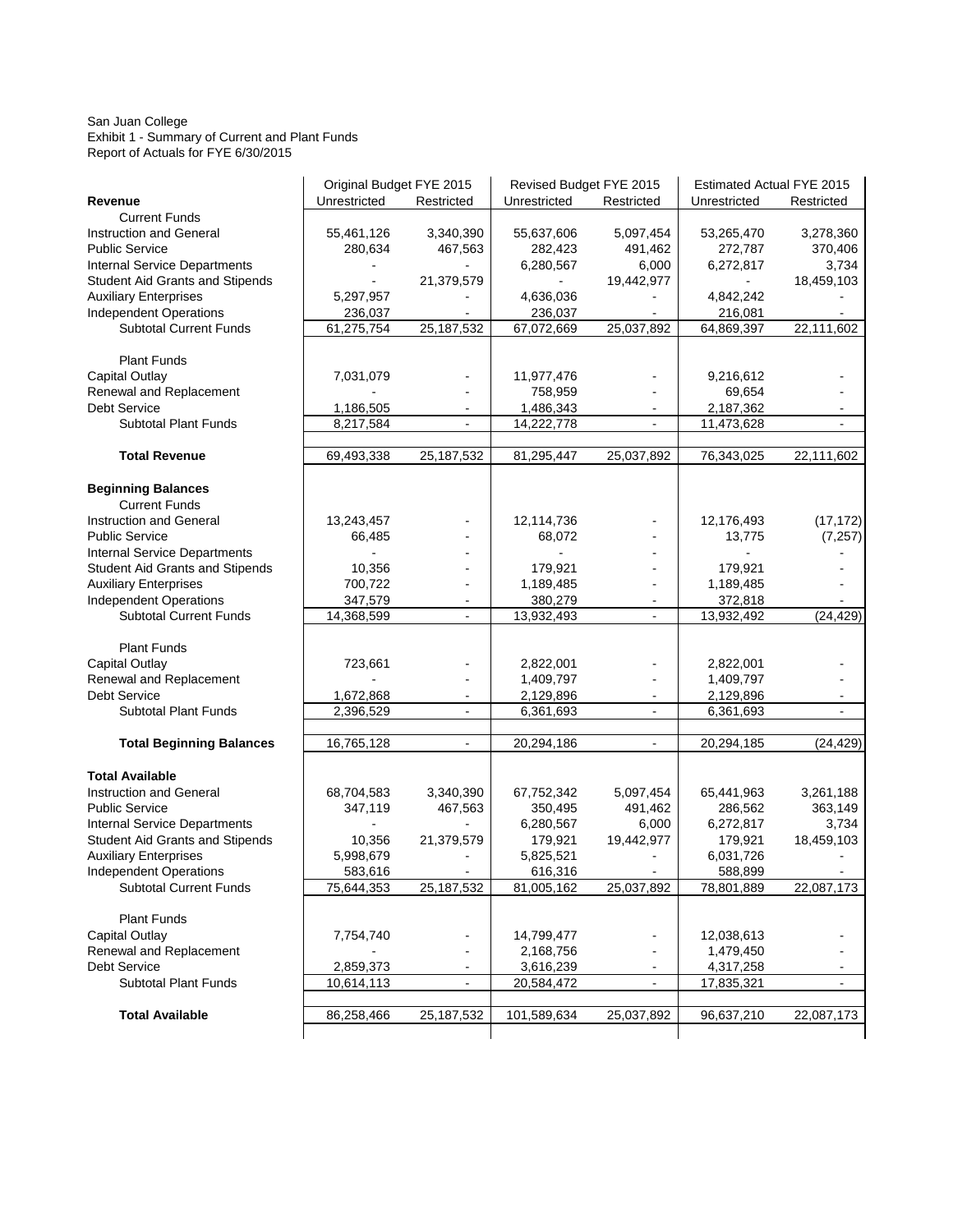| <b>Expenditures</b>                    |               |                          |               |                          |                |                |
|----------------------------------------|---------------|--------------------------|---------------|--------------------------|----------------|----------------|
| <b>Current Funds</b>                   |               |                          |               |                          |                |                |
| Instruction and General                | 52,314,762    | 3,340,390                | 52,657,570    | 5,097,454                | 50,801,511     | 3,261,188      |
| <b>Public Service</b>                  | 1,448,190     | 467,563                  | 1,420,134     | 491,462                  | 1,349,064      | 363,149        |
| <b>Internal Service Departments</b>    | $\sim$        | $\sim$                   | 6,280,567     | 6,000                    | 6,272,817      | 3,734          |
| <b>Student Aid Grants and Stipends</b> | 323.500       | 21,379,579               | 323,500       | 19,442,977               | 339,505        | 18,459,103     |
| <b>Auxiliary Enterprises</b>           | 5,300,957     |                          | 4,636,036     | $\blacksquare$           | 4,455,250      |                |
| <b>Independent Operations</b>          | 250,257       |                          | 196,757       |                          | 129,575        | ä,             |
| <b>Subtotal Current Funds</b>          | 59,637,666    | 25,187,532               | 65,514,564    | 25,037,892               | 63,347,722     | 22,087,173     |
|                                        |               |                          |               |                          |                |                |
| <b>Plant Funds</b>                     |               |                          |               |                          |                |                |
| Capital Outlay                         | 7,031,079     |                          | 12,666,490    |                          | 11,289,596     |                |
| Renewal and Replacement                | 1,281,412     |                          | 3,336,723     |                          | 1,159,624      |                |
| <b>Debt Service</b>                    | 1,186,505     |                          | 2,890,029     |                          | 2,949,905      |                |
| <b>Subtotal Plant Funds</b>            | 9,498,996     | $\overline{a}$           | 18,893,242    | $\overline{\phantom{a}}$ | 15,399,124     | ä,             |
|                                        |               |                          |               |                          |                |                |
| <b>Total Expenditures</b>              | 69,136,662    | 25, 187, 532             | 84,407,806    | 25,037,892               | 78,746,846     | 22,087,173     |
|                                        |               |                          |               |                          |                |                |
| Transfers in/(Out)                     |               |                          |               |                          |                |                |
| <b>Current Funds</b>                   |               |                          |               |                          |                |                |
| Instruction and General                | (2,786,742)   |                          | (2,756,843)   |                          | (2,664,183)    |                |
| <b>Public Service</b>                  | 1,167,610     |                          | 1,137,711     |                          | 1,093,056      |                |
| <b>Student Aid Grants and Stipends</b> | 323,500       |                          | 323,500       | $\overline{\phantom{a}}$ | 334,915        |                |
| <b>Independent Operations</b>          | 14,220        |                          | 14,220        |                          | (45, 200)      |                |
| <b>Subtotal Current Funds</b>          | (1, 281, 412) | $\mathbf{r}$             | (1, 281, 412) | $\overline{a}$           | (1,281,412)    | $\overline{a}$ |
|                                        |               |                          |               |                          |                |                |
| <b>Plant Funds</b>                     |               |                          |               |                          |                |                |
| Renewal and Replacement                | 1,281,412     |                          | 1,281,412     |                          | 1,281,412      |                |
| <b>Subtotal Plant Funds</b>            | 1,281,412     | $\mathbf{r}$             | 1,281,412     | $\overline{a}$           | 1,281,412      | $\overline{a}$ |
|                                        |               |                          |               |                          |                |                |
| <b>Total Transfers In/(Out)</b>        | $\sim$        | $\sim$                   | $\sim$        | $\blacksquare$           | $\blacksquare$ | $\blacksquare$ |
|                                        |               |                          |               |                          |                |                |
| <b>Ending Balances</b>                 |               |                          |               |                          |                |                |
| <b>Current Funds</b>                   |               |                          |               |                          |                |                |
| Instruction and General                | 13,603,079    |                          | 12,337,929    |                          | 11,976,270     |                |
| <b>Public Service</b>                  | 66,539        |                          | 68,072        |                          | 30,554         |                |
| <b>Internal Service Departments</b>    |               |                          |               |                          | $\Omega$       |                |
| <b>Student Aid Grants and Stipends</b> | 10,356        |                          | 179,921       |                          | 175,331        |                |
| <b>Auxiliary Enterprises</b>           | 697,722       | ÷,                       | 1,189,485     | ÷,                       | 1,576,476      |                |
| <b>Independent Operations</b>          | 347,579       | $\blacksquare$           | 433,779       | $\overline{a}$           | 414,124        |                |
| <b>Subtotal Current Funds</b>          | 14,725,275    | $\blacksquare$           | 14,209,186    | $\blacksquare$           | 14,172,755     | $\blacksquare$ |
|                                        |               |                          |               |                          |                |                |
| <b>Plant Funds</b>                     |               |                          |               |                          |                |                |
| Capital Outlay                         | 723,661       |                          | 2,132,987     |                          | 749,017        |                |
| Renewal and Replacement                |               | $\overline{\phantom{a}}$ | 113,445       | $\blacksquare$           | 1,601,238      |                |
| Debt Service                           | 1,672,868     |                          | 726,210       |                          | 1,367,353      |                |
| <b>Subtotal Plant Funds</b>            | 2,396,529     | $\blacksquare$           | 2,972,642     | $\blacksquare$           | 3,717,609      | $\blacksquare$ |
|                                        |               |                          |               |                          |                |                |
| <b>Total Ending Balance</b>            | 17,121,804    | $\blacksquare$           | 17,181,828    | $\blacksquare$           | 17,890,364     | $\blacksquare$ |
|                                        |               |                          |               |                          |                |                |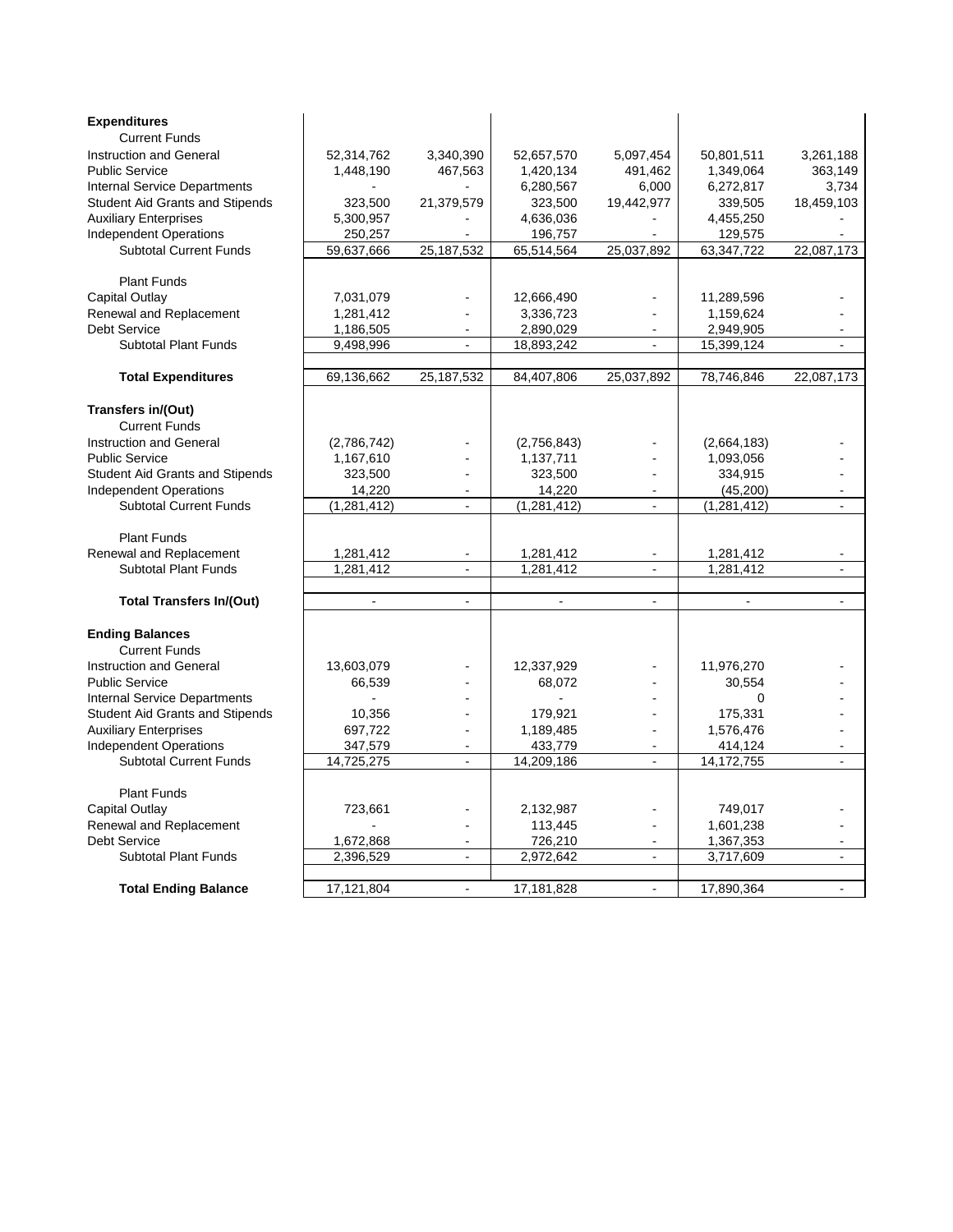San Juan College Exhibit 1A - Detail of Transfers Report of Actuals for Fiscal Year End 6/30/2015

|                                           | Original Budget FYE 2015 |                          | Revised Budget FYE 2015 |                          | <b>Estimated Actual FYE 2015</b> |                             |
|-------------------------------------------|--------------------------|--------------------------|-------------------------|--------------------------|----------------------------------|-----------------------------|
|                                           | Unrestricted             | Restricted               | Unrestricted            | Restricted               | Unrestricted                     | Restricted                  |
| Description                               |                          |                          |                         |                          |                                  |                             |
| <b>Instruction General</b>                |                          |                          |                         |                          |                                  |                             |
| <b>Building Renewal &amp; Replacement</b> | (681, 412)               |                          | (681, 412)              |                          | (681, 412)                       |                             |
| Equipment Renewal & Replacement           | (600,000)                | L.                       | (600,000)               | $\overline{\phantom{a}}$ | (600,000)                        |                             |
| <b>Independent Operations</b>             | (14, 220)                |                          | (14, 220)               |                          | 45,200                           |                             |
| <b>Public Service</b>                     | (1, 167, 610)            | ä,                       | (1, 137, 711)           | $\overline{\phantom{a}}$ | (1,093,056)                      |                             |
| <b>Student Aid &amp; Grants</b>           | (323, 500)               | $\overline{a}$           | (323, 500)              | $\overline{a}$           | (334, 915)                       |                             |
| Total                                     | (2,786,742)              | $\mathbf{r}$             | (2,756,843)             | $\mathbf{r}$             | (2,664,183)                      |                             |
|                                           |                          |                          |                         |                          |                                  |                             |
| <b>Public Service</b>                     |                          |                          |                         |                          |                                  |                             |
| 4830 Art Gallery                          | 77,747                   |                          | 76,576                  | $\overline{\phantom{a}}$ | 59,950                           |                             |
| 4968 Community Facilities Sched           | 50,886                   |                          | 50,761                  | $\overline{a}$           | 90,535                           |                             |
| 4985 Dental Clinic Account                | 21,328                   |                          | 27,328                  | $\overline{\phantom{a}}$ | 30,354                           |                             |
| 4810 Economic Development                 | 45,005                   | $\overline{a}$           | 45,005                  | $\overline{\phantom{a}}$ | 45,000                           |                             |
| 4230 Employee Recruiting Pool             | 5,000                    |                          | 5,000                   |                          | 2,161                            |                             |
| 4820 Enterprise Center                    | 19,616                   | L.                       | 18,944                  | $\blacksquare$           | 23,616                           |                             |
| 4200 Marketing Pool                       | 38,800                   |                          | 38,800                  | $\overline{a}$           | 38,696                           |                             |
| 4983 One Book One Community               | 6,281                    |                          | 5,966                   |                          | 3,626                            |                             |
| 4962 Pow Wow                              | 16,534                   |                          | 15,134                  | $\overline{a}$           | 12,272                           |                             |
| 3620 Adult Basic Education                | 107,179                  |                          | 106,802                 | $\blacksquare$           | 116,251                          |                             |
| 4970 Public Events - Fine Arts Cent       | 325,622                  |                          | 314,430                 | $\blacksquare$           | 258,928                          |                             |
| 4975 Public Events - Wellness Cente       | 379                      |                          | 267                     |                          | 25                               |                             |
| 4800 Public Service Pooled Charges        | 205,772                  |                          | 190,067                 |                          | 182,318                          |                             |
| 4890 Radio Internet                       | 9,603                    | $\overline{a}$           | 9,122                   | $\overline{a}$           | 8,073                            |                             |
| 4900 Ropes Course                         | 24,640                   | L.                       | 23,907                  | $\overline{\phantom{a}}$ | 24,081                           |                             |
| 4960 Student Activities Comm. Event       | 18,571                   |                          | 17,641                  |                          | 15,494                           |                             |
| 4910 Telecommunications (KSJE)            | 188,428                  | $\overline{a}$           | 186,177                 | $\overline{\phantom{a}}$ | 174,525                          |                             |
| 4930 Volunteer Center                     | 6,219                    | $\blacksquare$           | 5,784                   | $\blacksquare$           | 7,149                            |                             |
| Total                                     | 1,167,610                | $\mathbf{r}$             | 1,137,711               | $\sim$                   | 1,093,056                        | $\blacksquare$              |
|                                           |                          |                          |                         |                          |                                  |                             |
|                                           |                          |                          |                         |                          |                                  |                             |
| <b>Student Aid</b>                        |                          |                          |                         |                          |                                  |                             |
| 5300 3% Scholarships                      | 275,000                  |                          | 275,000                 |                          | 275,000                          |                             |
| 5330 Fine Arts Scholarships               | 8,730                    | $\overline{a}$           | 8,730                   | L,                       | 10.637                           |                             |
| 5350 Institutional Scholarships           | 20,370                   |                          | 20,370                  | $\overline{\phantom{a}}$ | 9,863                            |                             |
| 5340 Student Activities Fees Scholarships |                          | L,                       |                         | $\blacksquare$           | 30,000                           |                             |
| 5310 Possible Dream                       | 19,400                   | $\overline{a}$           | 19,400                  | $\blacksquare$           | 9,415                            |                             |
| Total                                     | 323,500                  | $\mathbb{Z}^2$           | 323,500                 | $\mathbf{r}$             | 334.915                          | $\mathcal{L}^{\mathcal{A}}$ |
|                                           |                          |                          |                         |                          |                                  |                             |
|                                           |                          |                          |                         |                          |                                  |                             |
| Auxiliary                                 |                          |                          |                         |                          |                                  |                             |
| 7025 Bookstore                            | (320, 564)               |                          | (320, 564)              | $\overline{\phantom{a}}$ | (442, 252)                       |                             |
| 7002 Food Service Outsource               | 320,564                  | $\overline{\phantom{a}}$ | 320,564                 | $\blacksquare$           | 442,252                          |                             |
| Total                                     | $\blacksquare$           |                          | $\blacksquare$          |                          | $\blacksquare$                   |                             |
|                                           |                          |                          |                         |                          |                                  |                             |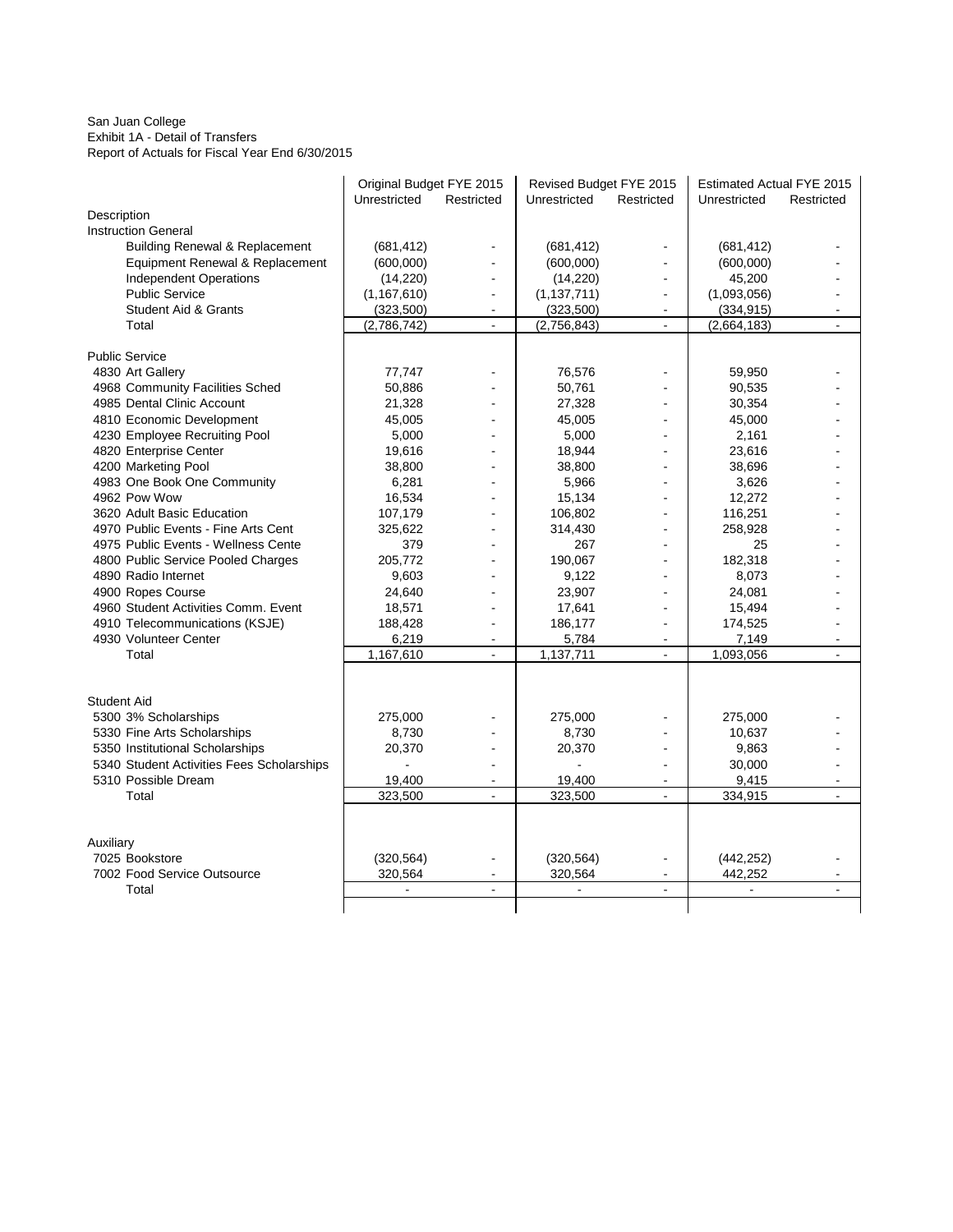|                                      | Original Budget FYE 2015 |                |              | Revised Budget FYE 2015 |               | Estimated Actual FYE 2015 |  |
|--------------------------------------|--------------------------|----------------|--------------|-------------------------|---------------|---------------------------|--|
|                                      | Unrestricted             | Restricted     | Unrestricted | Restricted              | Unrestricted  | Restricted                |  |
| Independent Operations               |                          |                |              |                         |               |                           |  |
| <b>Independent Operations Pooled</b> | 14,220                   |                | 14,220       | ۰                       | (45,200)      |                           |  |
| <b>Current Funds Subtotal</b>        | (1,281,412)              |                | (1,281,412)  | ۰                       | (1, 281, 412) |                           |  |
| Renewals and Replacements            |                          |                |              |                         |               |                           |  |
| 6200 Business Services               | 91.412                   |                | 91,412       |                         | 91,412        |                           |  |
| 6275 Carpet, Tile & Painting         | 110,000                  | $\blacksquare$ | 70,000       | ۰.                      | 70,000        |                           |  |
| 6265 Heating & Cooling Systems       | 170,000                  |                | 170,000      |                         | 170,000       |                           |  |
| 6250 Learning                        | 300,000                  | $\blacksquare$ | 300,000      |                         | 300,000       |                           |  |
| 6290 Miscellaneous Bldg Renewals     | 50,000                   | $\blacksquare$ | 50,000       |                         | 50,000        |                           |  |
| 6273 Plumbing, Electrical & Light    | 150,000                  | $\blacksquare$ | 190,000      |                         | 190,000       |                           |  |
| 6270 Roofing                         | 110.000                  | $\blacksquare$ | 110,000      |                         | 110,000       |                           |  |
| 6256 Technology Services             | 300,000                  | $\blacksquare$ | 300,000      | ۰.                      | 300,000       |                           |  |
| Total                                | 1,281,412                | ۰              | 1,281,412    | ۰.                      | 1,281,412     |                           |  |
|                                      |                          |                |              |                         |               |                           |  |
| Total Transfers In/(Out)             |                          |                |              |                         |               |                           |  |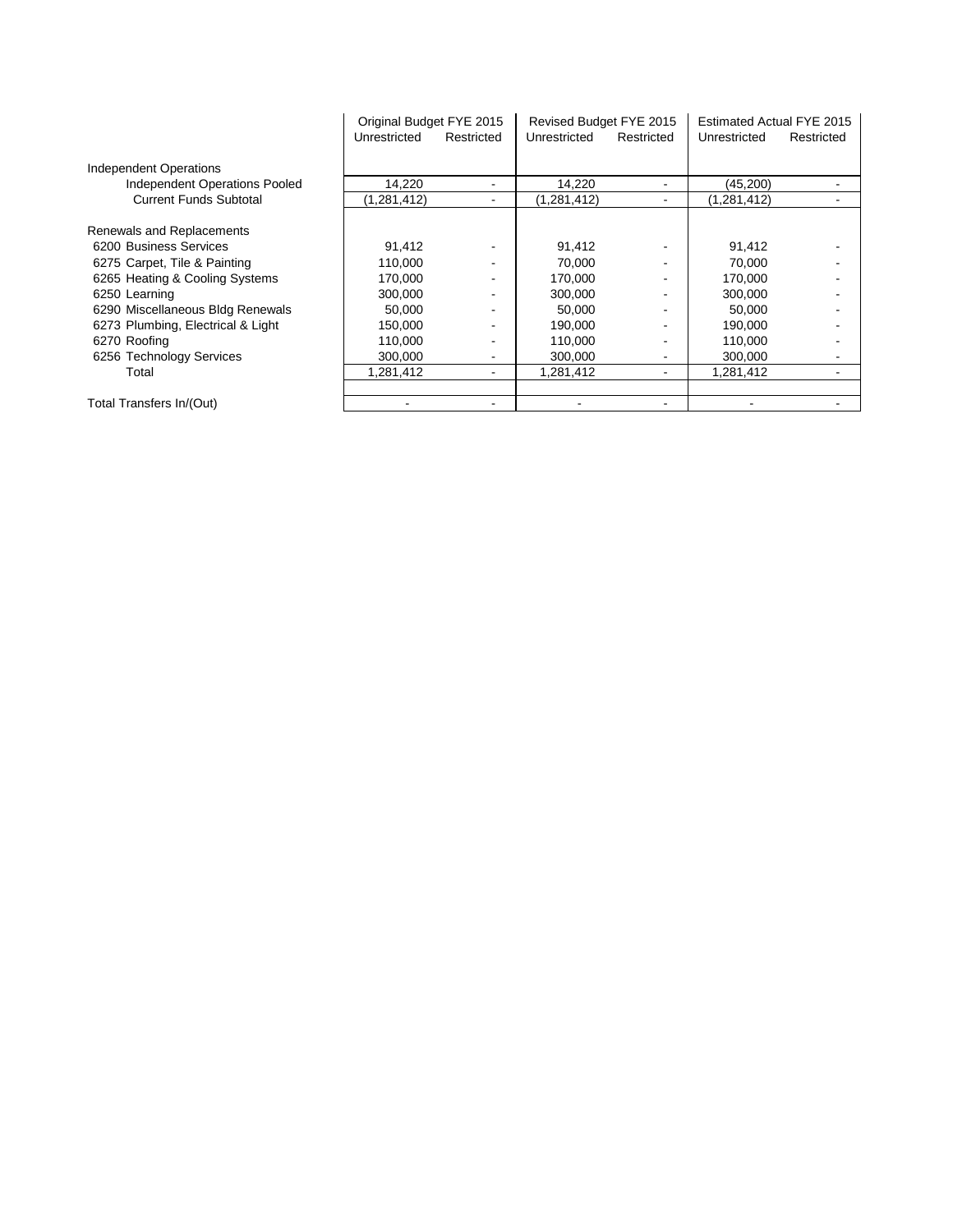San Juan College Exhibit 2 - Summary of Instruction and General Report of Actuals for Fiscal Year End 6/30/2015

|                                                |            | Original Budget FYE 2015 |                          |            | Revised Budget FYE 2015  |                  |                          | Estimated Actual FYE 2015 |            |              |            |            |
|------------------------------------------------|------------|--------------------------|--------------------------|------------|--------------------------|------------------|--------------------------|---------------------------|------------|--------------|------------|------------|
|                                                | <b>FTE</b> | Unrestricted FTE         |                          | Restricted | <b>FTE</b>               | Unrestricted FTE |                          | Restricted                | <b>FTE</b> | Unrestricted | <b>FTE</b> | Restricted |
| Description                                    |            |                          |                          |            |                          |                  |                          |                           |            |              |            |            |
| <b>Beginning Balance</b>                       |            | 13,243,457               |                          |            |                          | 12,114,736       |                          |                           |            | 12,176,493   |            | (17, 172)  |
| Revenues                                       |            |                          |                          |            |                          |                  |                          |                           |            |              |            |            |
| <b>Tuition and Fees</b>                        |            | 13,691,706               |                          |            |                          | 13,442,311       |                          |                           |            | 11,618,389   |            |            |
| <b>Federal Government Appropriations</b>       |            |                          |                          |            |                          |                  |                          |                           |            |              |            |            |
| <b>State Government Appropriations</b>         |            | 25,170,300               |                          |            | $\overline{\phantom{a}}$ | 25,170,300       |                          |                           |            | 25,170,340   |            |            |
| <b>Local Government Appropriations</b>         |            | 15,063,302               |                          |            |                          | 15,063,302       |                          |                           |            | 14,608,703   |            |            |
| <b>Federal Government Grants and Contracts</b> |            |                          |                          | 1,990,141  |                          |                  |                          | 3,706,966                 |            |              |            | 2,010,944  |
| State Government Grants and Contracts          |            | 135,705                  |                          | 459,816    |                          | 180,975          |                          | 535,242                   |            | 123,260      |            | 504,674    |
| <b>Local Government Grants and Contracts</b>   |            |                          |                          |            |                          |                  |                          |                           |            |              |            |            |
| Private Gifts, Grants, and Contracts           |            |                          |                          | 890,433    |                          | 450,000          |                          | 1,130,818                 |            | 238,215      |            | 762,742    |
| Endowment. Land, and Permanent Fund Income     |            |                          |                          |            |                          |                  |                          |                           |            |              |            |            |
| Sales and Services                             |            | 851,479                  |                          |            |                          | 686,271          |                          |                           |            | 817,567      |            |            |
| <b>Other Sources</b>                           |            | 548.634                  |                          |            |                          | 644,447          |                          |                           |            | 688.997      |            |            |
| <b>Total Revenues</b>                          |            | 55,461,126               |                          | 3,340,390  |                          | 55,637,606       |                          | 5,373,026                 |            | 53,265,470   |            | 3,278,360  |
| Expenses                                       |            |                          |                          |            |                          |                  |                          |                           |            |              |            |            |
| Instruction                                    | 435.66     | 28,981,291               | 5.30                     | 890,433    | 428.60                   | 29,678,531       | 19.51                    | 1,812,133                 | 434.56     | 28,846,420   | 11.03      | 1,021,074  |
| Academic Support                               | 55.76      | 4,892,718                | $\overline{\phantom{a}}$ | 459,816    | 58.30                    | 4,893,020        |                          | 86,525                    | 53.24      | 4,676,877    | 0.15       | 76,353     |
| <b>Student Support</b>                         | 62.40      | 5,016,666                | 24.25                    | 1,990,141  | 77.56                    | 5,040,650        | $\overline{\phantom{a}}$ | 3,465,868                 | 70.54      | 4,853,558    | 25.86      | 2,158,514  |
| <b>Institutional Support</b>                   | 74.20      | 7,184,546                |                          |            | 74.69                    | 7,096,097        | $\overline{\phantom{a}}$ | 8,500                     | 68.40      | 6,711,590    |            | 5,248      |
| <b>Physical Plant</b>                          | 67.39      | 6,239,541                |                          |            | 70.49                    | 5,949,272        |                          |                           | 64.73      | 5,713,066    |            |            |
| Transfers (In)/Out                             |            | 2,786,688                |                          |            |                          | 2,756,843        |                          |                           |            | 2,664,183    |            |            |
| <b>Total Expenses</b>                          | 695.41     | 55,101,450               | 29.55                    | 3,340,390  | 709.64                   | 55,414,413       | 19.51                    | 5,373,026                 | 691.47     | 53,465,693   | 37.04      | 3,261,188  |
| <b>Ending Balance</b>                          |            | 13,603,133               |                          |            |                          | 12,337,929       |                          | 0                         |            | 11,976,270   |            |            |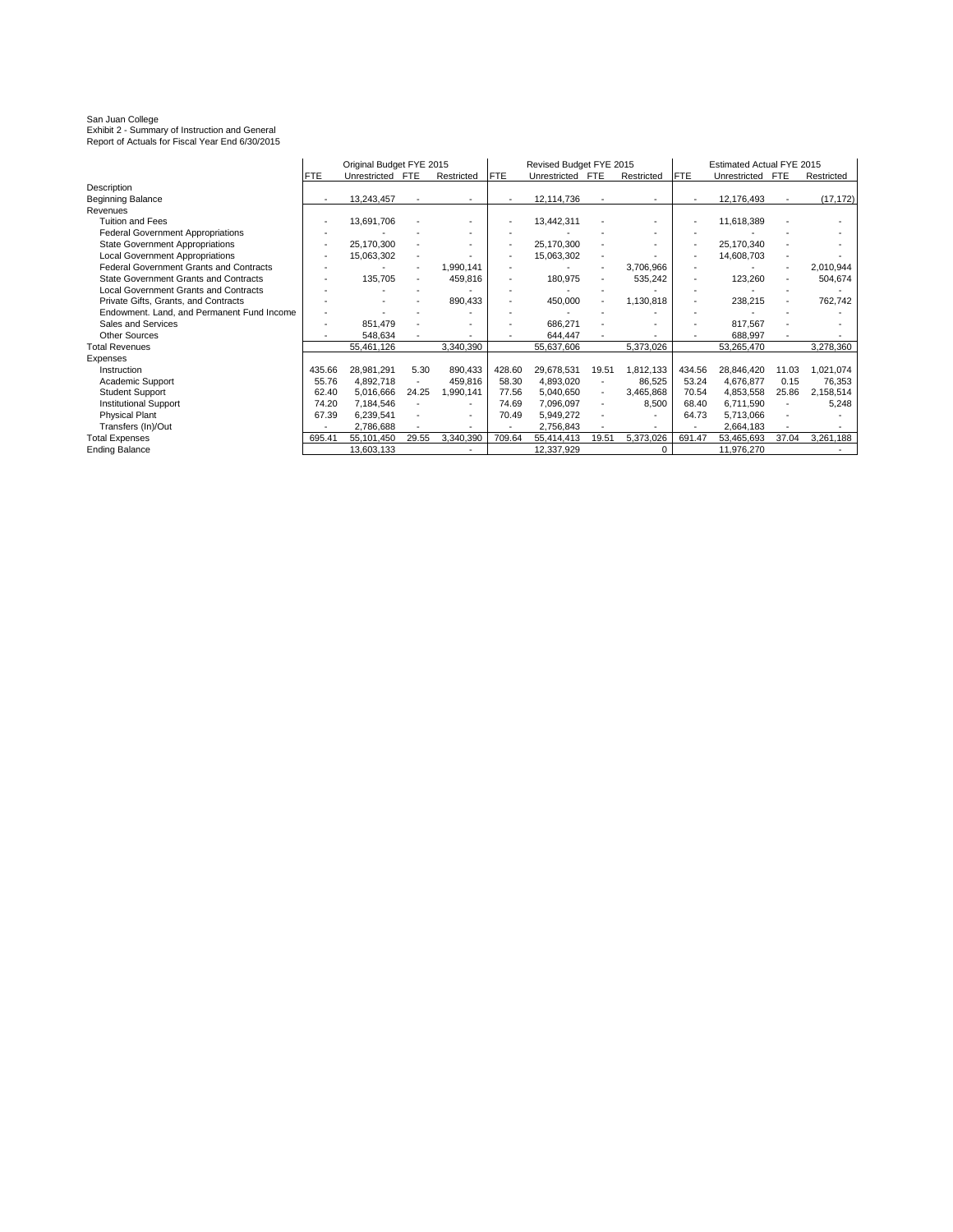#### San Juan College Exhibit 3- Student Tuition and Miscellaneous Fees for Instruction and General Report of Actuals for Fiscal Year End 6/30/2015

|                           |              | Original Budget FYE 2015 |              | Revised Budget FYE 2015 |              | Estimated Actual FYE 2015 |  |
|---------------------------|--------------|--------------------------|--------------|-------------------------|--------------|---------------------------|--|
|                           | Unrestricted | Restricted               | Unrestricted | Restricted              | Unrestricted | Restricted                |  |
| Tuition                   |              |                          |              |                         |              |                           |  |
| Fall                      | 4,030,756    |                          | 3,669,284    |                         | 3,549,377    |                           |  |
| Spring                    | 3,836,404    |                          | 3,713,157    |                         | 3,006,962    |                           |  |
| Summer                    | 1,217,280    |                          | 1,217,280    |                         | 1,161,031    |                           |  |
| <b>Subtotal Tuition</b>   | 9,084,440    |                          | 8,599,721    |                         | 7,717,370    |                           |  |
| Fees                      |              |                          |              |                         |              |                           |  |
| General                   | 3,563,251    |                          | 3,563,251    |                         | 2,780,648    |                           |  |
| Program                   | 866.684      |                          | 1,016,508    |                         | 757,862      |                           |  |
| <b>Student Activities</b> | 49,478       |                          | 74,328       |                         | 78,875       |                           |  |
| Other                     | 127,853      | ۰.                       | 188,503      |                         | 283,634      |                           |  |
| <b>Subtotal Fees</b>      | 4,607,266    |                          | 4,842,590    |                         | 3,901,019    |                           |  |
| Total                     | 13,691,706   |                          | 13,442,311   |                         | 11,618,389   |                           |  |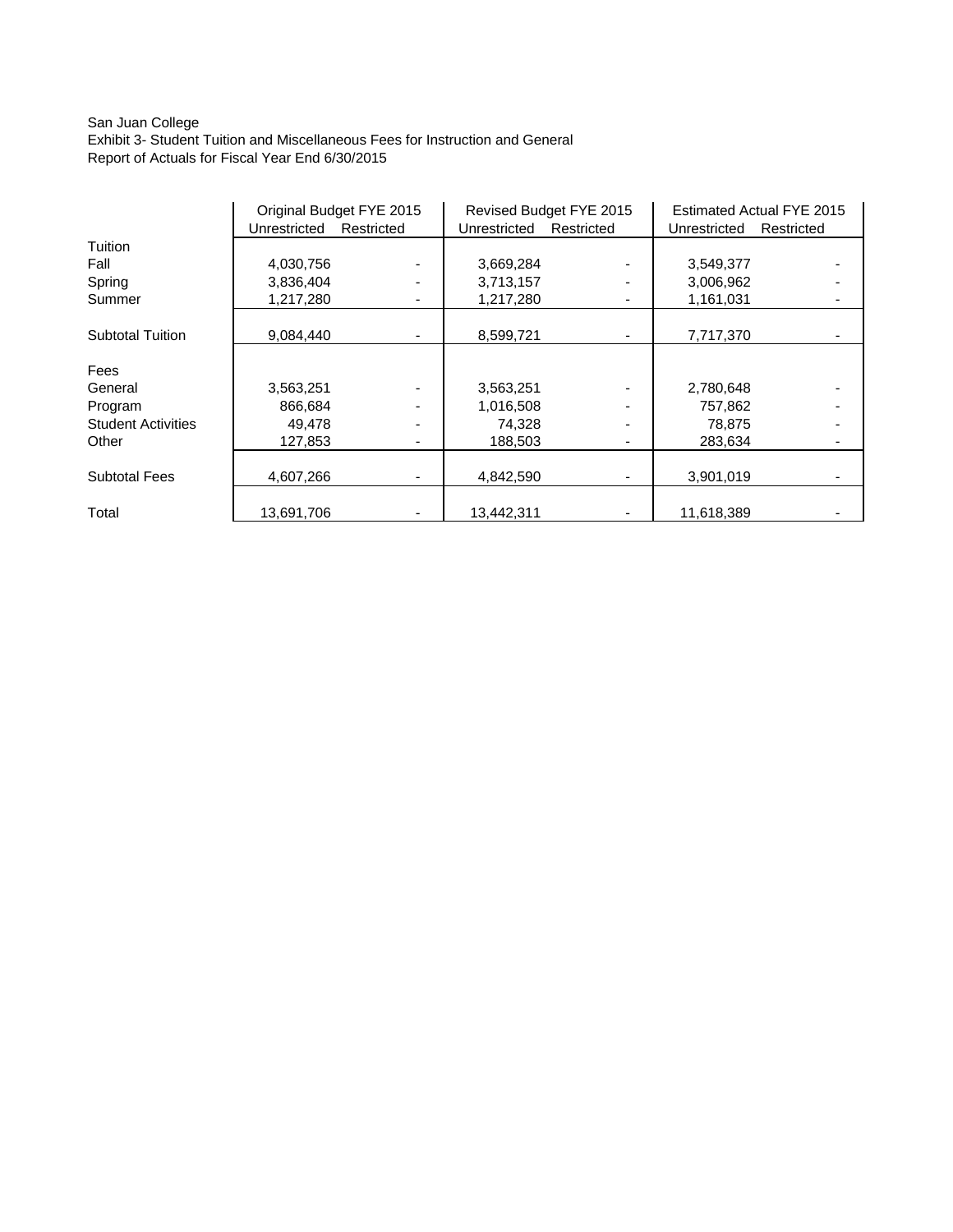#### San Juan College Exhibit 4- Governmental Appropriations for Instruction and General Report of Actuals for Fiscal Year End 6/30/2015

|                                   | Original Budget FYE 2015 |            | Revised Budget FYE 2015 |                          | Estimated Actual FYE 2015 |            |
|-----------------------------------|--------------------------|------------|-------------------------|--------------------------|---------------------------|------------|
|                                   | Unrestricted             | Restricted | Unrestricted            | Restricted               | Unrestricted              | Restricted |
|                                   |                          |            |                         |                          |                           |            |
| State Appropriations              |                          |            |                         |                          |                           |            |
| Instructional, General, and Other | 24,786,600               | ٠          | 24,786,600              | ٠                        | 24,786,640                |            |
| Dental Hygiene                    | 167.500                  | ۰.         | 167.500                 | ٠                        | 167.500                   |            |
| Nursing                           | 216,200                  | ٠          | 216,200                 | $\overline{\phantom{0}}$ | 216,200                   |            |
| <b>Workforce Training</b>         |                          |            |                         |                          |                           |            |
| <b>Subtotal State</b>             | 25,170,300               | ۰.         | 25,170,300              |                          | 25,170,340                |            |
|                                   |                          |            |                         |                          |                           |            |
| Local Appropriations              |                          |            |                         |                          |                           |            |
| <b>Operational Levy</b>           | 15,063,302               | ٠          | 15,063,302              | ٠                        | 14,608,703                |            |
|                                   |                          |            |                         |                          |                           |            |
| Total                             | 40,233,602               | ۰.         | 40,233,602              |                          | 39,779,043                |            |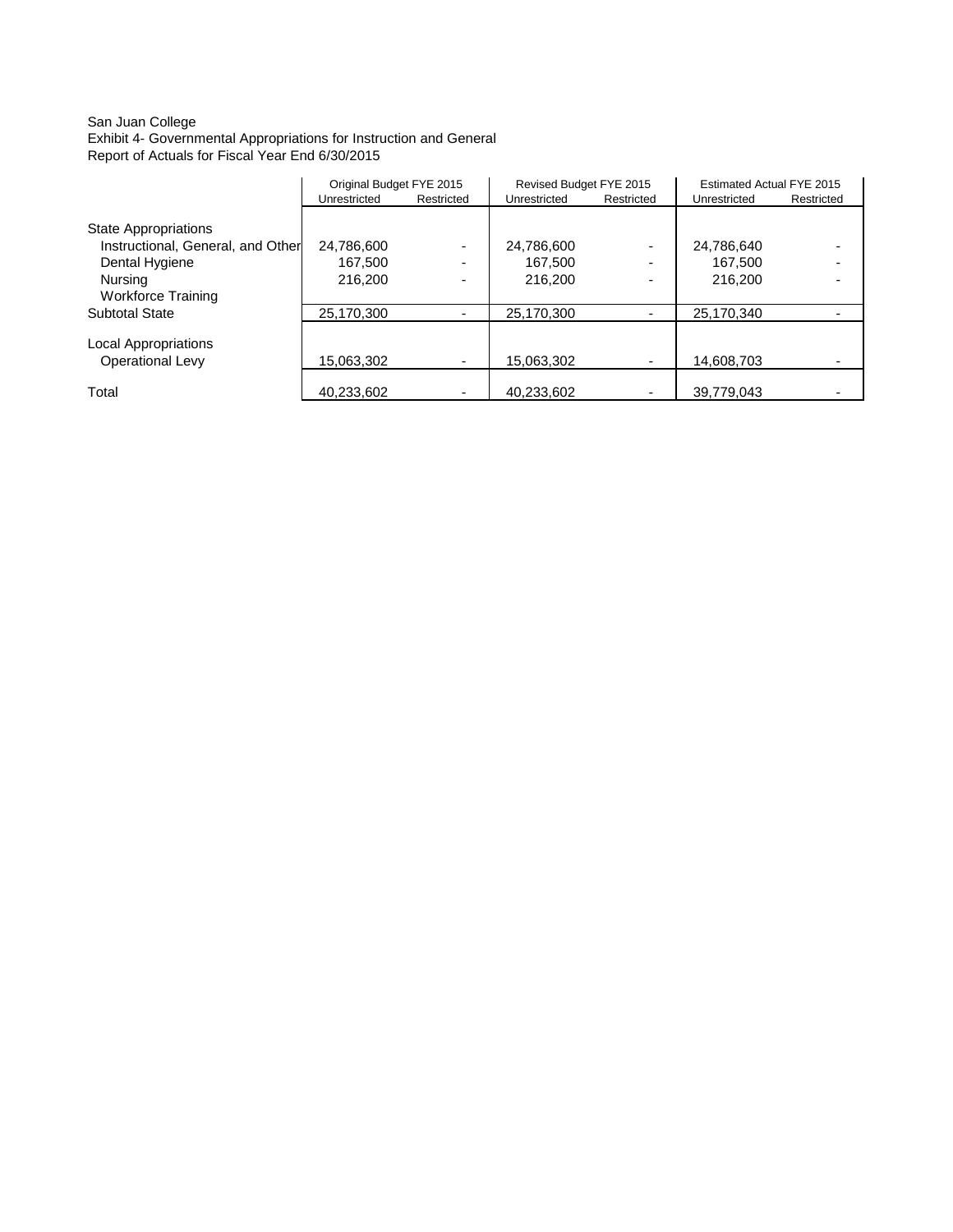#### San Juan College

Exhibit 5- Government Grants and Contracts for Instruction and General Report of Actuals for Fiscal Year End 6/30/2015

|                                            | Original Budget FYE 2015 |            |              | Revised Budget FYE 2015 | Estimated Actual FYE 2015 |            |  |
|--------------------------------------------|--------------------------|------------|--------------|-------------------------|---------------------------|------------|--|
|                                            | Unrestricted             | Restricted | Unrestricted | Restricted              | Unrestricted              | Restricted |  |
| Local<br><b>Local Contracts and Grants</b> |                          |            |              |                         |                           |            |  |
|                                            |                          |            |              |                         |                           |            |  |
| <b>State</b>                               |                          |            |              |                         |                           |            |  |
| <b>Adult Basic Education</b>               |                          | 221,979    |              | 278,379                 |                           | 275,788    |  |
| Child and Family Devleopment Center        | 59,827                   |            | 59,827       |                         | 98,517                    |            |  |
| <b>ENLACE</b>                              |                          | 200,000    |              | 212,000                 |                           | 211,000    |  |
| Library                                    | 75,878                   | 28,837     |              |                         | 24,743                    |            |  |
| Other                                      |                          | 9,000      | 121,148      | 44,864                  |                           | 17,886     |  |
| <b>Subtotal State</b>                      | 135,705                  | 459,816    | 180,975      | 535,242                 | 123,260                   | 504,674    |  |
| Federal                                    |                          |            |              |                         |                           |            |  |
| <b>Adult Basic Education</b>               |                          | 151,927    |              | 143,335                 |                           | 140,342    |  |
| Farmington Daycare Assistance              |                          |            |              | 7,000                   |                           | 6,999      |  |
| <b>INBRE</b>                               |                          |            |              | 194,625                 |                           | 90,933     |  |
| Launch Program                             |                          | 400,475    |              | 871,262                 |                           | 455,504    |  |
| National Science Foundation                |                          | 75,000     |              | 123,057                 |                           | 91,582     |  |
| Perkins                                    |                          | 378,148    |              | 890,913                 |                           | 416,237    |  |
| <b>Title III Fast Forward</b>              |                          | 397,000    |              | 841,065                 |                           | 335,629    |  |
| <b>TRIO</b>                                |                          | 587,591    |              | 630,759                 |                           | 459,188    |  |
| <b>Bisti Writing Project</b>               |                          |            |              | 4,950                   |                           | 14,530     |  |
| <b>Subtotal Federal</b>                    |                          | 1,990,141  |              | 3,706,966               |                           | 2,010,944  |  |
| Total                                      | 135,705                  | 2,449,957  | 180,975      | 4,242,209               | 123,260                   | 2,515,618  |  |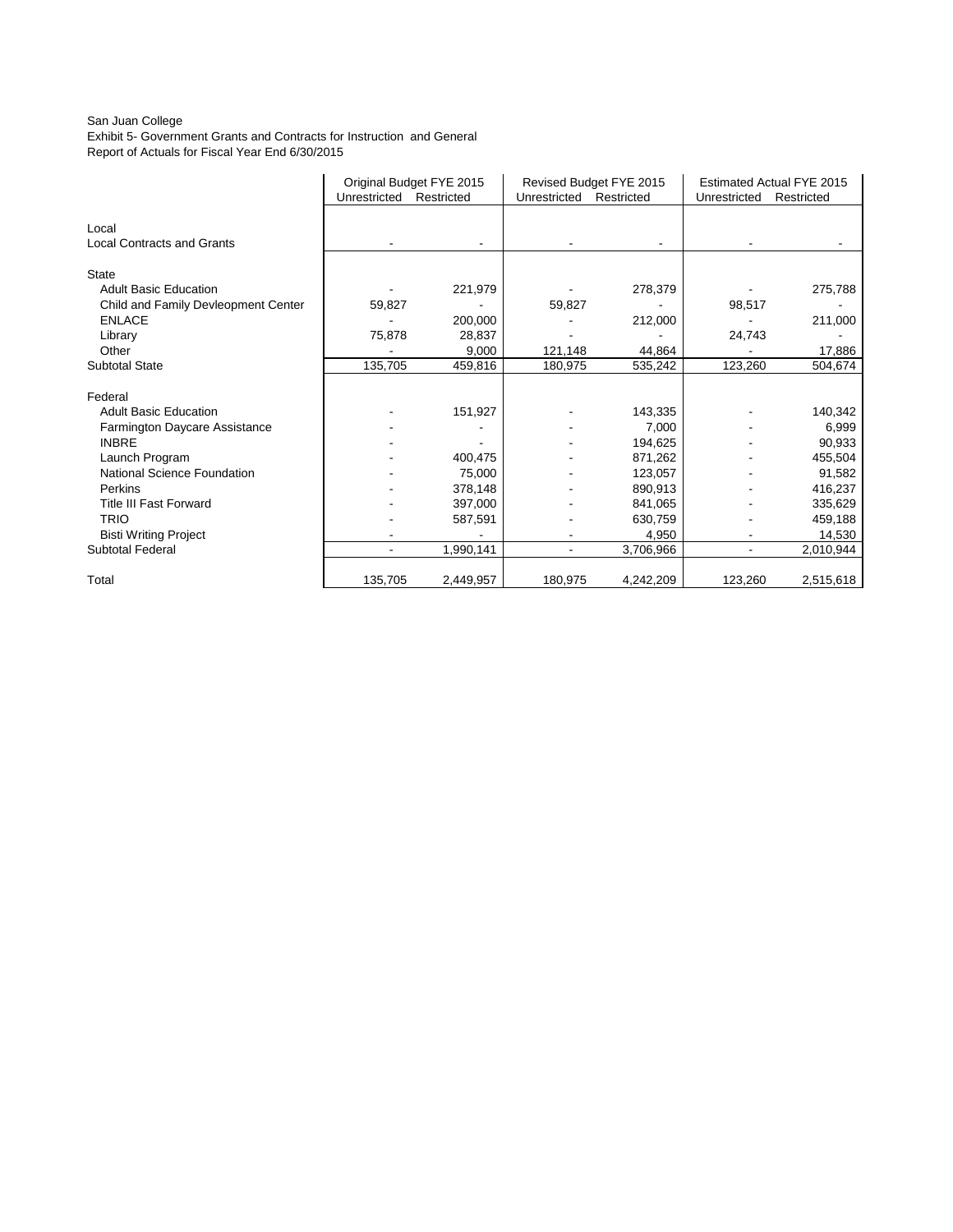#### San Juan College Exhibit 6- Private Gifts, Grants and Contracts for Instruction and General Report of Actuals for Fiscal Year End 6/30/2015

|                             | Original Budget FYE 2015 |            |              | Revised Budget FYE 2015 | Estimated Actual FYE 2015 |            |  |
|-----------------------------|--------------------------|------------|--------------|-------------------------|---------------------------|------------|--|
|                             | Unrestricted             | Restricted | Unrestricted | Restricted              | Unrestricted              | Restricted |  |
|                             |                          |            |              |                         |                           |            |  |
| Private                     |                          |            |              |                         |                           |            |  |
| Gifts, Grants and Contracts | $\overline{\phantom{0}}$ | 890.433    | 450.000      | 1.130.818               | 238.215                   | 762.742    |  |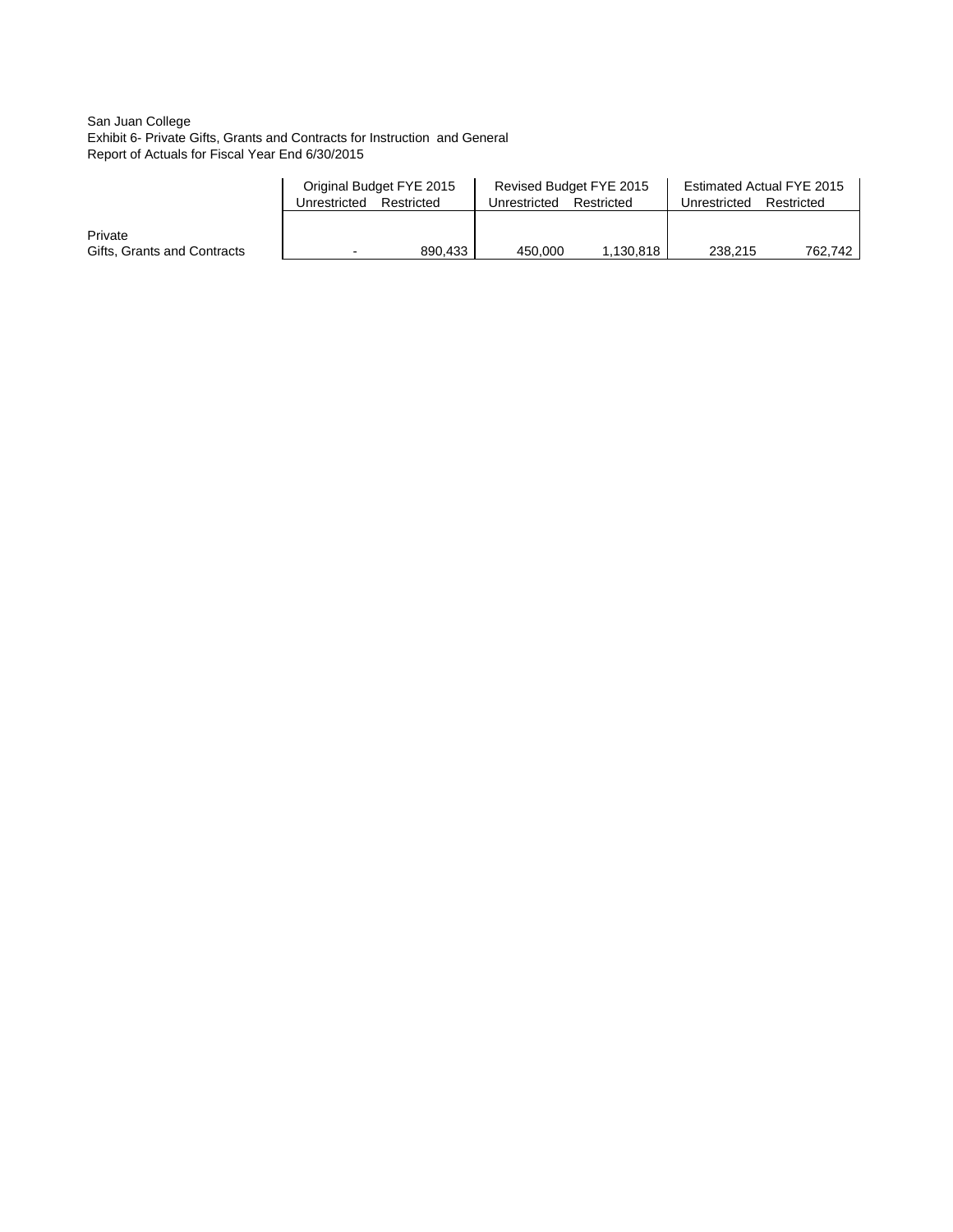San Juan College Exhibit 7- Endowment Income, Land Income, & Permanent Fund Income for Instruction and General Report of Actuals for Fiscal Year End 6/30/2015

|       | Original Budget FYE 2015   | Revised Budget FYE 2015    | Estimated Actual FYE 2015  |  |  |
|-------|----------------------------|----------------------------|----------------------------|--|--|
|       | Unrestricted<br>Restricted | Unrestricted<br>Restricted | Unrestricted<br>Restricted |  |  |
|       |                            |                            |                            |  |  |
| Total | $\overline{\phantom{0}}$   |                            |                            |  |  |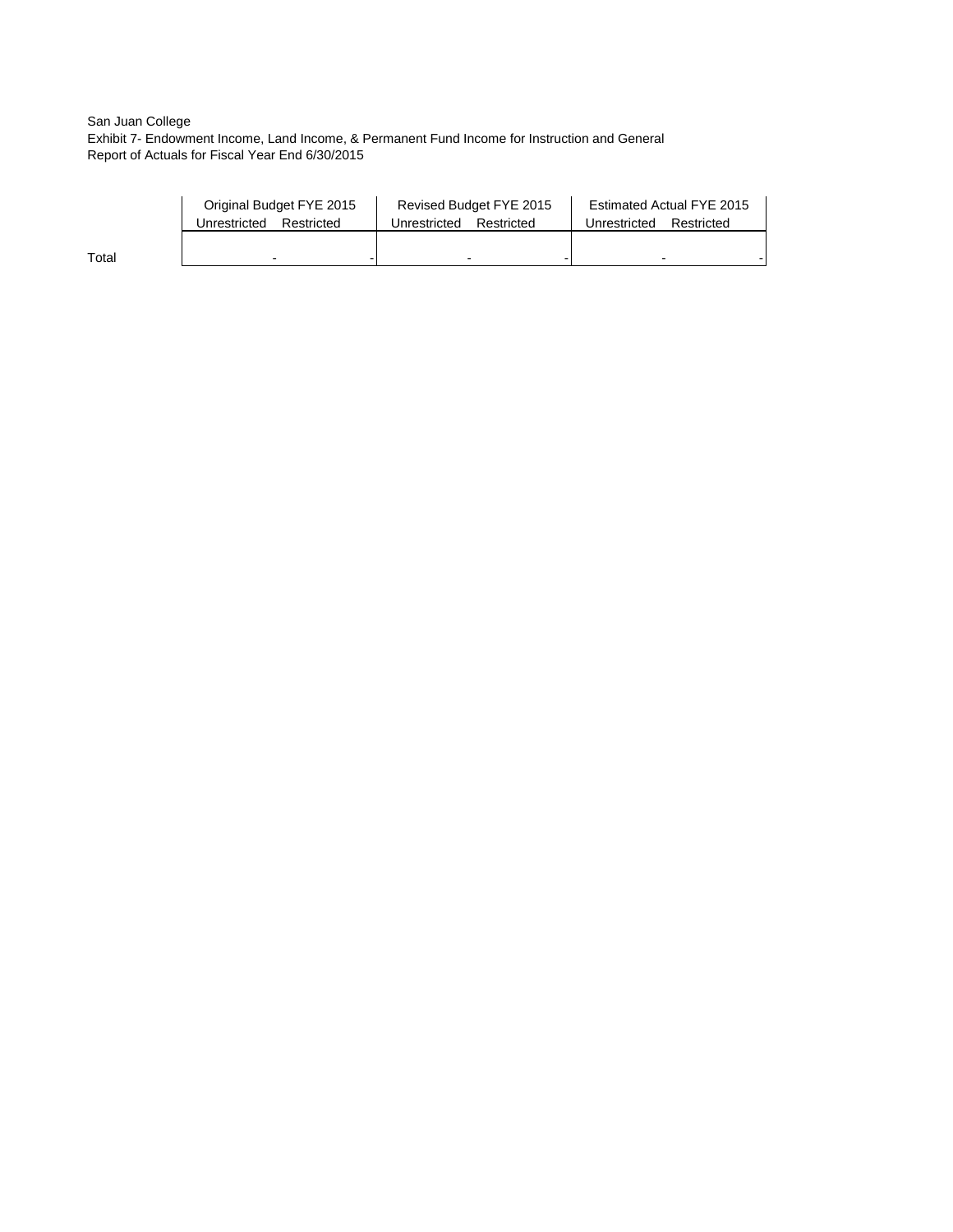#### San Juan College Exhibit 8- Sales and Services of Educational Activities Report of Actuals for Fiscal Year End 6/30/2015

|                                     |              | Original Budget FYE 2015 | Revised Budget FYE 2015 |            | <b>Estimated Actual FYE 2015</b> |            |
|-------------------------------------|--------------|--------------------------|-------------------------|------------|----------------------------------|------------|
|                                     | Unrestricted | Restricted               | Unrestricted            | Restricted | Unrestricted                     | Restricted |
|                                     |              |                          |                         |            |                                  |            |
| Center for Work Force Training      | 83.000       |                          | 30,000                  |            | 14.405                           |            |
| Child and Family Development Center | 338.736      |                          | 338.736                 |            | 416.409                          |            |
| Cosmetology                         | 55.000       |                          | 55,000                  |            | 41.592                           |            |
| <b>Instructional Enterprises</b>    | 86.833       |                          | 118.535                 |            | 24.343                           |            |
| Nursing                             | 33.000       |                          |                         |            |                                  |            |
| <b>Student Services</b>             | 9.000        |                          | 9,000                   |            | 6,172                            |            |
| <b>Testing Center</b>               | 70.910       |                          |                         |            |                                  |            |
| Vending                             | 40.000       |                          |                         |            |                                  |            |
| <b>Wellness Center</b>              | 135.000      |                          | 135.000                 |            | 311.606                          |            |
| Other                               |              |                          |                         |            | 3.040                            |            |
| Total                               | 851.479      |                          | 686.271                 |            | 817.567                          |            |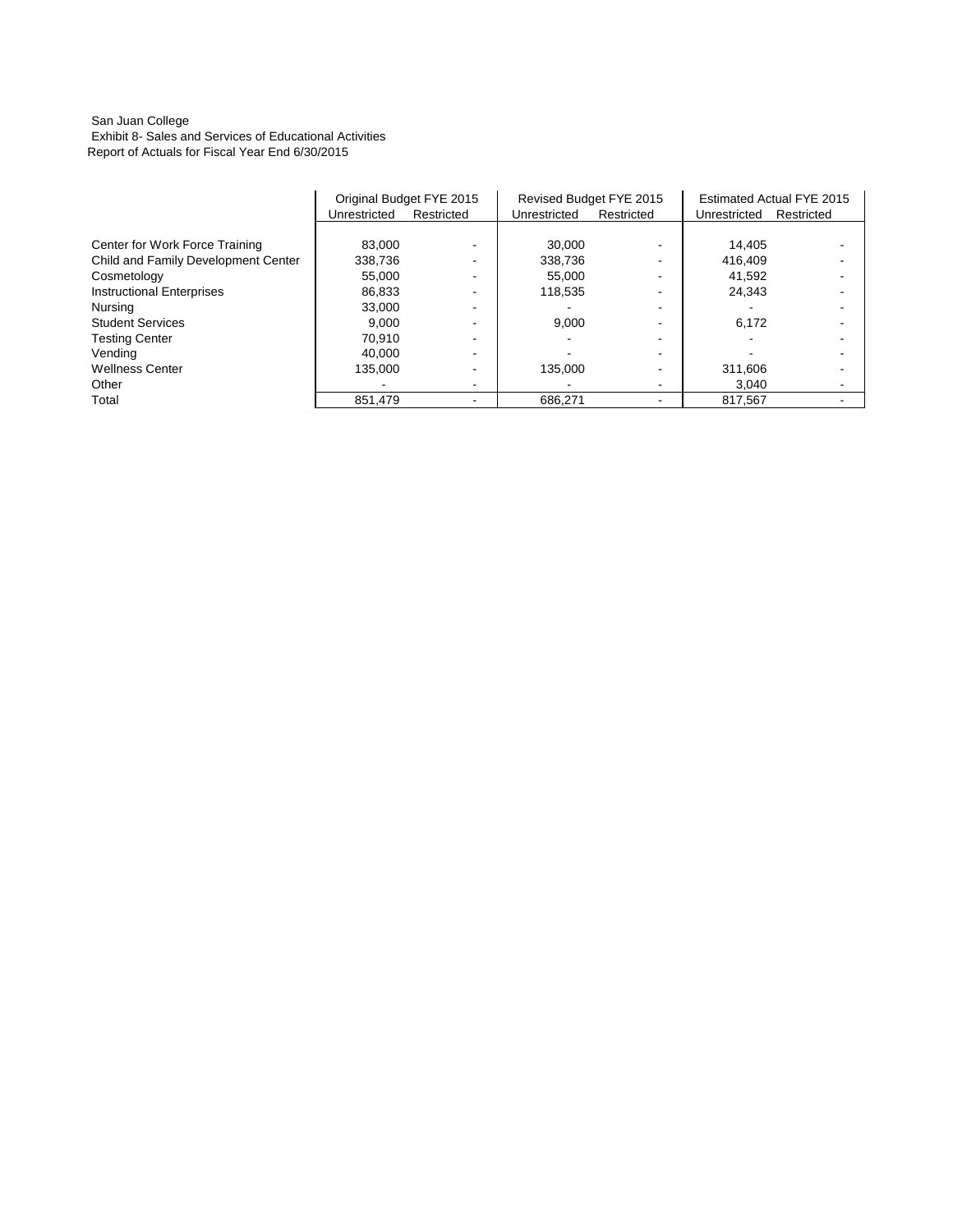#### San Juan College Exhibit 9- Other Sources of Revenue for Instruction and General Report of Actuals for Fiscal Year End 6/30/2015

|                               | Unrestricted | Original Budget FYE 2015<br>Restricted | Unrestricted | Revised Budget FYE 2015<br>Restricted | <b>Estimated Actual FYE 2015</b><br>Unrestricted<br>Restricted |  |
|-------------------------------|--------------|----------------------------------------|--------------|---------------------------------------|----------------------------------------------------------------|--|
| Disposal of Assets            |              |                                        |              |                                       |                                                                |  |
| <b>Indirect Cost Recovery</b> | 93,362       |                                        | 93,362       |                                       | 128.889                                                        |  |
| Interest Income               | 45.000       |                                        | 45.000       |                                       | 36.371                                                         |  |
| Rents                         | 4.735        |                                        | 500          |                                       | 1.350                                                          |  |
| Vending                       |              |                                        | 40.000       |                                       | 46.004                                                         |  |
| Other                         | 405,537      | $\overline{\phantom{a}}$               | 465,585      |                                       | 476,382                                                        |  |
| Total                         | 548,634      |                                        | 644.447      |                                       | 688.997                                                        |  |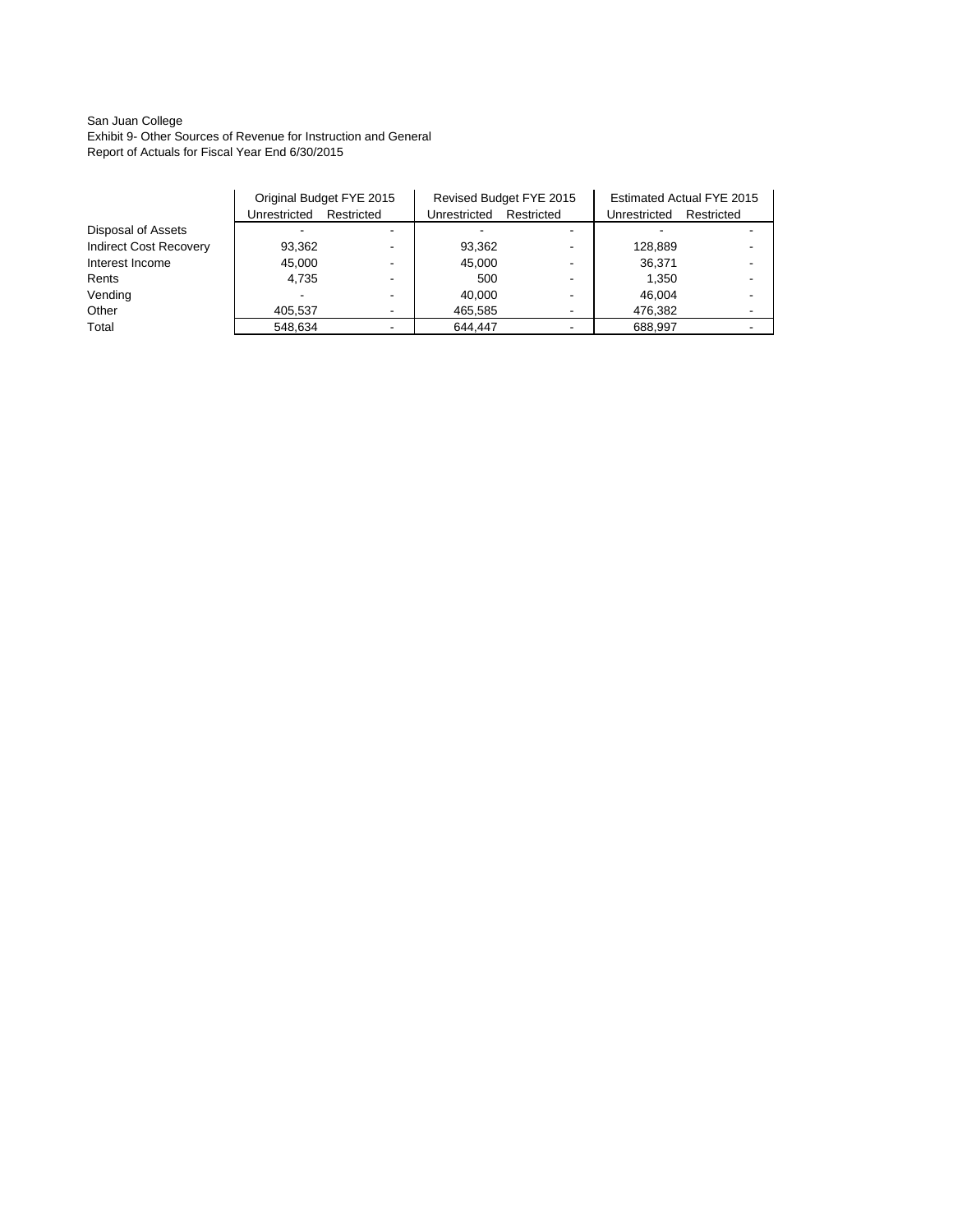#### San Juan College Exhibit I - Capital Outlay Report of Actuals for Fiscal Year End 6/30/2015

|                            | Original Budget FYE 2015 | Revised Budget FYE 2015 | Estimated Actual FYE 2015 |
|----------------------------|--------------------------|-------------------------|---------------------------|
| Allocated                  |                          |                         |                           |
| <b>Revenues</b>            |                          |                         |                           |
| Interest on Investments    |                          |                         |                           |
| State Go Bond and STB Bond |                          |                         |                           |
| <b>Other Sources</b>       | 7,031,079                | 11,977,476              | 9,216,612                 |
| <b>Total Revenues</b>      | 7,031,079                | 11,977,476              | 9,216,612                 |
|                            |                          |                         |                           |
| <b>Beginning Balance</b>   | 723,661                  | 2,822,001               | 2,822,001                 |
|                            |                          |                         |                           |
| <b>Total Available</b>     | 7,754,740                | 14,799,477              | 12,038,613                |
|                            |                          |                         |                           |
| <b>Expenditures</b>        |                          |                         |                           |
| Major Projects             | 7,031,079                | 12,449,324              | 11,263,193                |
| Minor Capital Outlay       |                          | 217,166                 | 26,402                    |
| <b>Total Expenditures</b>  | 7,031,079                | 12,666,490              | 11,289,596                |
|                            |                          |                         |                           |
| Transfers in (Out)         |                          |                         |                           |
| Instruction and General    |                          |                         |                           |
| <b>Auxilliaries</b>        |                          |                         |                           |
| Renewals and Replacements  |                          |                         |                           |
| <b>Total Transfers</b>     |                          |                         |                           |
| <b>Ending Balance</b>      | 723,661                  | 2,132,987               | 749,017                   |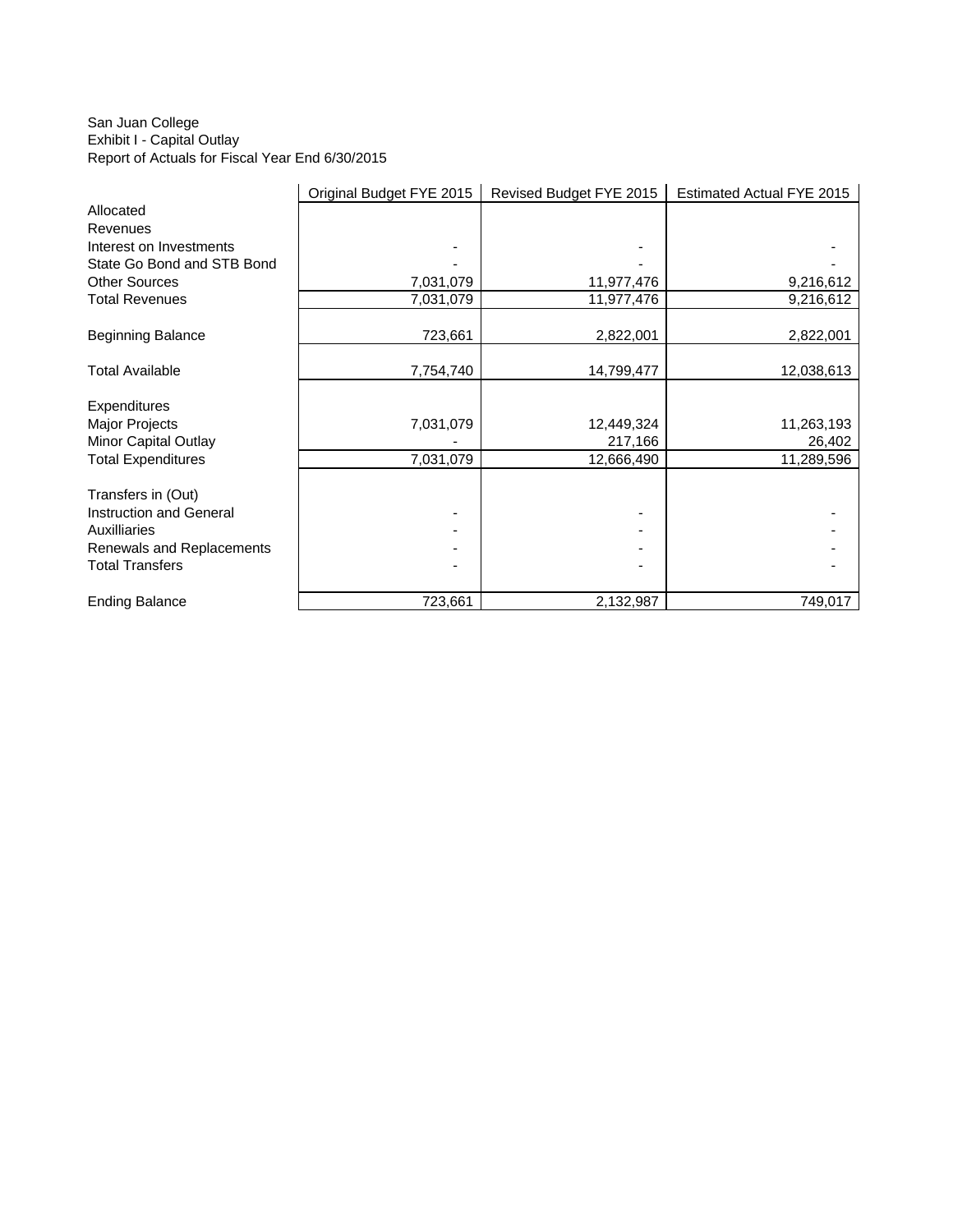### San Juan College Exhibit II - Renewals and Replacements Report of Actuals for Fiscal Year End 6/30/2015

|                          | Original Budget FYE 2015 | Revised Budget FYE 2015 | Estimated Actual FYE 2015 |
|--------------------------|--------------------------|-------------------------|---------------------------|
| Revenues                 |                          |                         |                           |
| Interest on Investments  | -                        | 10,557                  | 17,855                    |
| Other                    | -                        | 748,402                 | 51,799                    |
| <b>Total Revenues</b>    | -                        | 758,959                 | 69,654                    |
| <b>Beginning Balance</b> |                          | 1,409,797               | 1,409,797                 |
|                          |                          |                         |                           |
| <b>Total Available</b>   |                          | 2,168,756               | 1,479,450                 |
| Expenditures             | 1,281,412                | 3,336,723               | 1,159,624                 |
| Transfers in (Out)       |                          |                         |                           |
| Mandatory                | 1,190,000                | 1,190,000               | 1,190,000                 |
| Voluntary                | 91,412                   | 91,412                  | 91,412                    |
| <b>Total Transfers</b>   | 1,281,412                | 1,281,412               | 1,281,412                 |
| <b>Ending Balance</b>    |                          | 113,445                 | 1,601,238                 |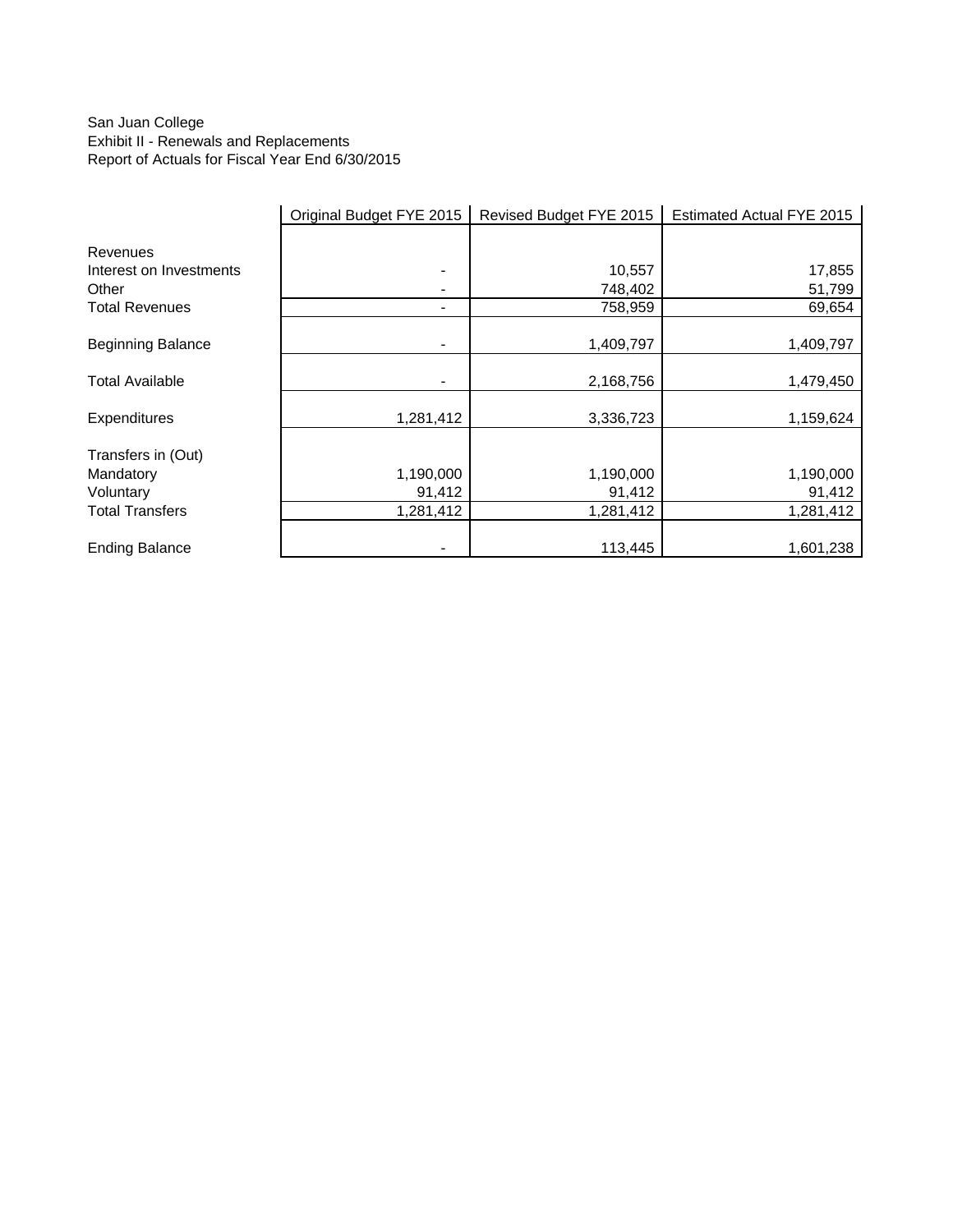#### San Juan College Exhibit III - Retirement of Indebtedness Report of Actuals for Fiscal Year End 6/30/2015

|                          | Original Budget FYE 2015 | Revised Budget FYE 2015 | <b>Estimated Actual FYE 2015</b> |
|--------------------------|--------------------------|-------------------------|----------------------------------|
|                          |                          |                         |                                  |
| Revenues                 |                          |                         |                                  |
| Interest on Investments  |                          |                         |                                  |
| Property Tax             | 1,008,529                | 1,179,805               | 1,814,884                        |
| <b>Production Tax</b>    | 177,976                  | 306,538                 | 372,478                          |
| Premim on Bond Sales     |                          |                         |                                  |
| <b>Total Revenues</b>    | 1,186,505                | 1,486,343               | 2,187,362                        |
| <b>Beginning Balance</b> | 1,672,868                | 2,129,896               | 2,129,896                        |
| <b>Total Available</b>   | 2,859,373                | 3,616,239               | 4,317,258                        |
| Expenditures             |                          |                         |                                  |
| Principal and Interest   | 1,186,505                | 2,890,029               | 2,949,905                        |
| Transfers in (Out)       |                          |                         |                                  |
| <b>Ending Balance</b>    | 1,672,868                | 726,210                 | 1,367,353                        |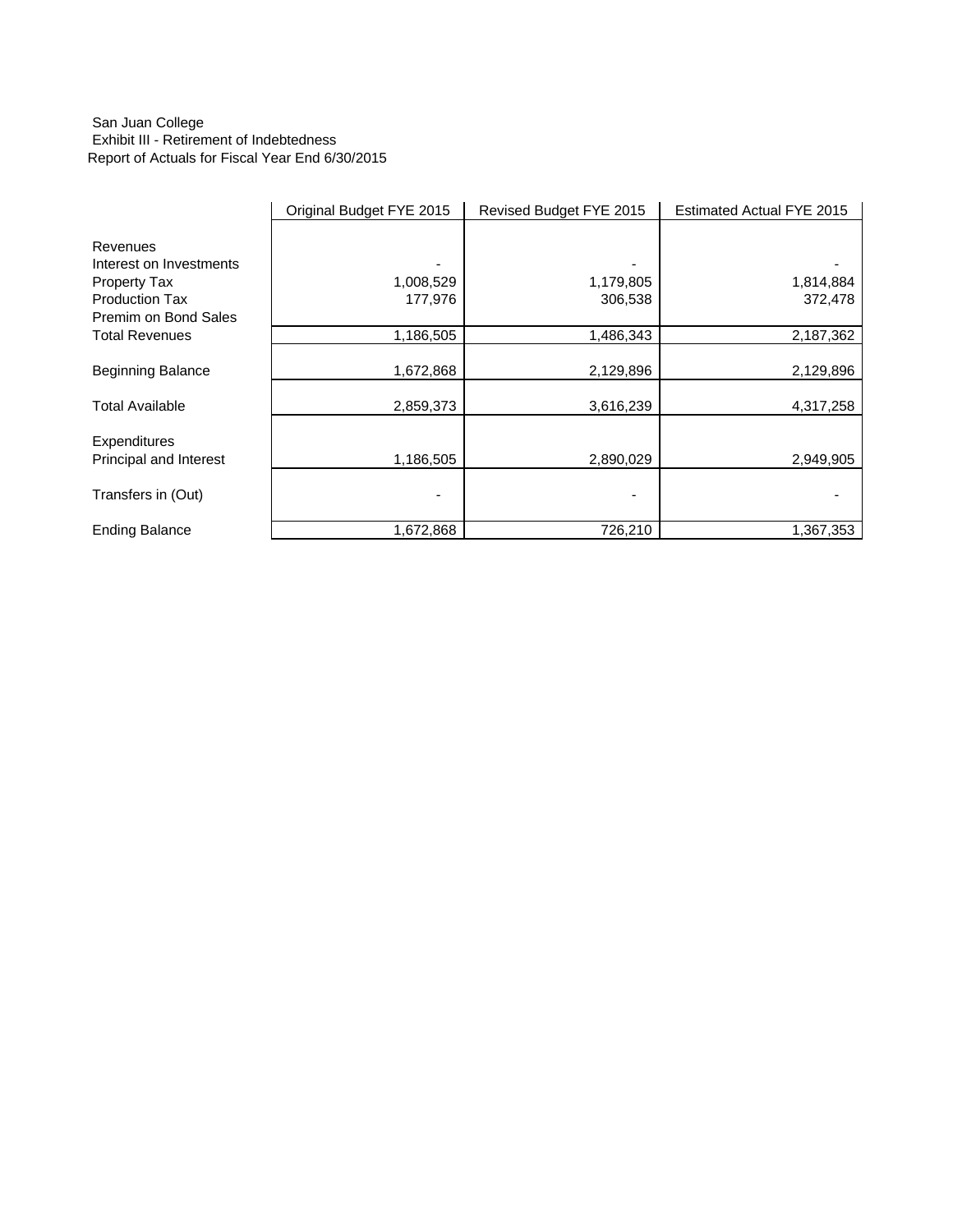San Juan College Exhibit 10 - Instruction Report of Actuals for Fiscal Year End 6/30/2015

|                                                              |                                  | Original Budget FYE 2015 |                          |                                            |                          | Revised Budget FYE 2015 |                          |                                            |                          | Estimated Actual FYE 2015 |                |            |
|--------------------------------------------------------------|----------------------------------|--------------------------|--------------------------|--------------------------------------------|--------------------------|-------------------------|--------------------------|--------------------------------------------|--------------------------|---------------------------|----------------|------------|
|                                                              | FTE                              | Unrestricted             | <b>FTE</b>               | Restricted                                 | <b>FTE</b>               | Unrestricted            | <b>FTE</b>               | Restricted                                 | FTE                      | Unrestricted              | <b>FTE</b>     | Restricted |
| Accounting                                                   | 2.86                             | 50,139                   | $\overline{\phantom{a}}$ |                                            | 1.00                     | 99,497                  | $\overline{\phantom{a}}$ | $\overline{\phantom{a}}$                   | 1.00                     | 74,831                    | $\blacksquare$ |            |
| Anthropology                                                 | 1.06                             | 53,890                   | $\overline{\phantom{a}}$ |                                            | 1.00                     | 76,621                  | $\overline{a}$           | $\overline{\phantom{a}}$                   | 1.00                     | 83,756                    | $\overline{a}$ |            |
| Auto Body                                                    | 4.29                             | 127,689                  | $\overline{\phantom{a}}$ | $\blacksquare$                             | 2.00                     | 215,782                 | ÷,                       | $\blacksquare$                             | 2.00                     | 260,463                   | Ĭ.<br>÷.       |            |
| Auto Technology                                              | 13.06<br>17.41                   | 547,977<br>595,037       | $\overline{a}$           | $\blacksquare$<br>$\overline{\phantom{a}}$ | 8.38<br>11.00            | 793,286<br>928,628      | $\overline{a}$           | $\overline{\phantom{a}}$<br>$\overline{a}$ | 8.38<br>12.00            | 816,059<br>1,026,691      |                |            |
| Biology<br><b>Building Trades</b>                            | 3.19                             | 115,556                  |                          |                                            | 2.00                     | 171,782                 | $\overline{\phantom{a}}$ | $\overline{a}$                             | 2.00                     | 174,963                   | ٠              |            |
| <b>Business</b>                                              | 5.10                             | 206,806                  |                          |                                            | 3.00                     | 323,227                 | ÷,                       | $\overline{\phantom{a}}$                   | 3.00                     | 228,119                   |                |            |
| <b>CCE Special Projects</b>                                  | $\blacksquare$                   |                          |                          | $\blacksquare$                             | 2.00                     | 42,609                  |                          | $\overline{a}$                             | 2.00                     | 43,530                    |                |            |
| CDL                                                          | 9.20                             | 600,508                  |                          |                                            | 7.00                     | 914,239                 | $\overline{a}$           | ٠                                          | 7.00                     | 930,478                   |                |            |
| Center For Workforce Trng                                    | 7.37                             | 283,257                  |                          | $\overline{a}$                             | 2.50                     | 334,236                 | ÷,                       | $\overline{\phantom{a}}$                   | 2.50                     | 220,118                   |                |            |
| Certified Nurse Assistant                                    | 4.91                             | 180,486                  |                          |                                            | 3.00                     | 274,468                 |                          | $\overline{a}$                             | 3.00                     | 286,655                   |                |            |
| Chemistry                                                    | 5.29                             | 95,886                   | $\overline{\phantom{a}}$ | $\blacksquare$                             | 2.00                     | 178,815                 | $\overline{a}$           | ÷,                                         | 2.00                     | 291,001                   |                |            |
| Child & Family Develop Center                                | 19.00                            | 561,575                  | $\overline{\phantom{a}}$ | $\sim$                                     | 16.25                    | 785,629                 | ÷,                       | $\blacksquare$                             | 16.00                    | 737,887                   |                |            |
| <b>CLC Programming</b>                                       | 3.28                             | 109,197                  |                          |                                            | 5.00                     | 122,301                 |                          | $\overline{a}$                             | 5.00                     | 119,342                   |                |            |
| <b>CLC Special Projects</b>                                  | 0.67                             | 42,123                   |                          |                                            | $\overline{a}$           |                         |                          | $\overline{a}$                             | $\blacksquare$           |                           |                |            |
| Communications                                               |                                  |                          |                          |                                            |                          |                         |                          |                                            |                          | 168,150                   |                |            |
| <b>Computer Science</b>                                      | 9.23<br>6.67                     | 129,354<br>214,683       |                          |                                            | 2.00<br>5.60             | 335,414<br>346,122      |                          | $\overline{\phantom{a}}$<br>$\overline{a}$ | 2.00<br>5.60             | 296,730                   |                |            |
| Cosmetology<br>Dental Hygiene                                | 9.83                             | 370,447                  |                          | $\blacksquare$                             | 6.00                     | 580,433                 |                          | $\overline{\phantom{a}}$                   | 6.00                     | 364,730<br>599,231        |                |            |
| Developmental Education                                      | $\overline{\phantom{a}}$         | 2,330                    | $\overline{a}$           |                                            |                          | 2,213                   | $\overline{a}$           |                                            | $\overline{\phantom{a}}$ | 1,696                     |                |            |
| Diesel Technology                                            | 3.84                             | 144,065                  | ÷,                       |                                            | 3.00                     | 264,683                 | L,                       | ÷,                                         | 3.00                     | 274,341                   |                |            |
| Digital Media Arts and Design                                | 1.54                             | 48,261                   |                          | $\overline{a}$                             | 1.00                     | 87,207                  |                          | $\overline{\phantom{a}}$                   | 1.00                     | 105,303                   |                |            |
| Drafting                                                     | 2.83                             | 124,266                  | $\overline{a}$           | $\overline{\phantom{a}}$                   | 2.00                     | 85,773                  | $\overline{a}$           | $\overline{a}$                             | 2.00                     | 178,870                   |                |            |
| <b>Dual Credit</b>                                           | $\overline{\phantom{a}}$         | 2,425                    |                          |                                            |                          | 11,922                  | $\overline{a}$           | $\overline{\phantom{a}}$                   | $\overline{\phantom{a}}$ | 15,021                    |                |            |
| Early Childhood Education                                    | 2.40                             | 110,446                  |                          |                                            | 2.00                     | 154,447                 |                          | $\overline{a}$                             | 2.00                     | 91,178                    |                |            |
| <b>Employee Recruiting Pool</b>                              | $\overline{\phantom{a}}$         | 3,000                    | $\overline{\phantom{a}}$ | $\overline{\phantom{a}}$                   |                          | 78,855                  | $\overline{a}$           | $\overline{\phantom{a}}$                   |                          | 86,352                    |                |            |
| <b>EMT &amp; Paramedics</b>                                  | 9.42                             | 243,686                  |                          |                                            | 8.60                     | 631,120                 |                          | ٠                                          | 8.60                     | 597,699                   |                |            |
| <b>Encore Administration</b>                                 | 5.52                             | 156,608                  |                          | $\blacksquare$                             |                          | 88,547                  | $\blacksquare$           | $\overline{\phantom{a}}$                   | $\blacksquare$           | 121,639                   |                |            |
| English                                                      | 29.92                            | 754,055                  | $\overline{a}$           |                                            | 17.85                    | 1,192,075               | $\overline{a}$           | $\overline{a}$                             | 17.85                    | 1,319,228                 | ä,             |            |
| Enterprise - Auto Body                                       | ÷,<br>٠                          | 2,300                    | $\overline{\phantom{a}}$ | $\blacksquare$<br>$\overline{a}$           |                          | 14,038                  | $\overline{a}$           | $\overline{\phantom{a}}$<br>$\overline{a}$ | Ĭ.<br>÷                  | 15,250                    | Ĭ.             |            |
| Enterprise - Auto Technology                                 |                                  | 639                      |                          |                                            |                          | 4,535                   | ÷,                       |                                            |                          | 1,699                     |                |            |
| Enterprise - Bisti Writing<br>Enterprise - Building Trades A | Ĭ.                               | 15,000<br>50,145         |                          |                                            |                          | 8,141<br>50,145         |                          | $\overline{\phantom{a}}$                   |                          | 3,333<br>1,745            |                |            |
| Enterprise - Building Trades B                               | ٠                                | 31,477                   | $\overline{\phantom{a}}$ |                                            |                          | 31,477                  | $\overline{a}$           |                                            |                          | 4,685                     |                |            |
| Enterprise - Building Trades C                               |                                  | 24,045                   |                          |                                            |                          | 24,045                  | $\overline{a}$           |                                            | Ĭ.                       | 10,959                    |                |            |
| Enterprise - Diesel                                          |                                  | 1,598                    |                          |                                            |                          | 8,575                   |                          |                                            |                          | 459                       |                |            |
| Enterprise - Drafting                                        |                                  | ٠                        |                          | $\blacksquare$                             |                          | 1,047                   | $\overline{a}$           | $\overline{\phantom{a}}$                   | ٠                        | $\sim$                    |                |            |
| Enterprise - EMT & Paramedics                                |                                  |                          |                          |                                            |                          |                         |                          |                                            |                          | 1,826                     |                |            |
| Enterprise - Fire                                            |                                  | 5,394                    |                          |                                            |                          | 6,106                   |                          |                                            |                          | 5,994                     |                |            |
| Enterprise - Flora Book Sales                                | ÷                                | $\blacksquare$           |                          | $\overline{a}$                             |                          | 3,212                   | $\overline{a}$           | $\overline{\phantom{a}}$                   | ÷                        | $\blacksquare$            |                |            |
| Enterprise - OTA                                             |                                  |                          |                          |                                            |                          | 2,125                   |                          | ä,                                         |                          |                           |                |            |
| Enterprise - Pottery Studio                                  | ٠                                | 2,543                    |                          |                                            |                          | 1,565                   | ÷,                       | $\overline{\phantom{a}}$                   | Ĭ.                       | 1,532                     |                |            |
| Enterprise - PTA                                             |                                  | 1,800                    |                          |                                            |                          | 5                       | $\overline{a}$           | ٠                                          |                          |                           |                |            |
| Enterprise - Welding<br>Enterprise - Wellness                |                                  | 6,000                    |                          |                                            |                          | 14,132<br>12,171        |                          |                                            | -                        | 7,918<br>13,543           |                |            |
| Enterprise HS Theatre Art Fest                               |                                  |                          |                          |                                            |                          | 11,722                  |                          | ä,                                         |                          | 2,760                     |                |            |
| Fine Arts                                                    | 17.44                            | 162,156                  |                          |                                            | 2.00                     | 468,367                 |                          | $\overline{a}$                             | 2.00                     | 603,330                   |                |            |
| Fire Science                                                 | 7.95                             | 44,892                   | $\overline{a}$           |                                            | 2.00                     | 260,634                 | $\overline{a}$           | $\overline{a}$                             | 2.00                     | 319,035                   |                |            |
| Fringe Benefits - Instruction                                | $\overline{\phantom{a}}$         | 6,025,191                | $\overline{\phantom{a}}$ | 140,840                                    |                          |                         |                          | $\overline{a}$                             |                          |                           |                |            |
| Gas Compression                                              | 0.66                             | 24,753                   |                          |                                            | 0.75                     | 104,476                 |                          |                                            | 0.75                     | 12,589                    |                |            |
| Geography                                                    | 0.35                             | 8,181                    | $\blacksquare$           |                                            |                          |                         |                          | ٠                                          |                          |                           |                |            |
| Geology                                                      | 2.38                             | 58,882                   |                          |                                            | 1.00                     | 116,189                 |                          |                                            | 1.00                     | 169,852                   |                |            |
| GIST                                                         | $\blacksquare$                   | $\blacksquare$           |                          |                                            | 1.00                     | 37,014                  |                          |                                            | 1.00                     | 1,120                     |                |            |
| Health Info Tech                                             | 8.01                             | 370,381                  |                          |                                            | 5.00                     | 520,890                 |                          |                                            | 5.00                     | 478,812                   |                |            |
| Health Info Tech - Transcription<br>History                  | 1.59                             | 54,841<br>119,852        |                          |                                            |                          | 164,558                 |                          | ٠                                          | 2.00                     | 157,833                   |                |            |
| Honors Program                                               | 2.00<br>$\overline{\phantom{a}}$ | 5,165                    |                          |                                            | 2.00                     | 5,255                   |                          |                                            |                          | 4,850                     |                |            |
| Horticulture                                                 | 0.66                             | 31,766                   |                          |                                            | $\overline{\phantom{a}}$ | 20,499                  |                          | ٠                                          |                          | 23,331                    |                |            |
| <b>Human Services</b>                                        | 1.00                             | 53,451                   |                          |                                            | 1.00                     | 58,506                  |                          |                                            |                          | 1                         |                |            |
| <b>Humanities Travel</b>                                     | $\overline{\phantom{a}}$         | 2,079                    |                          |                                            |                          |                         |                          | ٠                                          | ٠                        | $\blacksquare$            |                |            |
| <b>Industrial Maint Mechanic</b>                             | 1.00                             | 61,895                   |                          |                                            |                          |                         |                          |                                            |                          | 366                       |                |            |
| <b>Industrial Plant</b>                                      | 5.21                             | 354,354                  |                          |                                            | 4.00                     | 599,183                 |                          | $\overline{a}$                             | 4.00                     | 609,137                   |                |            |
| Instructional Computing                                      | 5.00                             | 113,187                  |                          |                                            | 5.00                     | 222,193                 |                          | $\overline{a}$                             | 5.00                     | 210,411                   |                |            |
| Instructional Pool                                           | 13.47                            | 7,160,125                |                          |                                            | 167.00                   | 5,953,359               |                          | $\overline{a}$                             | 174.43                   | 4,488,152                 |                |            |
| Instrumentation                                              | 5.54                             | 179,779                  |                          |                                            | 3.00                     | 288,527                 |                          | $\overline{a}$                             | 3.00                     | 297,378                   |                |            |
| <b>International Travel</b>                                  | $\overline{\phantom{a}}$         | 63,002                   |                          | $\blacksquare$                             |                          | 211,128                 |                          | ٠                                          | ٠                        | 79,123                    |                |            |
| Language & Education                                         | 10.08                            | 231,096                  |                          |                                            |                          | 217,762                 |                          | $\overline{a}$                             | $\overline{\phantom{0}}$ | 364,422                   |                |            |
| Legal Assistant                                              | 2.00                             | 70,785                   |                          |                                            | 1.00                     | 112,869                 |                          | ÷,                                         | 1.00                     | 109,180                   |                |            |
| LRNS                                                         | $\blacksquare$                   |                          |                          | $\overline{a}$                             | 3.50                     | 127,082                 |                          | ٠                                          | 3.50                     | 153,970                   | ٠              |            |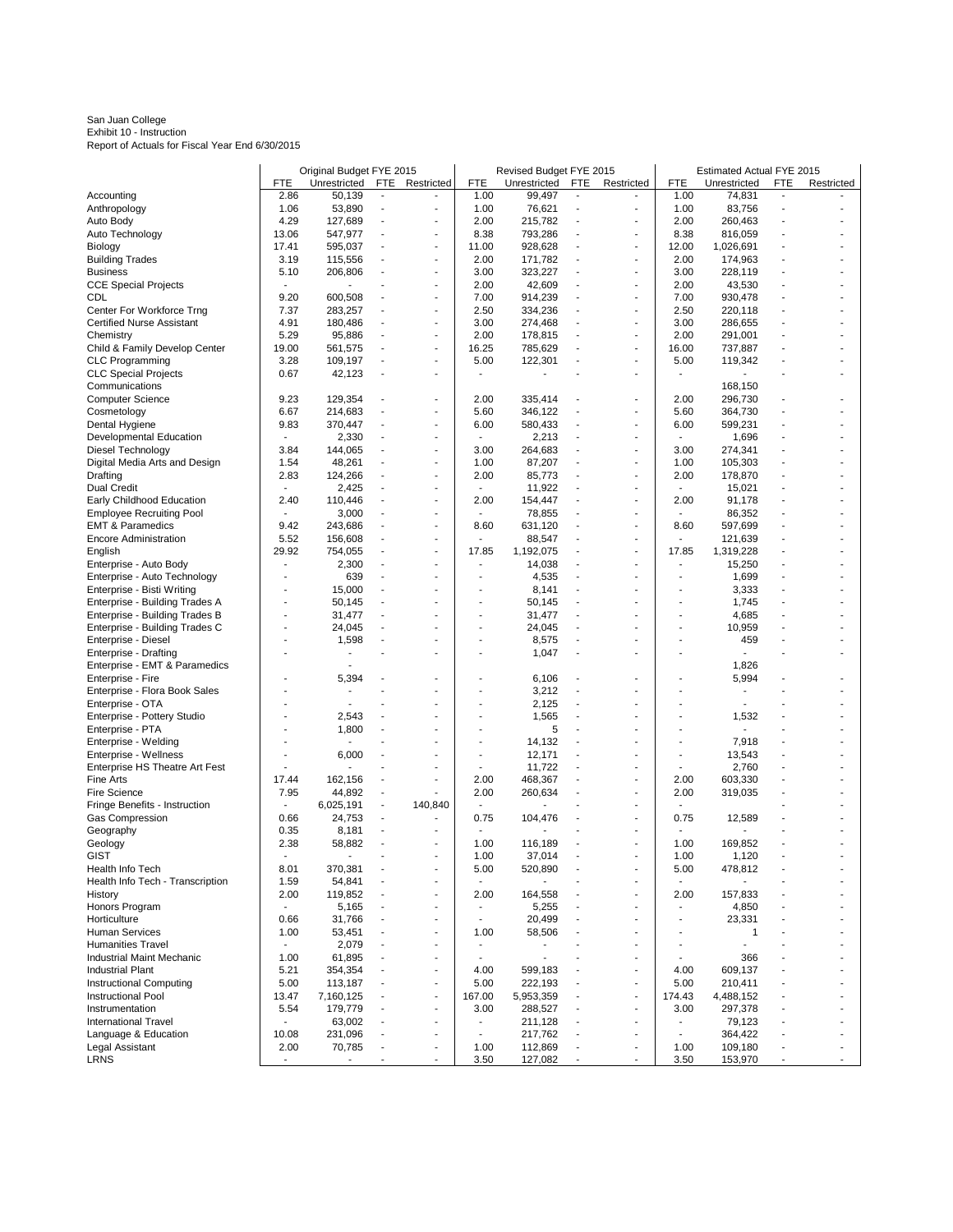|                                                                  |                          | Original Budget FYE 2015 |                          |                          |                          | Revised Budget FYE 2015 |                                  |                                                      |                                  | Estimated Actual FYE 2015 |                          |                  |
|------------------------------------------------------------------|--------------------------|--------------------------|--------------------------|--------------------------|--------------------------|-------------------------|----------------------------------|------------------------------------------------------|----------------------------------|---------------------------|--------------------------|------------------|
|                                                                  | FTE                      | Unrestricted             | <b>FTE</b>               | Restricted               | FTE                      | Unrestricted            | <b>FTE</b>                       | Restricted                                           | FTE                              | Unrestricted              | FTE                      | Restricted       |
| Machine Shop                                                     | 2.02                     | 64,193                   | $\overline{\phantom{a}}$ | $\overline{\phantom{a}}$ | 2.00                     | 92,993                  | $\overline{\phantom{a}}$         | $\overline{a}$                                       | $\overline{a}$                   | 23,429                    | ٠                        |                  |
| <b>Marketing Pool</b>                                            |                          | 220,991                  | $\overline{\phantom{a}}$ |                          |                          | 38,567                  | $\overline{\phantom{m}}$         | $\overline{a}$                                       |                                  | 36,332                    |                          |                  |
| Mathematics                                                      | 24.76                    | 965,179                  | $\overline{a}$           |                          | 12.00<br>2.50            | 1,316,404               | $\overline{a}$<br>$\overline{a}$ | $\overline{\phantom{a}}$<br>$\overline{\phantom{a}}$ | 12.00<br>2.50                    | 1,412,159                 |                          |                  |
| Med Lab Tech<br>Modern Languages                                 | 3.43<br>1.50             | 174,127<br>101,220       |                          | $\overline{\phantom{a}}$ | 1.00                     | 251,778<br>146,632      |                                  | $\overline{\phantom{a}}$                             | 1.00                             | 204,042<br>132,578        |                          |                  |
| Music                                                            | 2.00                     | 132,729                  | $\blacksquare$           | $\blacksquare$           | 2.00                     | 184,645                 | $\overline{a}$                   | $\overline{a}$                                       | 2.00                             | 119,729                   |                          |                  |
| Nursing                                                          | 18.68                    | 993,061                  |                          |                          | 15.53                    | 1,510,941               |                                  |                                                      | 15.52                            | 1,429,447                 |                          |                  |
| Nursing HED                                                      | 2.91                     | 131,028                  |                          | $\blacksquare$           | $\overline{\phantom{a}}$ | 45,270                  |                                  | $\blacksquare$                                       | $\blacksquare$                   | 16,146                    |                          |                  |
| Occupational Therapy Assistant                                   | $\overline{\phantom{a}}$ |                          |                          |                          | 3.00                     | 328,449                 |                                  |                                                      | 3.00                             | 313,894                   |                          |                  |
| <b>Office Careers</b>                                            | 4.32                     | 50,264                   |                          |                          | 1.00                     | 89,182                  | $\overline{a}$                   |                                                      | 1.00                             | 92,715                    |                          |                  |
| <b>Online Services</b>                                           |                          |                          |                          |                          | $\blacksquare$           | 48,842                  |                                  |                                                      | $\blacksquare$                   | 51,869                    |                          |                  |
| Outdoor Leadership                                               |                          |                          |                          |                          | 1.00                     | 123,975                 | $\overline{a}$                   |                                                      | 1.00                             | 151,351                   |                          |                  |
| <b>Pharmacy Tech</b>                                             |                          |                          |                          |                          |                          | 11,028                  | ä,                               | $\overline{a}$                                       | $\overline{\phantom{a}}$         | 13,786                    |                          |                  |
| Photography                                                      | 1.48                     | 66,207                   |                          |                          | 1.42                     | 82,829                  |                                  | ٠                                                    | 1.42                             | 76,667                    |                          |                  |
| <b>Physical Education</b><br>Physics and Engineering             | 4.69<br>4.87             | 113,850<br>184,777       |                          |                          | 1.00<br>3.00             | 225,394<br>283,708      | $\overline{a}$                   |                                                      | 1.00<br>3.00                     | 245,586<br>216,731        |                          |                  |
| Planetarium                                                      | 1.00                     | 40,482                   |                          |                          | 0.66                     | 59,538                  | $\overline{a}$                   |                                                      | 0.66                             | 53,719                    |                          |                  |
| <b>Police Science</b>                                            | 1.46                     | 45,019                   |                          |                          |                          | 45,519                  | $\overline{a}$                   |                                                      | $\blacksquare$                   | 65,599                    |                          |                  |
| <b>Political Science</b>                                         | 1.00                     | 58,592                   |                          |                          | 1.00                     | 81,948                  |                                  | $\overline{\phantom{a}}$                             | 1.00                             | 77,661                    |                          |                  |
| <b>Production Technology</b>                                     | 2.10                     | 314,543                  |                          |                          | 3.00                     | 373,604                 |                                  |                                                      | 3.00                             | 443,882                   |                          |                  |
| Psychology                                                       | 3.00                     | 167,244                  |                          |                          | 3.00                     | 235,691                 |                                  |                                                      | 3.00                             | 257,629                   |                          |                  |
| PTA                                                              | 4.38                     | 163,381                  |                          |                          | 4.50                     | 295,939                 |                                  | $\overline{\phantom{a}}$                             | 4.50                             | 261,160                   |                          |                  |
| PTA Distance Learning                                            | 3.61                     | 281,720                  | $\overline{a}$           |                          | 2.50                     | 393,979                 | $\overline{a}$                   |                                                      | 2.50                             | 440,678                   |                          |                  |
| Reading                                                          | 2.00                     | 112,687                  |                          |                          | 2.00                     | 154,719                 |                                  |                                                      | 2.00                             | 112,525                   |                          |                  |
| Renewable Energy                                                 | 1.00                     | 66,396                   |                          |                          |                          |                         |                                  |                                                      | $\blacksquare$                   |                           |                          |                  |
| <b>Respiratory Therapy</b>                                       | 0.53                     | 156,323                  |                          |                          | 1.00                     | 246,106                 | $\blacksquare$                   | $\overline{\phantom{a}}$                             | 1.00                             | 159,845                   |                          |                  |
| Safety<br>School of Energy                                       | 21.87                    | 819,589                  |                          |                          | 5.00                     | 742,789                 |                                  |                                                      | 5.00<br>$\overline{\phantom{a}}$ | 1,073,953                 |                          |                  |
| Social Science & History                                         | 8.37                     | 309,757                  |                          |                          | 3.10                     | 450,000<br>242,546      | $\overline{a}$                   |                                                      | 3.10                             | 349,627<br>516,585        |                          |                  |
| Sociology                                                        | 1.00                     | 56,222                   |                          |                          | 3.00                     | 77,193                  |                                  |                                                      | 3.00                             | 77,522                    |                          |                  |
| Speech                                                           | 2.00                     | 113,226                  |                          | $\blacksquare$           | 2.00                     | 155,459                 | $\overline{a}$                   | ٠                                                    | 2.00                             |                           |                          |                  |
| Surgical Tech                                                    | 2.50                     | 166,801                  |                          |                          | 2.50                     | 244,753                 | L,                               |                                                      | 2.50                             | 236,935                   |                          |                  |
| <b>Teacher Education</b>                                         | 5.58                     | 90,977                   |                          | $\blacksquare$           | 2.00                     | 144,735                 |                                  | $\overline{\phantom{a}}$                             | 2.00                             | 214,407                   |                          |                  |
| Theatre                                                          |                          |                          |                          |                          |                          | 72,621                  |                                  |                                                      | $\overline{\phantom{a}}$         |                           |                          |                  |
| Vet Tech                                                         | 12.79                    | 517,522                  |                          |                          | 4.00                     | 773,541                 |                                  |                                                      | 5.00                             | 954,560                   |                          |                  |
| VP for Learning Contingency                                      |                          | 212,838                  |                          |                          |                          | 17,638                  |                                  |                                                      | $\overline{\phantom{a}}$         | 9,097                     |                          |                  |
| Welding                                                          | 5.70                     | 150,532                  |                          |                          | 3.00                     | 301,751                 | $\overline{a}$                   | ٠                                                    | 3.00                             | 332,878                   |                          |                  |
| <b>Wellness Center</b>                                           | 22.89                    | 729,308                  |                          |                          | 28.46                    | 980,417                 |                                  | $\overline{a}$                                       | 28.25<br>L,                      | 1,003,040                 |                          |                  |
| Alternative Licensure Sm Gifts<br><b>APS/PNM Plant Operation</b> |                          |                          |                          |                          |                          |                         |                                  | 250<br>$\overline{a}$                                | ٠                                |                           |                          |                  |
| BP KK Summer Energy Camp                                         |                          |                          |                          |                          |                          |                         |                                  | 8,684                                                |                                  |                           |                          | 2,390            |
| <b>BP Reimbursable Travel</b>                                    |                          |                          |                          |                          |                          |                         | $\overline{\phantom{m}}$         | 50,000                                               |                                  |                           | $\overline{\phantom{a}}$ | 16,859           |
| BP00139611 Course Develop                                        |                          |                          | 2.00                     | 238,200                  |                          |                         | 2.00                             | 330,304                                              |                                  |                           | 6.81                     | 265,627          |
| Chevron                                                          |                          |                          |                          |                          |                          |                         | $\blacksquare$                   | 10,000                                               |                                  |                           | $\blacksquare$           | 5,359            |
| Chrysler                                                         |                          |                          | $\overline{a}$           | 6,000                    |                          |                         | $\overline{a}$                   | 4,266                                                |                                  |                           |                          | 413              |
| Conoco Phillips SOE                                              |                          |                          |                          | 17,000                   |                          |                         | Ĭ.                               | 4,020                                                |                                  |                           |                          |                  |
| Endowment/Title III                                              |                          |                          |                          |                          |                          |                         | ٠                                | 40,500                                               |                                  |                           |                          | 41,566           |
| FIMO FIA Internship                                              |                          |                          |                          |                          |                          |                         | $\overline{a}$                   | 24,559                                               |                                  |                           | $\overline{a}$           | 14,546           |
| <b>Fire Science Shelter</b>                                      |                          |                          |                          | 7,350                    |                          |                         | $\overline{a}$                   | 2,747                                                |                                  |                           |                          | 2,747            |
| Foundation - Buildg & Geol<br><b>Gas Compression</b>             |                          |                          |                          | 11,400                   |                          |                         | ä,                               | 3,838<br>42,800                                      |                                  |                           | 0.22                     | 3,764<br>17,805  |
| <b>Health Sciences Small Gifts</b>                               |                          |                          |                          | 2,000                    |                          |                         |                                  | 2,600                                                |                                  |                           |                          | 2,414            |
| Industrial Maintenance Mechan                                    |                          |                          |                          | 88,470                   |                          |                         | 0.45                             | 61,300                                               |                                  |                           | 0.45                     | 10,174           |
| <b>Instructional Small Gifts</b>                                 |                          |                          |                          | 10,000                   |                          |                         |                                  | 8,312                                                |                                  |                           |                          | 4,572            |
| Machine Shop Tech Small Gifts                                    |                          |                          |                          |                          |                          |                         |                                  | 137                                                  |                                  |                           |                          |                  |
| Merrion Honors Program                                           |                          |                          | $\overline{a}$           | 23,000                   |                          |                         | $\overline{a}$                   | 7,159                                                |                                  |                           |                          | 3,763            |
| NM INBRE                                                         |                          |                          | 0.55                     | 81,777                   |                          |                         | 0.55                             | 96,746                                               |                                  |                           | 0.55                     | 38,348           |
| NM INBRE2                                                        |                          |                          | $\overline{a}$           |                          |                          |                         | $\overline{a}$                   | 97,879                                               |                                  |                           | 1.00                     | 52,585           |
| NSF - TUES                                                       |                          |                          |                          | 95,088                   |                          |                         |                                  |                                                      |                                  |                           | $\overline{\phantom{a}}$ |                  |
| Perkins Computer/Network Suprt                                   |                          |                          |                          |                          |                          |                         |                                  | 26,740                                               |                                  |                           |                          | 26,096           |
| <b>Perkins Dental</b>                                            |                          |                          |                          |                          |                          |                         |                                  | 120                                                  |                                  |                           |                          | 120              |
| Perkins Diesel Mechanics<br>Perkins Nursing                      |                          |                          | $\blacksquare$<br>0.25   | 51,420                   |                          |                         |                                  | 62,499<br>11,511                                     |                                  |                           |                          | 61,703<br>11,505 |
| Perkins OTA                                                      |                          |                          |                          |                          |                          |                         |                                  | 16,335                                               |                                  |                           |                          | 15,690           |
| Perkins PROJ DIR                                                 |                          |                          | 1.25                     |                          |                          |                         |                                  |                                                      |                                  |                           |                          |                  |
| Perkins Redistribution                                           |                          |                          |                          |                          |                          |                         |                                  | 52,423                                               |                                  |                           |                          | 63,962           |
| Perkins RT                                                       |                          |                          | 0.75                     |                          |                          |                         | ٠                                | 5,730                                                |                                  |                           |                          | 5,730            |
| Perkins Welding                                                  |                          |                          |                          |                          |                          |                         |                                  | 94,218                                               |                                  |                           |                          | 94,218           |
| Perkins-EMS                                                      |                          |                          |                          |                          |                          |                         |                                  | 53,912                                               |                                  |                           |                          | 43,461           |
| Perkins-PTAP                                                     |                          |                          |                          |                          |                          |                         |                                  | 70,858                                               |                                  |                           |                          | 70,088           |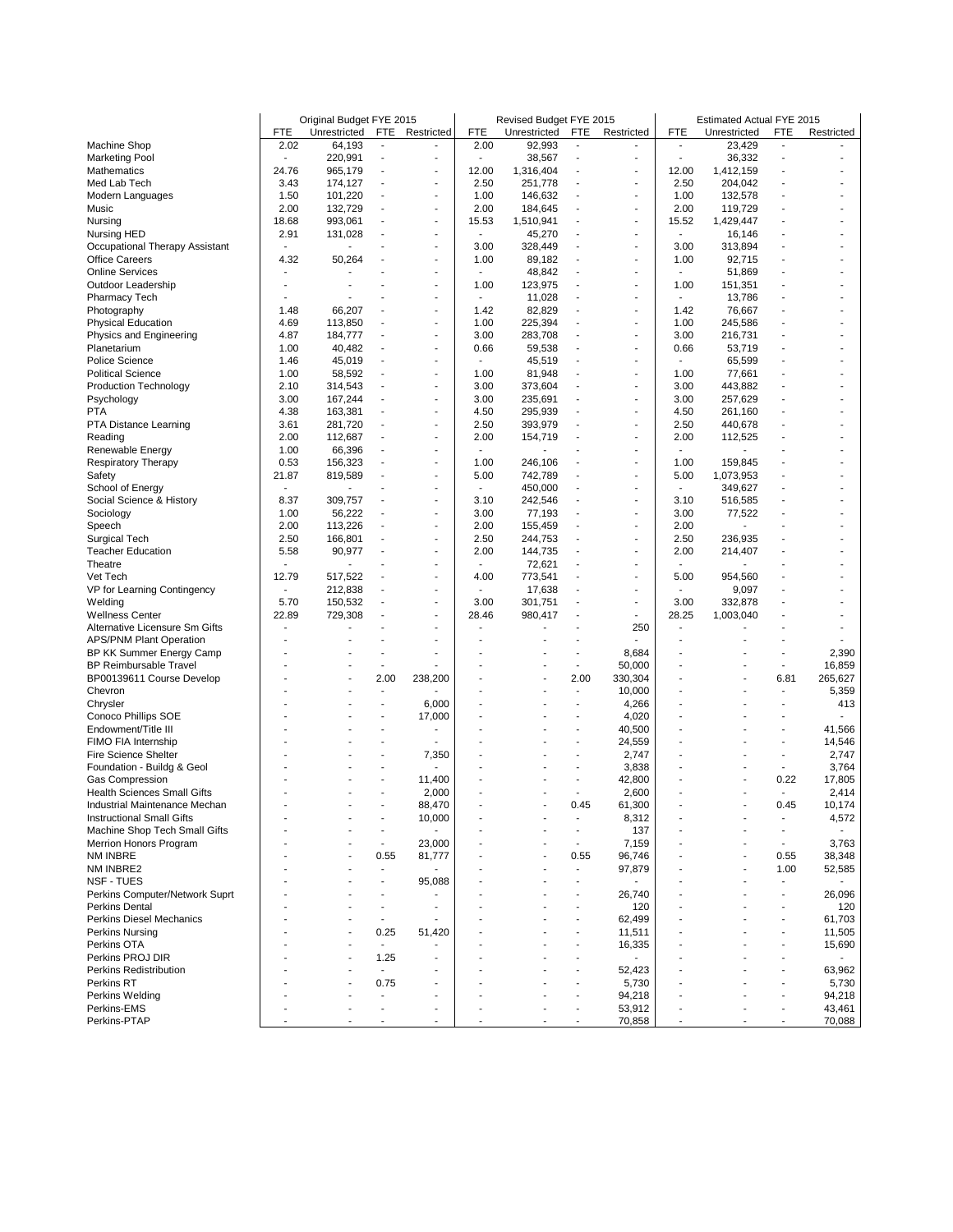|                                   | Original Budget FYE 2015 |              |      |            |            | Revised Budget FYE 2015 |      |            | Estimated Actual FYE 2015 |              |       |            |
|-----------------------------------|--------------------------|--------------|------|------------|------------|-------------------------|------|------------|---------------------------|--------------|-------|------------|
|                                   | <b>FTE</b>               | Unrestricted | FTE  | Restricted | <b>FTE</b> | Unrestricted            | FTE. | Restricted | <b>FTE</b>                | Unrestricted | FTE   | Restricted |
| PNM Apprenticeship Training       |                          |              |      |            |            |                         |      |            |                           |              | 1.00  | 47,613     |
| Prof Dev FD - Title III Endowment |                          |              |      | 40,000     |            |                         |      |            |                           |              |       |            |
| San Juan College Foundation       |                          |              |      | 15,066     |            |                         |      | 21,000     |                           |              |       | 16,908     |
| SJRMC - EMT/Paramedic Program     |                          |              |      |            |            |                         |      | 203        |                           |              |       | 195        |
| SJRMC - Non-Nursing               |                          |              |      |            |            |                         |      | 2,030      |                           |              |       | 680        |
| SJRMC - Nursing                   |                          |              | 0.50 | 58.000     |            |                         |      | 88,910     |                           |              |       | 54,418     |
| SJRMC 08                          |                          |              |      | 500        |            |                         |      |            |                           |              |       |            |
| <b>SOE Small Gifts</b>            |                          |              |      |            |            |                         |      | 900        |                           |              |       | 735        |
| Sun Path                          |                          |              |      |            |            |                         | 1.00 | 496.567    |                           |              | 1.00  | 23,665     |
| Totah Archaeological Proj         |                          |              |      | 2,876      |            |                         |      | 776        |                           |              |       |            |
| Toyota T-Ten                      |                          |              |      |            |            |                         |      | 1,300      |                           |              |       | 1,357      |
| Well Service Program              |                          |              |      | .446       |            |                         |      | 10,000     |                           |              |       |            |
|                                   | 435.66                   | 28,981,291   | 5.30 | 890,433    | 428.60     | 29,678,531              | 4.00 | 1,812,133  | 434.56                    | 28.846.420   | 11.03 | 1,021,074  |
|                                   |                          |              |      |            |            |                         |      |            |                           |              |       |            |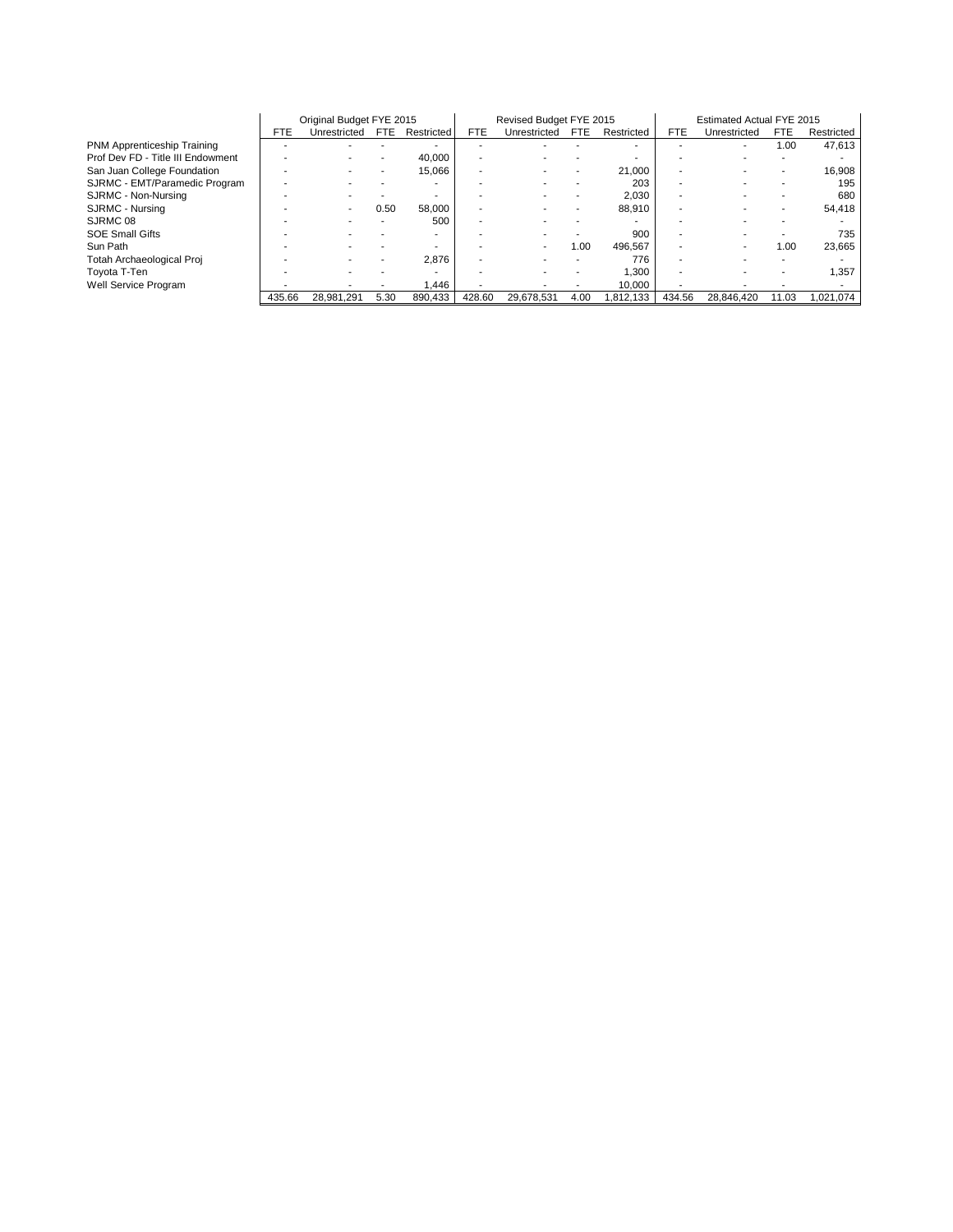#### San Juan College Exhibit 10A - Recap Report of Actuals for Fiscal Year End 6/30/2015

|                               |        | Original Budget FYE 2015 |      |            |        | Revised Budget FYE 2015 |      |            | Estimated Actual FYE 2015 |              |       |            |  |
|-------------------------------|--------|--------------------------|------|------------|--------|-------------------------|------|------------|---------------------------|--------------|-------|------------|--|
| Description                   | FTE.   | Unrestricted             | FTE. | Restricted | FTE.   | Unrestricted            | FTE  | Restricted | <b>FTE</b>                | Unrestricted | FTE   | Restricted |  |
| <b>Faculty Salaries</b>       | 375.27 | 10.549.349               | 5.30 | 315.784    | 314.60 | 13.608.395              | 2.00 | 176.601    | 305.95                    | 13.235.360   | 2.60  | 112,392    |  |
| <b>Professional Salaries</b>  | 12.80  | 4.471.644                |      |            | 24.00  | 1.281.033               | 2.00 | 213,970    | 18.07                     | 964.842      | 1.62  | 86,572     |  |
| <b>Support Staff Salaries</b> | 47.59  | 2,063,885                |      |            | 34.32  | 1.064.026               |      |            | 28.79                     | 892.370      |       |            |  |
| <b>Work Study Salaries</b>    |        |                          |      |            | 17.25  | 153.511                 |      |            | 6.39                      | 99.671       |       |            |  |
| <b>Other Salaries</b>         |        |                          |      |            | 38.43  | 972.870                 |      | 199.682    | 75.36                     | 1.908.014    | 6.81  | 172,360    |  |
| <b>Benefits</b>               |        | 6.025.191                |      | 140.640    |        | 6.411.130               |      | 224.536    |                           | 5.769.314    |       | 109,168    |  |
| Waiver of Tuition             |        | 94.550                   |      |            |        | 95.000                  |      |            |                           | 124.535      |       |            |  |
| Supplies and Expense          |        | 5,527,172                |      | 390.074    |        | 5.561.965               |      | 458,334    |                           | 5.484.923    |       | 243,511    |  |
| Travel                        |        | 236.500                  |      | 43.935     |        | 460.443                 |      | 158.444    |                           | 287.552      |       | 74.551     |  |
| Equipment                     |        | 13.000                   |      |            |        | 70.159                  |      | 380.566    |                           | 79.838       |       | 222,520    |  |
| Transfers (In)/Out            |        |                          |      |            |        |                         |      |            |                           |              |       |            |  |
| <b>Total Expense</b>          | 435.66 | 28.981.291               | 5.30 | 890,433    | 428.60 | 29.678.532              | 4.00 | 1.812.133  | 434.56                    | 28.846.420   | 11.03 | 1.021.074  |  |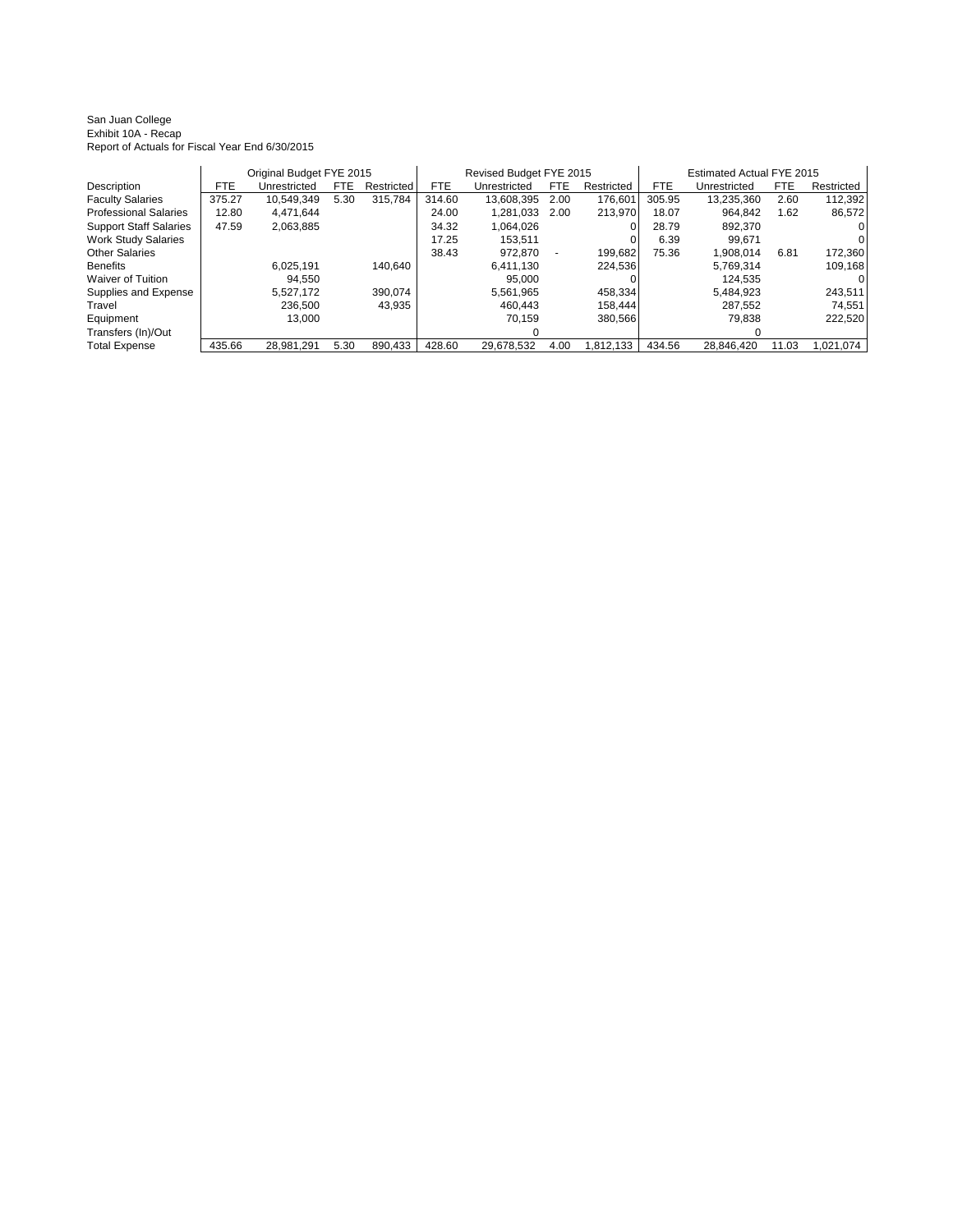#### San Juan College Exhibit 11 Academic Support Report of Actuals for Fiscal Year End 6/30/2015

|                                       | Original Budget FYE 2015<br>Revised Budget FYE 2015<br><b>Estimated Actual FYE 2015</b> |                             |                          |         |            |                             |                |                          |                |              |                          |            |
|---------------------------------------|-----------------------------------------------------------------------------------------|-----------------------------|--------------------------|---------|------------|-----------------------------|----------------|--------------------------|----------------|--------------|--------------------------|------------|
|                                       | <b>FTE</b>                                                                              | Unrestricted FTE Restricted |                          |         | <b>FTE</b> | Unrestricted FTE Restricted |                |                          | FTE            | Unrestricted | FTE                      | Restricted |
| Academic Pooled Charges               | 3.53                                                                                    | 859,178                     |                          |         | 8.62       | 577.622                     |                |                          | 6.90           | 635,187      |                          |            |
| Assessment                            |                                                                                         | 28.235                      | $\blacksquare$           |         |            | 15,861                      | $\blacksquare$ |                          |                | 5,865        | ä,                       |            |
| Associate VP for Learning             | 1.37                                                                                    | 122,242                     | ä,                       |         | 2.00       | 216,931                     |                | $\blacksquare$           | 2.00           | 155,560      |                          |            |
| <b>Business Administration</b>        | 1.00                                                                                    | 35,994                      |                          |         | 2.00       | 66,481                      |                |                          | 2.00           | 181,409      |                          |            |
| <b>CCE Administration</b>             | 1.00                                                                                    | 47,235                      | $\overline{\phantom{a}}$ |         | 2.00       | 207,247                     |                | $\blacksquare$           | 2.00           | 200,397      |                          |            |
| Center for Teaching Excellence        | 2.13                                                                                    | 106,629                     | $\blacksquare$           |         | 2.63       | 149,369                     |                | $\blacksquare$           | 2.63           | 136,594      |                          |            |
| <b>CLC</b> Administration             | 2.00                                                                                    | 60,137                      | $\blacksquare$           |         | 5.00       | 282,149                     |                | $\blacksquare$           | 3.65           | 284,492      |                          |            |
| <b>East Center</b>                    | 3.00                                                                                    | 96,780                      | $\blacksquare$           |         | 2.00       | 139,862                     |                | $\overline{\phantom{a}}$ | 2.00           | 159,397      |                          |            |
| <b>Employee Recruiting Pool</b>       |                                                                                         | 13,650                      |                          |         |            | 15,000                      |                |                          |                | 8,233        |                          |            |
| <b>Energy Administration</b>          | 4.00                                                                                    | 218.475                     |                          |         | 3.00       | 439,089                     |                | $\blacksquare$           | 3.00           | 411.674      |                          |            |
| <b>Health Sciences Admin</b>          | 2.00                                                                                    | 188.701                     | $\overline{\phantom{a}}$ |         | 2.00       | 244,325                     |                | $\ddot{\phantom{1}}$     | 2.00           | 156,104      |                          |            |
| Herbarium                             | 1.00                                                                                    | 21,363                      | ÷,                       |         | 0.25       | 21,962                      |                | $\blacksquare$           | 0.25           | 18,054       |                          |            |
| Humanities Administration             | 3.00                                                                                    | 185,586                     | $\overline{\phantom{a}}$ |         | 3.00       | 264,014                     |                | $\blacksquare$           | 3.00           | 268,088      | $\overline{\phantom{a}}$ |            |
| Inst. Accreditation                   |                                                                                         | 15,981                      |                          |         |            | 32,590                      |                |                          |                | 22,635       |                          |            |
| Library - Main                        | 11.40                                                                                   | 675,269                     |                          |         | 9.00       | 820,330                     |                |                          | 8.55           | 805,599      |                          |            |
| Library - SJCW                        | 2.60                                                                                    | 132,468                     |                          |         | 1.50       | 172,317                     |                |                          | 1.50           | 145,138      |                          |            |
| Library GO Bond                       |                                                                                         |                             |                          |         |            | 75,878                      |                | $\blacksquare$           |                | 24,743       |                          |            |
| <b>Marketing Pool</b>                 |                                                                                         | 7,500                       | $\overline{\phantom{a}}$ |         |            | 7,275                       |                |                          |                | 7,063        |                          |            |
| <b>Media Services</b>                 | 3.00                                                                                    | 154,328                     |                          |         | 3.00       | 207,753                     |                | $\blacksquare$           | 3.00           | 196,367      |                          |            |
| Fringe Benefits - Academic Support    |                                                                                         | 1,082,754                   |                          |         |            |                             |                |                          |                |              |                          |            |
| Science, Math & Engineer Admin        | 3.00                                                                                    | 154,713                     | ÷,                       |         | 2.50       | 217.974                     |                | $\blacksquare$           | 2.00           | 186,870      |                          |            |
| <b>Simulation Center</b>              | 1.13                                                                                    | 63,584                      | $\overline{\phantom{a}}$ |         | 0.75       | 26,424                      |                | $\blacksquare$           | 0.75           | 61,527       |                          |            |
| State Approp GO Bond 2008             | ٠                                                                                       | 35,031                      | $\blacksquare$           |         |            |                             |                | $\blacksquare$           |                |              |                          |            |
| <b>Student Achievement Center</b>     | 4.10                                                                                    | 256,167                     | $\blacksquare$           |         | 4.00       | 279,498                     |                |                          | 3.53           | 240,237      | $\overline{\phantom{a}}$ |            |
| <b>Trades and Tech Administration</b> | 3.00                                                                                    | 192,630                     |                          |         | 2.50       | 241.827                     |                |                          | 2.48           | 210,538      |                          |            |
| <b>West Center</b>                    | 3.00                                                                                    | 120,340                     |                          |         | 2.55       | 171,242                     |                |                          | 2.00           | 155,108      |                          |            |
| <b>BHP SJC Kids Kamp</b>              |                                                                                         |                             |                          |         |            |                             |                | 21,700                   | $\blacksquare$ |              | 0.15                     | 12,060     |
| <b>CTX Foundation Food</b>            |                                                                                         |                             |                          |         |            |                             |                | 9,500                    | $\blacksquare$ |              |                          | 9,427      |
| <b>Library Materials</b>              |                                                                                         |                             |                          | 459,816 |            |                             |                | 55,200                   | $\blacksquare$ |              |                          | 54,866     |
| Small Gifts/Academic (Outdoor)        |                                                                                         |                             |                          |         |            |                             |                | 125                      |                |              |                          |            |
| Inactive - Develop Educ Admin         | 0.50                                                                                    | 17,748                      |                          |         |            |                             |                |                          |                |              |                          |            |
|                                       | 55.76                                                                                   | 4,892,718                   |                          | 459,816 | 58.30      | 4,893,020                   |                | 86,525                   | 53.24          | 4,676,877    | 0.15                     | 76,353     |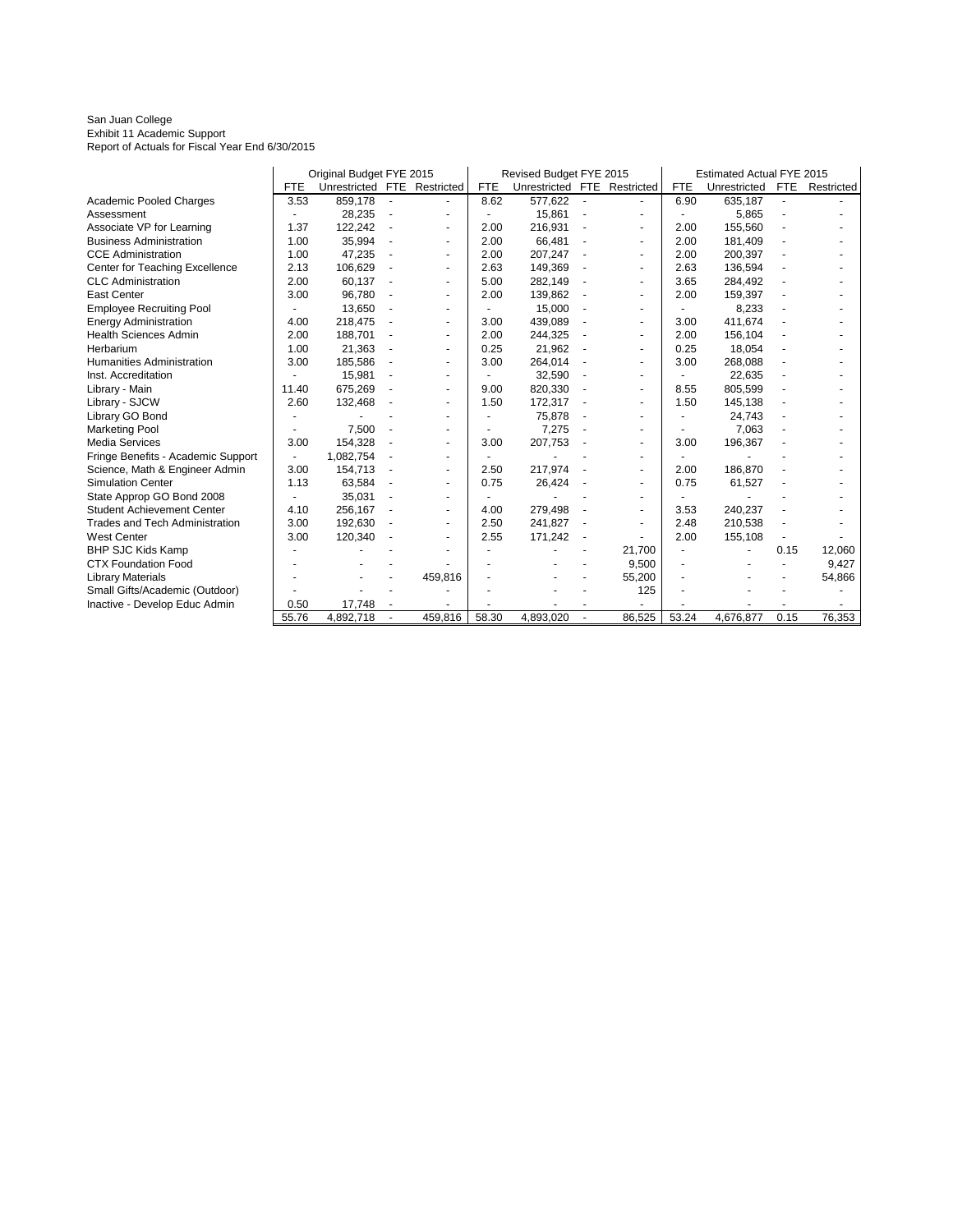San Juan College Exhibit 11A - Recap Report of Actuals for Fiscal Year End 6/30/2015

|                               |            | Original Budget FYE 2015 |      |            | Revised Budget FYE 2015 |              |      |            | Estimated Actual FYE 2015 |              |      |                   |
|-------------------------------|------------|--------------------------|------|------------|-------------------------|--------------|------|------------|---------------------------|--------------|------|-------------------|
| Description                   | <b>FTE</b> | Unrestricted             | FTE. | Restricted | <b>FTE</b>              | Unrestricted | FTE. | Restricted | <b>FTE</b>                | Unrestricted | FTE  | <b>Restricted</b> |
| <b>Faculty Salaries</b>       |            |                          |      | ۰.         | 1.00                    | 51.028       |      | ۰          | 0.76                      | 38.933       |      |                   |
| <b>Professional Salaries</b>  | 21.40      | 1.510.915                |      |            | 23.25                   | 1,485,615    |      | ٠          | 21.01                     | 1.342.652    |      |                   |
| <b>Support Staff Salaries</b> | 34.36      | 1.024.323                |      |            | 25.18                   | 844.799      |      | ٠          | 23.83                     | 799.447      |      |                   |
| <b>Work Study Salaries</b>    |            |                          |      |            | 8.87                    | 55.087       |      | ٠          | 2.57                      | 40.106       |      |                   |
| <b>Other Salaries</b>         |            |                          |      |            |                         | 124.437      |      | ٠          | 5.07                      | 223.065      | 0.15 | 6,495             |
| <b>Benefits</b>               |            | 1.082.754                |      | ۰.         |                         | 1.042.862    |      | ۰.         |                           | 1.023.677    |      | 1,304             |
| <b>Waiver of Tuition</b>      |            | 28.000                   |      |            |                         | 28.000       |      | -          |                           | 47.564       |      |                   |
| Supplies and Expense          |            | 443.978                  |      | 459.816    |                         | 757.034      |      | 53.810     |                           | 777.170      |      | 33,457            |
| Travel                        |            | 188.506                  |      |            |                         | 128.447      |      | 1.200      |                           | 86.763       |      | 208               |
| Equipment                     |            | 359.653                  |      | ٠          |                         | 375.711      |      | 6.250      |                           | 42.223       |      | 5.247             |
| <b>Library Acquisition</b>    |            | 254.589                  |      | ۰.         |                         |              |      | 25.265     |                           | 255.278      |      | 29,642            |
| <b>Total Expense</b>          | 55.76      | 4,892,718                |      | 459.816    | 58.30                   | 4.893.020    |      | 86.525     | 53.24                     | 4.676.877    | 0.15 | 76.353            |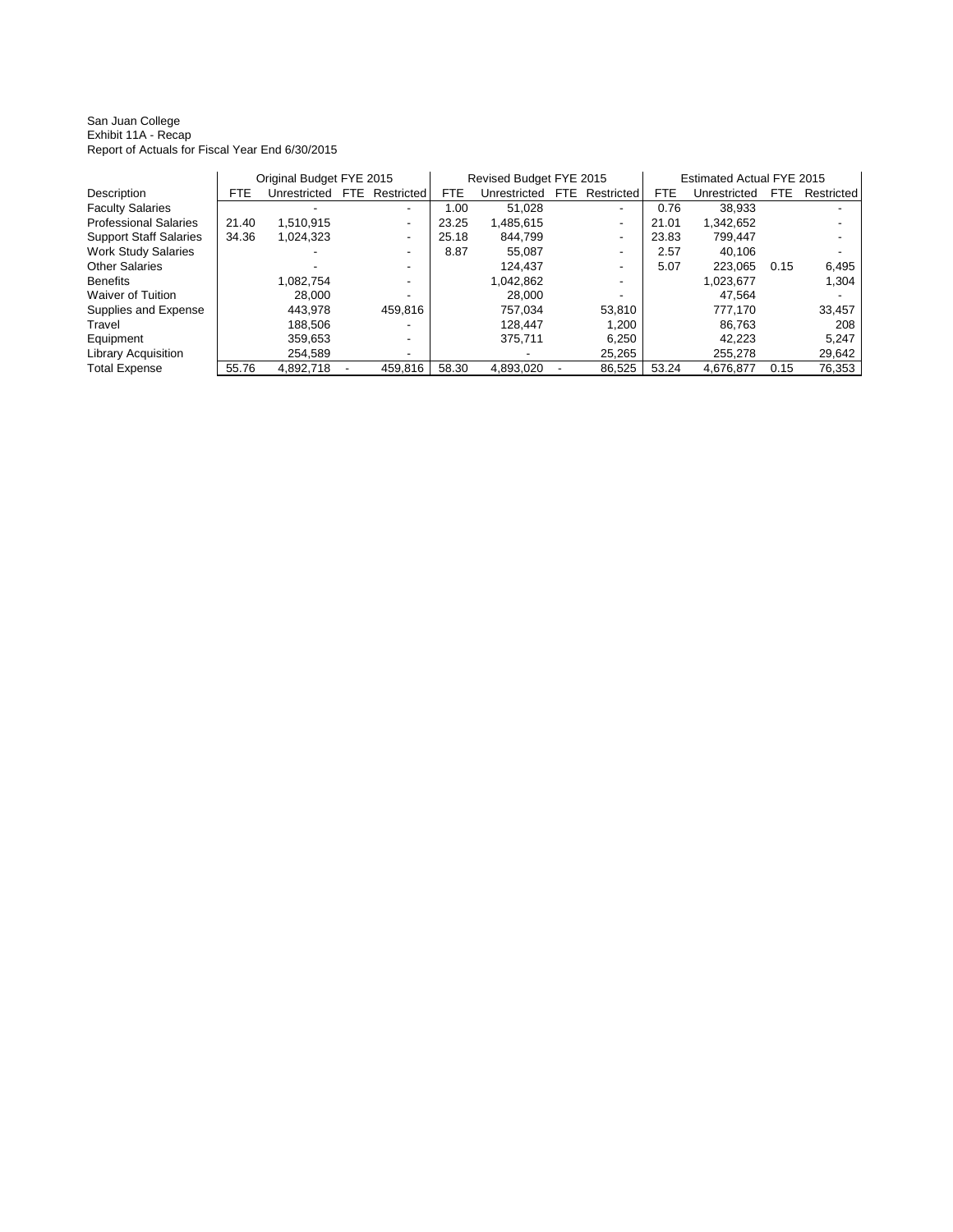San Juan College Exhibit 12 Student Services Report of Actuals for Fiscal Year End 6/30/2015

|                                       |            | Original Budget FYE 2015 |                |                          |                          | Revised Budget FYE 2015 |                |                |            | Estimated Actual FYE 2015 |                          |            |
|---------------------------------------|------------|--------------------------|----------------|--------------------------|--------------------------|-------------------------|----------------|----------------|------------|---------------------------|--------------------------|------------|
|                                       | <b>FTE</b> | Unrestricted             | <b>FTE</b>     | Restricted               | <b>FTE</b>               | Unrestricted            | <b>FTE</b>     | Restricted     | <b>FTE</b> | Unrestricted              | FTE                      | Restricted |
| <b>Advising Center</b>                | 10.25      | 529,907                  | $\overline{a}$ | $\overline{\phantom{a}}$ | 11.00                    | 706,188                 |                |                | 9.50       | 664,857                   | $\overline{\phantom{a}}$ |            |
| <b>Associated Students</b>            |            | 7,412                    | ä,             | $\sim$                   |                          | 6,830                   | $\overline{a}$ | $\blacksquare$ | $\sim$     | 6,478                     |                          |            |
| <b>Disabled Student Services</b>      | 2.33       | 145,698                  |                | ÷,                       | 3.00                     | 228,407                 |                | $\blacksquare$ | 3.00       | 215,075                   |                          |            |
| <b>Employee Recruiting Pool</b>       |            | 18,000                   |                | ÷,                       |                          | 15,500                  |                |                |            | 10,615                    |                          |            |
| <b>Enrollment Services</b>            | 13.50      | 658,405                  |                | ÷,                       | 13.00                    | 911,217                 |                | $\overline{a}$ | 11.30      | 863,790                   |                          |            |
| <b>Financial Aid Office</b>           | 8.01       | 366,977                  |                | ÷                        | 9.77                     | 570,546                 |                | $\overline{a}$ | 7.12       | 469,975                   |                          |            |
| Global Studies Program                | ٠          |                          |                | ÷.                       |                          | 5,694                   |                | $\overline{a}$ |            | 3,235                     |                          |            |
| Graduation                            |            | 27,700                   |                | ä,                       |                          | 27,700                  |                |                | ÷.         | 28,322                    |                          |            |
| Hispanic Center                       | ÷          | 40,386                   |                | ÷                        | 1.00                     | 64,046                  |                | $\overline{a}$ | 1.00       | 70,443                    |                          |            |
| Intramurals                           | ٠          | 4,288                    |                | ٠                        | ä,                       | 4,073                   |                | $\blacksquare$ | $\sim$     | 4,064                     |                          |            |
| Marketing Pool                        |            | 58,211                   |                | ä,                       |                          | 94,659                  |                |                | ÷,         | 93,981                    |                          |            |
| Native American Center                | 2.00       | 150,826                  | ÷,             | ä,                       | 2.00                     | 154,428                 |                | $\overline{a}$ | 2.00       | 142,347                   |                          |            |
| Fringe Benefits - Student Services    | ÷,         | 1,079,388                | $\overline{a}$ | 341,702                  |                          |                         |                | $\blacksquare$ |            |                           |                          |            |
| Quality Improvmt & Career Ctr.        | 2.00       | 91,512                   | ÷,             |                          | 2.00                     | 206,030                 |                | $\blacksquare$ | 2.00       | 194,903                   |                          |            |
| <b>Student Activities - Director</b>  | 3.00       | 256,586                  |                | ä,                       | 3.00                     | 218,579                 |                | ÷              | 3.00       | 186,824                   |                          |            |
| <b>Student Activities - Student</b>   |            |                          |                |                          |                          | 74,870                  |                |                | ÷,         | 68,127                    |                          |            |
| <b>Student Publication</b>            | ÷,         | 64,830                   |                | ä,                       | $\overline{\phantom{a}}$ | 35,434                  |                | $\blacksquare$ | $\sim$     | 13,689                    |                          |            |
| <b>Student Services Pooled Charge</b> | 3.04       | 734,971                  |                | $\blacksquare$           | 8.67                     | 659,640                 |                | $\blacksquare$ | 7.50       | 724,955                   |                          |            |
| <b>Student Success Center</b>         | 9.10       | 200,228                  |                | ÷,                       | 3.50                     | 277,205                 |                | $\blacksquare$ | 3.50       | 220,085                   |                          |            |
| Testing                               | 4.00       | 202,667                  |                | ä,                       | 4.50                     | 286,696                 |                |                | 4.50       | 271,318                   |                          |            |
| Tutorial                              | 5.17       | 326,482                  | $\overline{a}$ | $\blacksquare$           | 15.12                    | 423,919                 |                | $\blacksquare$ | 15.12      | 521,823                   |                          |            |
| <b>Veterans Center</b>                | ÷          | 45,843                   | $\overline{a}$ |                          | 1.00                     | 68,989                  |                |                | 1.00       | 78,652                    | $\overline{a}$           |            |
| ABE - Federal                         | ä,         |                          | 3.75           | 126,859                  |                          |                         |                | 143,335        |            |                           | 1.75                     | 140,342    |
| ABE - State                           |            | 6,349                    | 4.00           | 152,320                  |                          |                         | 3.00           | 267,454        |            |                           | 4.00                     | 264,873    |
| <b>ABE Instructional Materials</b>    |            |                          | ٠              |                          |                          |                         | ٠              | 10,925         |            |                           | $\overline{a}$           | 10,915     |
| <b>BHP - Nat Amer Col Achievement</b> |            |                          |                |                          |                          |                         |                | 10,500         |            |                           | $\blacksquare$           | 9,954      |
| Bisti Writing Project-Federal         |            |                          |                |                          |                          |                         |                | 4,950          |            |                           |                          | 14,530     |
| <b>Bisti Writing Project-Private</b>  |            |                          |                |                          |                          |                         |                | 2,000          |            |                           |                          | 785        |
| Career Services Support               |            |                          |                | ä,                       |                          |                         |                | 2,000          |            |                           |                          |            |
| <b>Ctr for Working Families</b>       |            |                          |                | ä,                       |                          |                         |                | 923            |            |                           | ÷.                       | 823        |
| <b>EDGE Trio Student Support 1</b>    |            |                          |                |                          |                          |                         |                | 62,532         |            |                           | ä,                       | 32,499     |
| <b>EDGE Trio Student Support 2</b>    |            |                          |                |                          |                          |                         | 1.00           | 261,521        |            |                           | 3.10                     | 181,016    |
| <b>ENLACE</b>                         |            |                          | 2.00           | 194,363                  |                          |                         | 2.67           | 200,000        |            |                           | 2.67                     | 200,000    |
| <b>ENLACE NMHU</b>                    |            |                          |                |                          |                          |                         | ÷.             | 12,000         |            |                           | $\overline{a}$           | 11,000     |
| Farmington Daycare Assistance         |            |                          |                |                          |                          |                         | $\overline{a}$ | 7,000          |            |                           | $\overline{\phantom{a}}$ | 6,999      |
| Fast Forward 1                        |            |                          |                |                          |                          |                         |                |                |            |                           | ä,                       |            |
| <b>Fast Forward 2</b>                 |            |                          | 4.00           | 348,151                  |                          |                         | 3.00           | 841,065        |            |                           | 7.00                     | 335,629    |
| Fast Forward/Launch Endowment         |            |                          |                |                          |                          |                         |                | 103            |            |                           | $\overline{a}$           | 50         |
| Fin. Aid & College Entranc Pgm        |            |                          |                |                          |                          |                         |                | 148,000        |            |                           | ٠                        | 148,000    |
| Kellogg - Working Families            |            |                          |                |                          |                          |                         |                | 152,649        |            |                           |                          |            |
| Launch Program                        |            |                          |                |                          |                          |                         | 3.00           | 617,726        |            |                           | 4.00                     | 372,366    |
| Launch Program Yr 4                   |            |                          | 4.00           | 342.162                  |                          |                         | ÷              | 253,536        |            |                           | $\blacksquare$           | 83,138     |
| NSF - STEP                            |            |                          |                |                          |                          |                         |                | 123,057        |            |                           | 0.50                     | 91,582     |
| Raytheon AISES Program                |            |                          |                |                          |                          |                         |                | 8,700          |            |                           | ä,                       | 5,000      |
| SPF-SIG                               |            |                          |                |                          |                          |                         |                | 20,305         |            |                           |                          | 3,340      |
| <b>Stdt Success Suppt</b>             |            |                          |                |                          |                          |                         |                | 292            |            |                           | $\blacksquare$           |            |
| <b>TRIO Talent Search 1</b>           |            |                          |                |                          |                          |                         | 2.84           | 246,343        |            |                           | 2.84                     | 201,956    |
| <b>Trio Talent Search 2</b>           |            |                          | 3.70           | 235,993                  |                          |                         |                | 60,363         |            |                           | ä,                       | 43,717     |
| Working Fam Success Network           |            |                          | 2.80           | 248,591                  |                          |                         |                | 8,590          |            |                           | $\blacksquare$           |            |
|                                       | 62.40      | 5,016,666                | 24.25          | 1,990,141                | 77.56                    | 5,040,650               | 15.51          | 3,465,868      | 70.54      | 4,853,558                 | 25.86                    | 2,158,514  |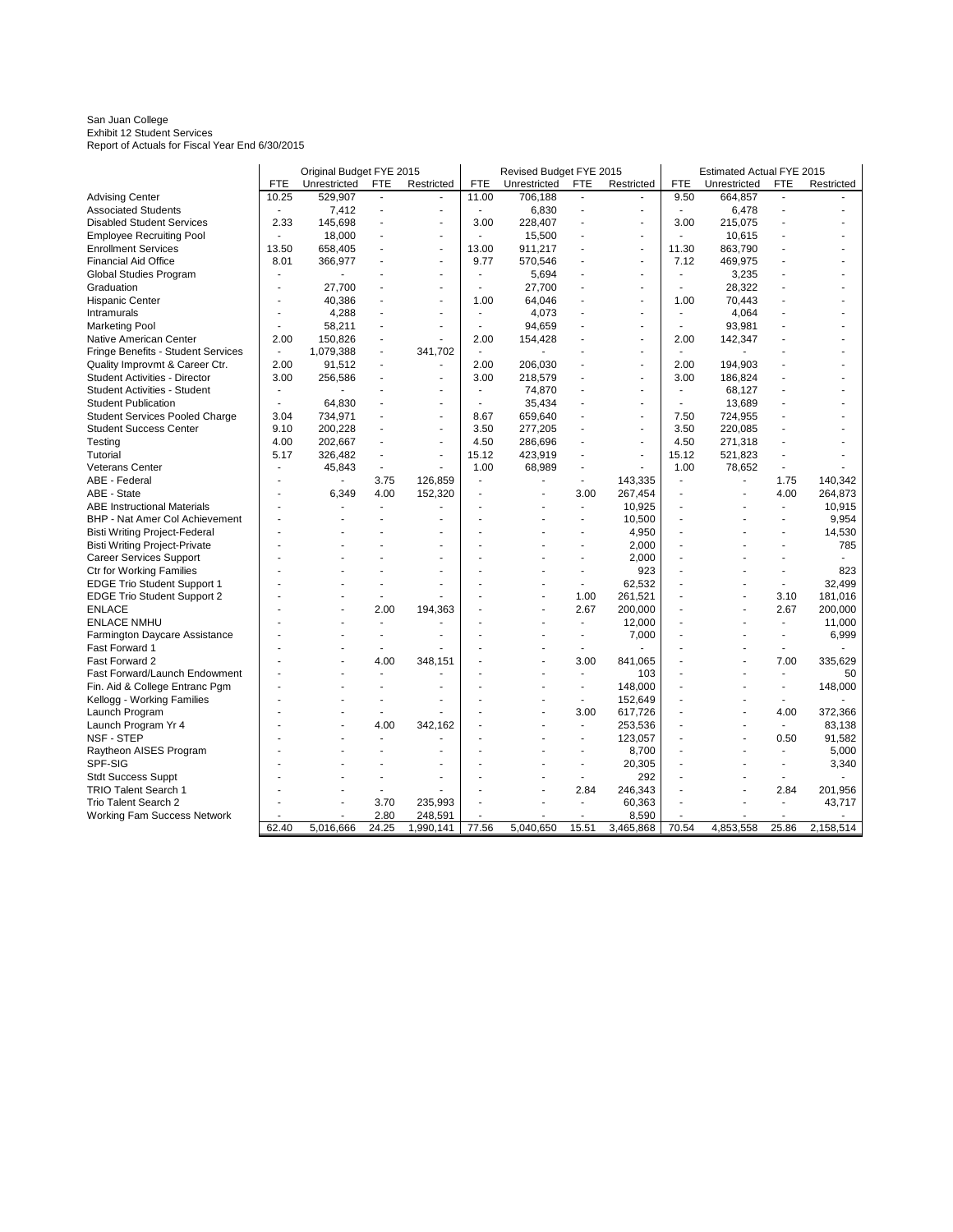#### San Juan College Exhibit 12A - Recap Report of Actuals for Fiscal Year End 6/30/2015

|                               |       | Original Budget FYE 2015 |       |                |       | Revised Budget FYE 2015 |            |            | Estimated Actual FYE 2015 |              |            |            |  |
|-------------------------------|-------|--------------------------|-------|----------------|-------|-------------------------|------------|------------|---------------------------|--------------|------------|------------|--|
| Description                   | FTE   | Unrestricted             | FTE   | Restricted     | FTE   | Unrestricted            | <b>FTE</b> | Restricted | <b>FTE</b>                | Unrestricted | <b>FTE</b> | Restricted |  |
| <b>Faculty Salaries</b>       | 3.01  | 47.796                   | 6.90  | 218,359        | 1.00  | 8.614                   |            | 221.548    | 0.02                      | 1.120        | 2.58       | 129,185    |  |
| <b>Professional Salaries</b>  | 12.80 | 1,378,813                | 6.38  | 331,480        | 31.83 | 1,594,602               | 11.84      | 833,731    | 29.77                     | 1,491,342    | 13.62      | 637,975    |  |
| <b>Support Staff Salaries</b> | 46.59 | 1,449,092                | 10.97 | 212,580        | 21.00 | 646.418                 | 3.67       | 223.030    | 19.78                     | 608.727      | 6.16       | 178,460    |  |
| <b>Work Study Salaries</b>    |       |                          |       | $\overline{a}$ | 8.67  | 54.516                  |            |            | 3.97                      | 61.938       |            |            |  |
| <b>Other Salaries</b>         |       |                          |       |                | 15.06 | 397.326                 |            | 160.765    | 17.00                     | 448.438      | 3.50       | 133.183    |  |
| <b>Benefits</b>               |       | 1,079,388                |       | 341,702        |       | 1.079.388               |            | 471,034    |                           | 1,026,041    |            | 391,913    |  |
| Waiver of Tuition             |       | 20.000                   |       | 573            |       | 24.000                  |            |            |                           | 32.378       |            | 581        |  |
| Supplies and Expense          |       | 999.892                  |       | 666.235        |       | 1.149.541               |            | 1,061,734  |                           | 1,138,330    |            | 590,299    |  |
| Travel                        |       | 28,685                   |       | 192.700        |       | 57,836                  |            | 440.026    |                           | 43.195       |            | 89,578     |  |
| Equipment                     |       | 13.000                   |       | 26,512         |       | 28.409                  |            | 54.000     |                           | 2.048        |            | 7.339      |  |
| <b>Total Expense</b>          | 62.40 | 5.016.666                | 24.25 | .990.141       | 77.56 | 5.040.650               | 15.51      | 3,465,868  | 70.54                     | 4.853.558    | 25.86      | 2.158.514  |  |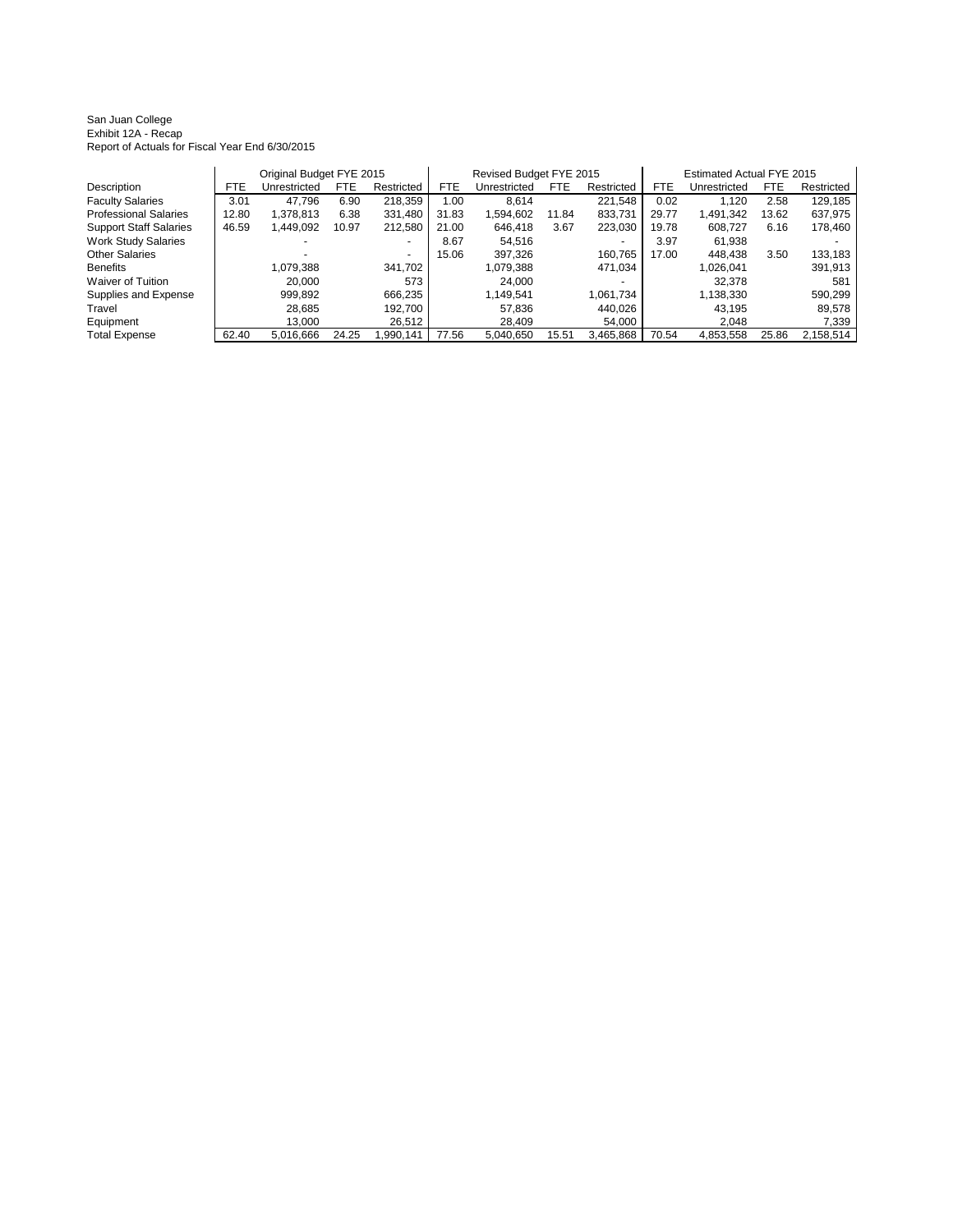#### San Juan College Exhibit 13 Institutional Support Report of Actuals for Fiscal Year End 6/30/2015

|                                        | Original Budget FYE 2015 |              |                |                          |            | Revised Budget FYE 2015 |            | Estimated Actual FYE 2015 |            |              |            |            |
|----------------------------------------|--------------------------|--------------|----------------|--------------------------|------------|-------------------------|------------|---------------------------|------------|--------------|------------|------------|
|                                        | <b>FTE</b>               | Unrestricted | <b>FTE</b>     | Restricted               | <b>FTE</b> | Unrestricted            | <b>FTE</b> | Restricted                | <b>FTE</b> | Unrestricted | <b>FTE</b> | Restricted |
|                                        |                          |              |                |                          |            |                         |            |                           |            |              |            |            |
| <b>Business Office</b>                 | 19.00                    | 993,230      |                | ٠                        | 18.00      | 1,296,100               |            | $\overline{\phantom{a}}$  | 12.50      | 1,146,067    |            |            |
| College Board                          |                          | 48,040       |                | ٠                        |            | 48,040                  |            | $\overline{\phantom{a}}$  |            | 83,405       |            |            |
| Department of Public Safety            | 15.00                    | 531,647      | ٠              | ٠                        | 14.00      | 741.265                 |            | $\overline{\phantom{a}}$  | 14.21      | 672,184      |            |            |
| Dues/Memberships                       |                          |              |                | ٠                        |            | 41,467                  |            |                           |            | 40,805       |            |            |
| Employee Enrichment & Apprecia         |                          |              |                | ٠                        |            | 2,787                   |            |                           |            | 336          |            |            |
| <b>Employee Recruiting Pool</b>        |                          | 3,400        |                | ٠                        |            | 53,455                  |            |                           |            | 45,984       |            |            |
| <b>External Audit</b>                  |                          | 60,000       |                | ٠                        |            | 60,000                  |            |                           |            | 58,271       |            |            |
| Foundation                             | 4.00                     | 209,466      |                | ٠                        | 4.00       | 299.863                 |            | $\blacksquare$            | 4.00       | 307.724      |            |            |
| Human Resources                        | 9.00                     | 601,811      |                | ٠                        | 10.00      | 855,277                 |            | $\blacksquare$            | 10.00      | 719,680      |            |            |
| Inst Support Pooled Charges            | 1.20                     | 917,843      |                | ٠                        | 2.76       | 868,193                 |            | $\overline{\phantom{a}}$  | 2.76       | 948,602      |            |            |
| <b>Institutional Research</b>          | 4.00                     | 280,555      |                | ٠                        | 3.88       | 366,994                 |            | $\blacksquare$            | 3.88       | 312,260      |            |            |
| Legal Services                         |                          | 140,000      |                | ٠                        |            | 140,000                 |            |                           |            | 138,446      |            |            |
| Marketing                              | 2.00                     |              |                | ٠                        |            |                         |            |                           |            | 14,344       |            |            |
| <b>Marketing Pool</b>                  |                          |              |                | ٠                        |            | 59,976                  |            |                           |            | 54,055       |            |            |
| <b>Other Administrative Costs</b>      |                          |              |                |                          |            | 38,000                  |            |                           |            | 29,397       |            |            |
| Employee Benefits - Institutional Supp |                          | 1,727,010    |                | ٠                        |            |                         |            |                           |            |              |            |            |
| President's Office                     | 3.00                     | 288,037      |                | ٠                        | 3.05       | 411.145                 |            | $\blacksquare$            | 3.05       | 406,746      |            |            |
| <b>Public Information Office</b>       | 3.00                     | 346,604      |                | ٠                        | 6.00       | 457.531                 |            | $\blacksquare$            | 6.00       | 455,667      |            |            |
| Purchasing                             | 4.00                     | 182,259      |                | ٠                        | 4.00       | 252,913                 |            | $\overline{\phantom{a}}$  | 4.00       | 249,632      |            |            |
| Strategic Development                  | 2.00                     | 148,883      |                | ٠                        | 2.00       | 199,087                 |            | $\overline{\phantom{a}}$  | 2.00       | 198,949      |            |            |
| Title IX                               |                          |              |                | ٠                        |            | 13.166                  |            |                           |            | 316          |            |            |
| <b>VP for Administrative Services</b>  | 2.00                     | 241.693      |                | ۰                        | 2.00       | 303,477                 |            | $\overline{\phantom{a}}$  | 2.00       | 224,750      |            |            |
| <b>VP</b> for Learning                 | 3.00                     | 201,042      |                | ٠                        | 2.00       | 278,060                 |            | $\overline{a}$            | 2.00       | 307,041      |            |            |
| <b>VP for Student Services</b>         | 3.00                     | 263,026      |                | ٠                        | 2.00       | 309,302                 |            |                           | 2.00       | 296,932      |            |            |
| <b>EEAC Foundation Food</b>            |                          |              |                | ٠                        |            |                         |            | 3,500                     |            |              |            | 3,488      |
| PNM Navajo Workforce Training          |                          |              |                | ٠                        |            |                         |            | 5,000                     |            |              |            | 1,760      |
| Total                                  | 74.20                    | 7,184,546    | $\overline{a}$ | $\overline{\phantom{a}}$ | 73.69      | 7.096.097               |            | 8,500                     | 68.40      | 6,711,590    |            | 5,248      |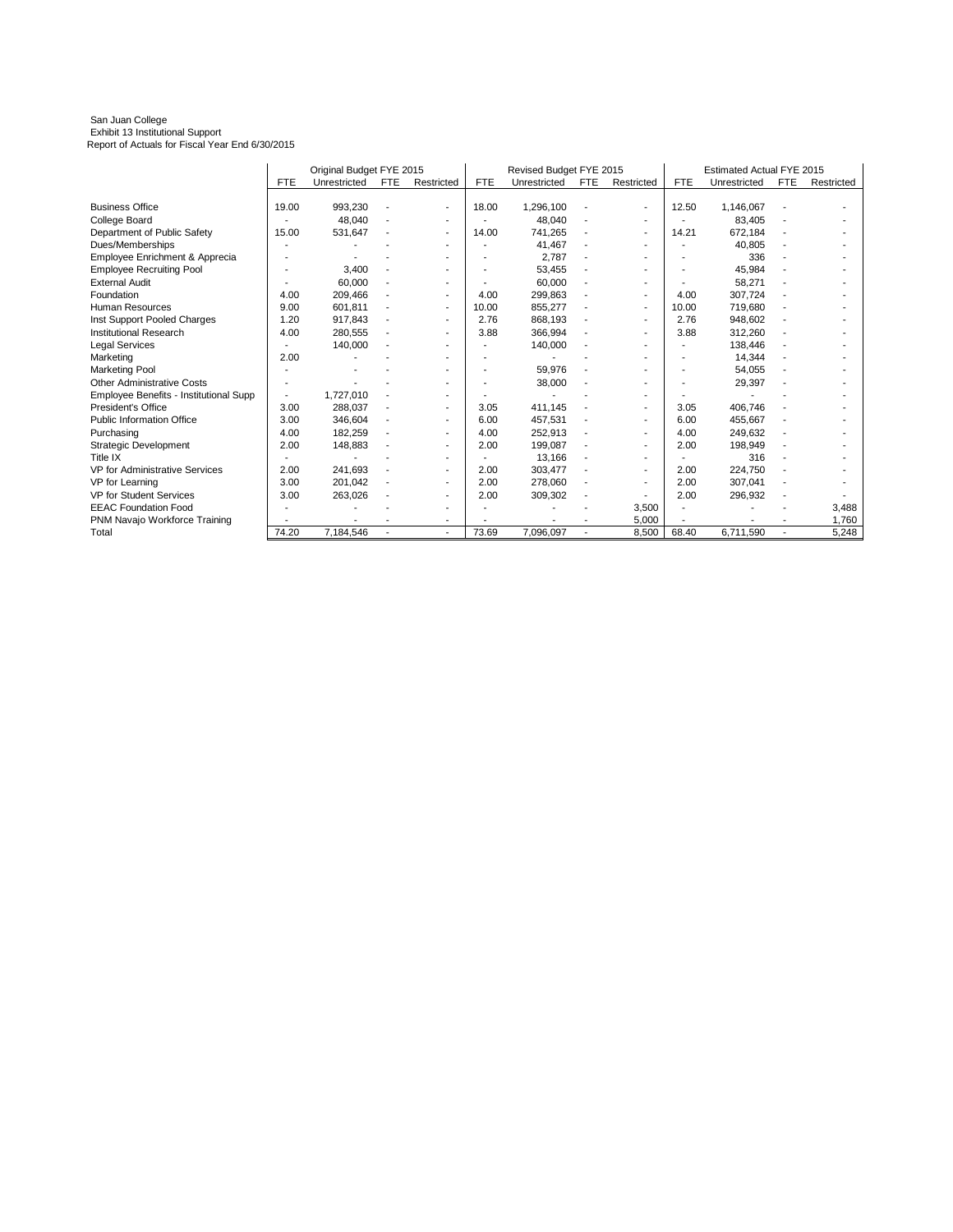San Juan College Exhibit 13A - Recap Report of Actuals for Fiscal Year End 6/30/2015

|                               | Original Budget FYE 2015 |              |  |                |       | Revised Budget FYE 2015 |                       | Estimated Actual FYE 2015 |              |     |            |  |
|-------------------------------|--------------------------|--------------|--|----------------|-------|-------------------------|-----------------------|---------------------------|--------------|-----|------------|--|
| Description                   | <b>FTE</b>               | Unrestricted |  | FTE Restricted | FTE.  | Unrestricted            | <b>FTE</b> Restricted | <b>FTE</b>                | Unrestricted | FTE | Restricted |  |
| <b>Faculty Salaries</b>       |                          |              |  |                |       |                         |                       |                           |              |     |            |  |
| <b>Professional Salaries</b>  | 10.20                    | 663.788      |  |                | 35.88 | 2.305.312               | ۰.                    | 33.29                     | 2,138,578    |     |            |  |
| <b>Support Staff Salaries</b> | 64.00                    | 1.449.092    |  | -              | 32.00 | 1,089,638               | -                     | 30.84                     | 1.050.170    |     |            |  |
| <b>Work Study Salaries</b>    |                          |              |  |                | 2.76  | 18.650                  | ٠                     | 0.82                      | 12.808       |     |            |  |
| <b>Other Salaries</b>         |                          |              |  |                | 3.05  | 64.503                  | ٠                     | 3.45                      | 157.628      |     | 225        |  |
| <b>Benefits</b>               |                          | 1.804.747    |  |                |       | 1.481.952               | -                     |                           | 1.399.397    |     | 48         |  |
| Waiver of Tuition             |                          | 24.000       |  |                |       | 24.000                  |                       |                           | 32.259       |     |            |  |
| Supplies and Expense          |                          | 3.124.550    |  |                |       | 1.951.374               | 8.500                 |                           | 1.779.993    |     | 4,470      |  |
| Travel                        |                          | 118.369      |  |                |       | 128.889                 | -                     |                           | 106.765      |     | 505        |  |
| Equipment                     |                          |              |  |                |       | 31.779                  | ۰                     |                           | 33.992       |     |            |  |
| Transfers (In)/Out            |                          |              |  |                |       |                         |                       |                           |              |     |            |  |
| <b>Total Expense</b>          | 74.20                    | 7.184.546    |  |                | 73.69 | 7.096.097               | 8.500                 | 68.40                     | 6.711.590    |     | 5,248      |  |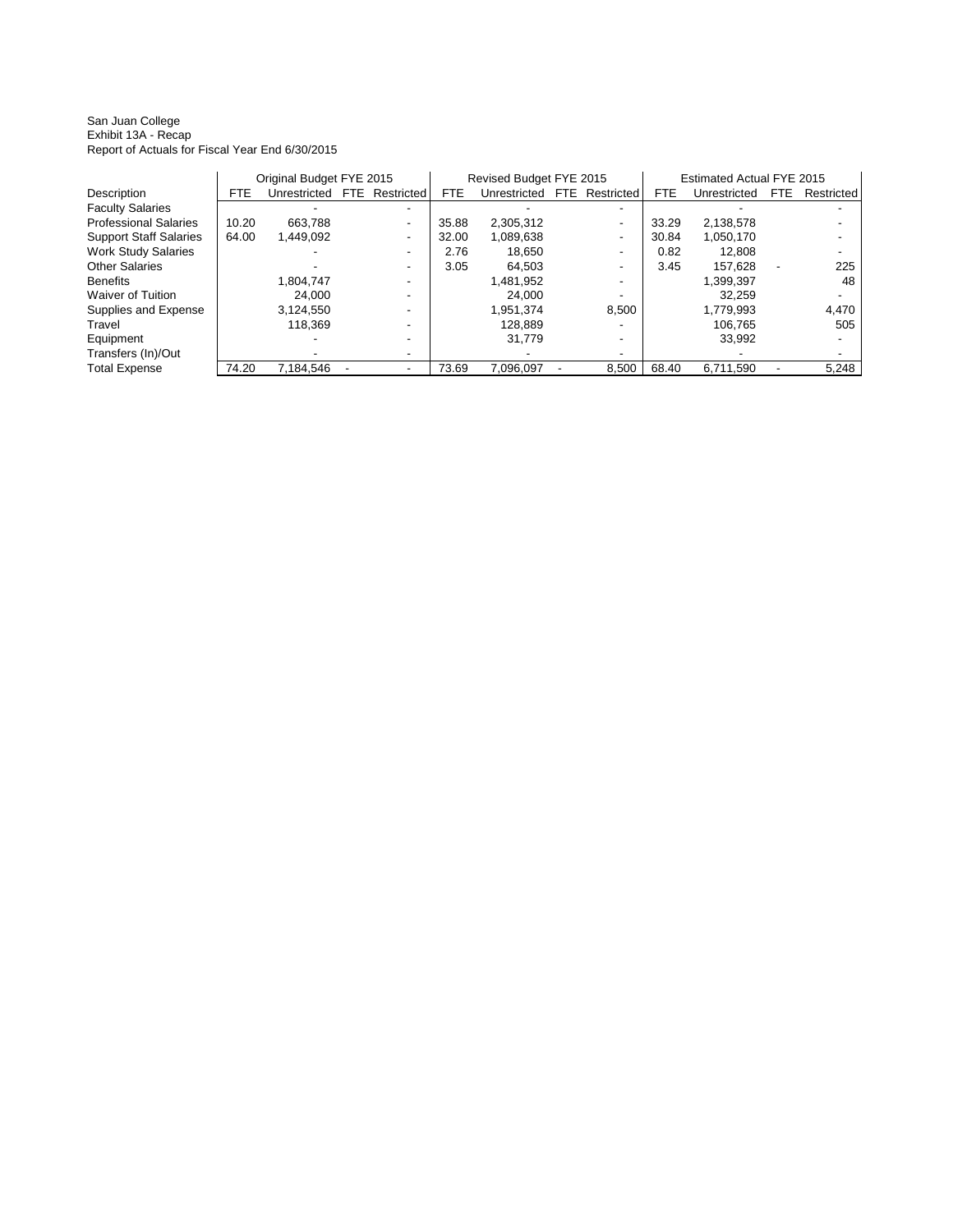#### San Juan College Exhibit 14 Operation of Maintenance and Plant Original Budget Submission for Fiscal Year End 6/30/2016

|                                      | Original Budget FYE 2015 |                  |  |                          |            | Revised Budget FYE 2015 |                          |                          | Proposed Budget FYE 2016 |              |      |            |
|--------------------------------------|--------------------------|------------------|--|--------------------------|------------|-------------------------|--------------------------|--------------------------|--------------------------|--------------|------|------------|
|                                      | <b>FTE</b>               | Unrestricted FTE |  | Restricted               | <b>FTE</b> | Unrestricted            | FTE.                     | Restricted               | <b>FTE</b>               | Unrestricted | FTE. | Restricted |
| Custodial - Main                     | 42.00                    | 1.659.013        |  | $\blacksquare$           | 41.00      | 1.659.013               |                          | ۰                        | 38.50                    | 1.593.031    |      |            |
| <b>Employee Recruiting Pool</b>      |                          | 17.000           |  |                          |            | 8.000                   |                          |                          |                          | 4.459        |      |            |
| Grounds - 30th Street                |                          | 3,990            |  |                          |            | 2,795                   |                          |                          |                          | 1,095        |      |            |
| Grounds - Hutton                     |                          | 5,850            |  |                          |            | 5,850                   |                          |                          |                          | 5,330        |      |            |
| Grounds - Main                       | 9.00                     | 440,048          |  | $\overline{\phantom{a}}$ | 10.73      | 437,881                 |                          | $\overline{\phantom{a}}$ | 10.73                    | 408,469      |      |            |
| Insurance                            |                          | 750,000          |  |                          |            | 557,913                 |                          |                          |                          | 454,587      |      |            |
| <b>Locksmith Services</b>            |                          | 24,551           |  |                          |            | 19,551                  | $\overline{\phantom{a}}$ |                          |                          | 29,561       |      |            |
| Maintenance - 30th Street            |                          | 2,925            |  |                          |            |                         |                          |                          |                          |              |      |            |
| Maintenance - Main                   | 9.00                     | 1,019,010        |  | $\overline{\phantom{a}}$ | 9.00       | 997,778                 |                          | $\overline{\phantom{0}}$ | 8.50                     | 991,091      |      |            |
| <b>Physical Plant Administration</b> | 6.00                     | 459.655          |  | $\overline{\phantom{a}}$ | 6.00       | 455.277                 |                          |                          | 4.50                     | 408,039      |      |            |
| <b>Physical Plant Pooled Charge</b>  | 1.39                     | 500,023          |  |                          | 2.76       | 497,738                 |                          |                          | 2.50                     | 500,687      |      |            |
| San Juan College East                |                          | 32,640           |  |                          |            | 22,640                  |                          |                          |                          | 15,821       |      |            |
| Utilities - 30th Street              |                          | 32,000           |  |                          |            | 90.000                  |                          |                          |                          | 55.948       |      |            |
| Utilities - Hutton                   |                          | 110.000          |  |                          |            | 32,000                  |                          |                          |                          | 37.916       |      |            |
| Utilities - Main                     |                          | 1,182,836        |  |                          |            | 1,162,836               |                          |                          |                          | 1,207,031    |      |            |
|                                      | 67.39                    | 6,239,541        |  |                          | 69.49      | 5,949,272               |                          |                          | 64.73                    | 5,713,066    |      |            |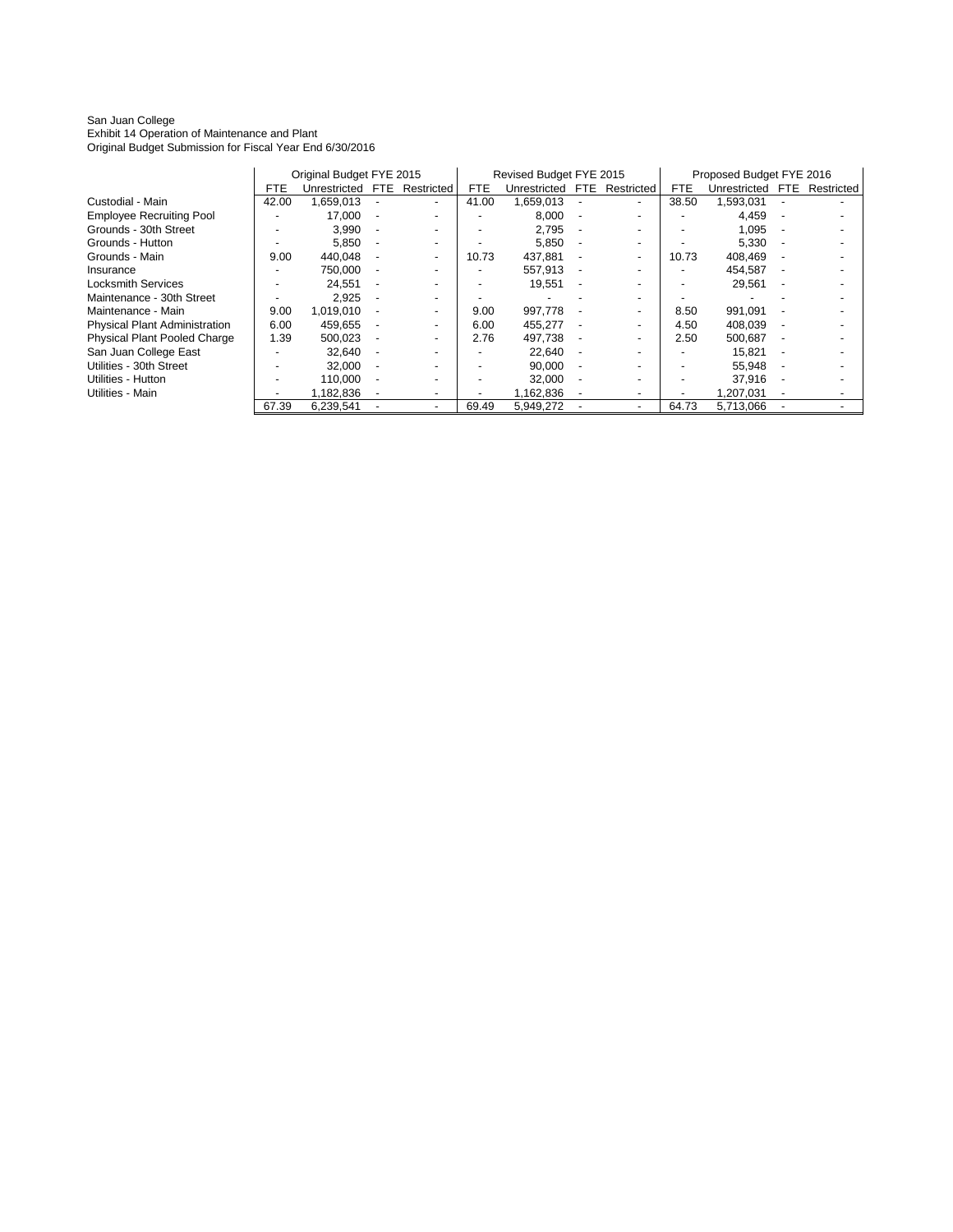#### San Juan College Exhibit 14A - Recap Report of Actuals for Fiscal Year End 6/30/2015

|                               | Original Budget FYE 2015 |                             |  |   |            | Revised Budget FYE 2015     |  | <b>Estimated Actual FYE 2015</b> |            |                  |  |            |
|-------------------------------|--------------------------|-----------------------------|--|---|------------|-----------------------------|--|----------------------------------|------------|------------------|--|------------|
| Description                   | <b>FTE</b>               | Unrestricted FTE Restricted |  |   | <b>FTE</b> | Unrestricted FTE Restricted |  |                                  | <b>FTE</b> | Unrestricted FTE |  | Restricted |
| <b>Faculty Salaries</b>       |                          |                             |  |   |            |                             |  |                                  |            |                  |  |            |
| <b>Professional Salaries</b>  | 7.39                     | 587.318                     |  | ٠ | 11.00      | 587.318                     |  |                                  | 9.12       | 455.928          |  |            |
| <b>Support Staff Salaries</b> | 60.00                    | .449.092                    |  |   | 52.00      | 1.392.998                   |  | ۰.                               | 52.48      | 1.406.381        |  |            |
| <b>Work Study Salaries</b>    |                          |                             |  |   | 2.76       | 21.756                      |  |                                  | 0.16       | 2.553            |  |            |
| <b>Other Salaries</b>         |                          |                             |  |   | 3.73       | 34.338                      |  |                                  | 2.97       | 79.536           |  |            |
| <b>Benefits</b>               |                          | 1.051.981                   |  |   |            | 961.534                     |  |                                  |            | 937.056          |  |            |
| <b>Waiver of Tuition</b>      |                          | 12.000                      |  |   |            | 12.000                      |  |                                  |            | 13.671           |  |            |
| Supplies and Expense          |                          | 3.124.550                   |  |   |            | 2.918.200                   |  |                                  |            | 2.806.947        |  |            |
| Travel                        |                          | 14.600                      |  |   |            | 14.600                      |  |                                  |            | 7.749            |  |            |
| Equipment                     |                          |                             |  |   |            | 6.528                       |  |                                  |            | 3.245            |  |            |
| Transfers (In)/Out            |                          |                             |  |   |            |                             |  |                                  |            |                  |  |            |
| <b>Total Expense</b>          | 67.39                    | 6.239.541                   |  |   | 69.49      | 5.949.272                   |  |                                  | 64.73      | 5.713.066        |  |            |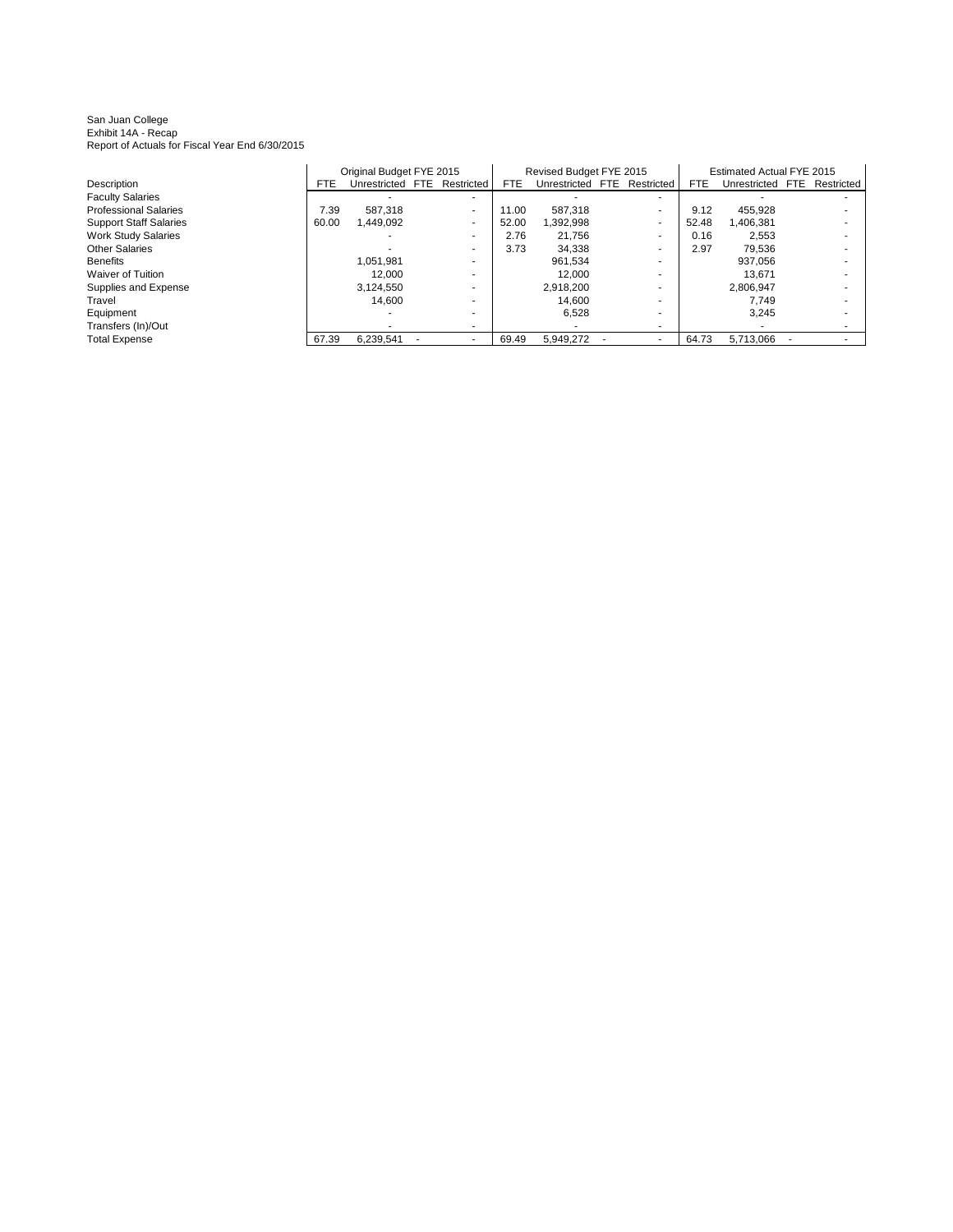#### San Juan College Exhibit 17 Public Service Report of Actuals for Fiscal Year End 6/30/2015

|                                                | Original Budget FYE 2015 |               |            |            | Revised Budget FYE 2015 |               |            |            | Estimated Actual FYE 2015 |              |            |            |
|------------------------------------------------|--------------------------|---------------|------------|------------|-------------------------|---------------|------------|------------|---------------------------|--------------|------------|------------|
| Description                                    | <b>FTE</b>               | Unrestricted  | <b>FTE</b> | Restricted | <b>FTE</b>              | Unrestricted  | <b>FTE</b> | Restricted | <b>FTE</b>                | Unrestricted | <b>FTE</b> | Restricted |
| Sales and Services                             |                          | 106,134       |            |            |                         | 105,523       |            |            |                           | 98,965       |            | 1,192      |
| Private Gifts, Grants and Contracts            |                          |               |            | 174,503    |                         |               |            | 132,619    |                           |              |            | 45,631     |
| <b>Federal Government Grants and Contracts</b> |                          |               |            | 293,060    |                         |               |            | 65,000     |                           |              |            | 259,239    |
| <b>State Government Grants and Contracts</b>   |                          |               |            |            |                         |               |            | 281,354    |                           |              |            | 62,290     |
| <b>Local Grants and Contracts</b>              |                          |               |            |            |                         |               |            | 10,000     |                           |              |            |            |
| <b>Other Sources</b>                           |                          | 174.500       |            |            |                         | 176,900       |            | 2,132      |                           | 173,822      |            | 2,054      |
| <b>Total Revenue</b>                           |                          | 280,634       |            | 467,563    | $\blacksquare$          | 282,423       |            | 491,105    |                           | 272,787      |            | 370,406    |
| <b>Beginning Balance</b>                       |                          |               |            |            |                         |               |            |            |                           | 13,775       |            | (7, 257)   |
| <b>Faculty Salaries</b>                        |                          |               | 0.04       | 1,500      |                         | 800           |            | 6,000      | 0.68                      | 37.465       | 0.18       | 9,878      |
| <b>Professional Salaries</b>                   | 9.40                     | 377,586       | 2.97       | 147,807    | 6.72                    | 361,543       | 1.60       | 145,137    | 4.69                      | 252,477      | 2.76       | 148,415    |
| <b>Support Staff Salaries</b>                  | 9.25                     | 263,448       | 1.00       | 27,825     | 4.50                    | 208,872       | 1.00       | 26,000     | 4.89                      | 226,888      | 0.52       | 24,028     |
| <b>Student Salaries</b>                        | 0.30                     | 4,745         |            |            | 4.12                    | 30,744        |            |            | 1.15                      | 17,979       |            |            |
| <b>Other Salaries</b>                          |                          |               |            |            | 1.67                    | 28,577        |            | 17,898     | 1.19                      | 55,297       | 0.07       | 3,175      |
| Salary and Benefits Contingency                |                          |               |            |            |                         |               |            |            |                           |              |            |            |
| <b>Benefits</b>                                |                          | 278,997       |            | 35,306     |                         | 278,997       |            | 59,738     |                           | 260,911      |            | 63,677     |
| <b>Waiver of Tuition</b>                       |                          | 6,698         |            |            |                         | 6,698         |            |            |                           | 2.565        |            |            |
| Supplies and Expense                           |                          | 505,949       |            | 248,625    |                         | 495,726       |            | 223,448    |                           | 490,233      |            | 102,090    |
| Travel                                         |                          | 2,037         |            | 6,500      |                         | 2,199         |            | 12,884     |                           | 3,153        |            | 5,240      |
| Equipment                                      |                          | 8,730         |            |            |                         | 5,978         |            |            |                           | 2,098        |            | 6,646      |
| Transfers (In)/Out                             |                          | (1, 167, 610) |            |            |                         | (1, 137, 711) |            |            |                           | (1,093,056)  |            |            |
| <b>Total Expense</b>                           | 18.95                    | 280,580       | 4.01       | 467,563    | 17.01                   | 282,423       | 2.60       | 491,105    | 12.61                     | 256,009      | 3.52       | 363,149    |
| Net Excess/(Deficit)                           |                          | 54            |            |            |                         |               |            |            |                           | 30,554       |            |            |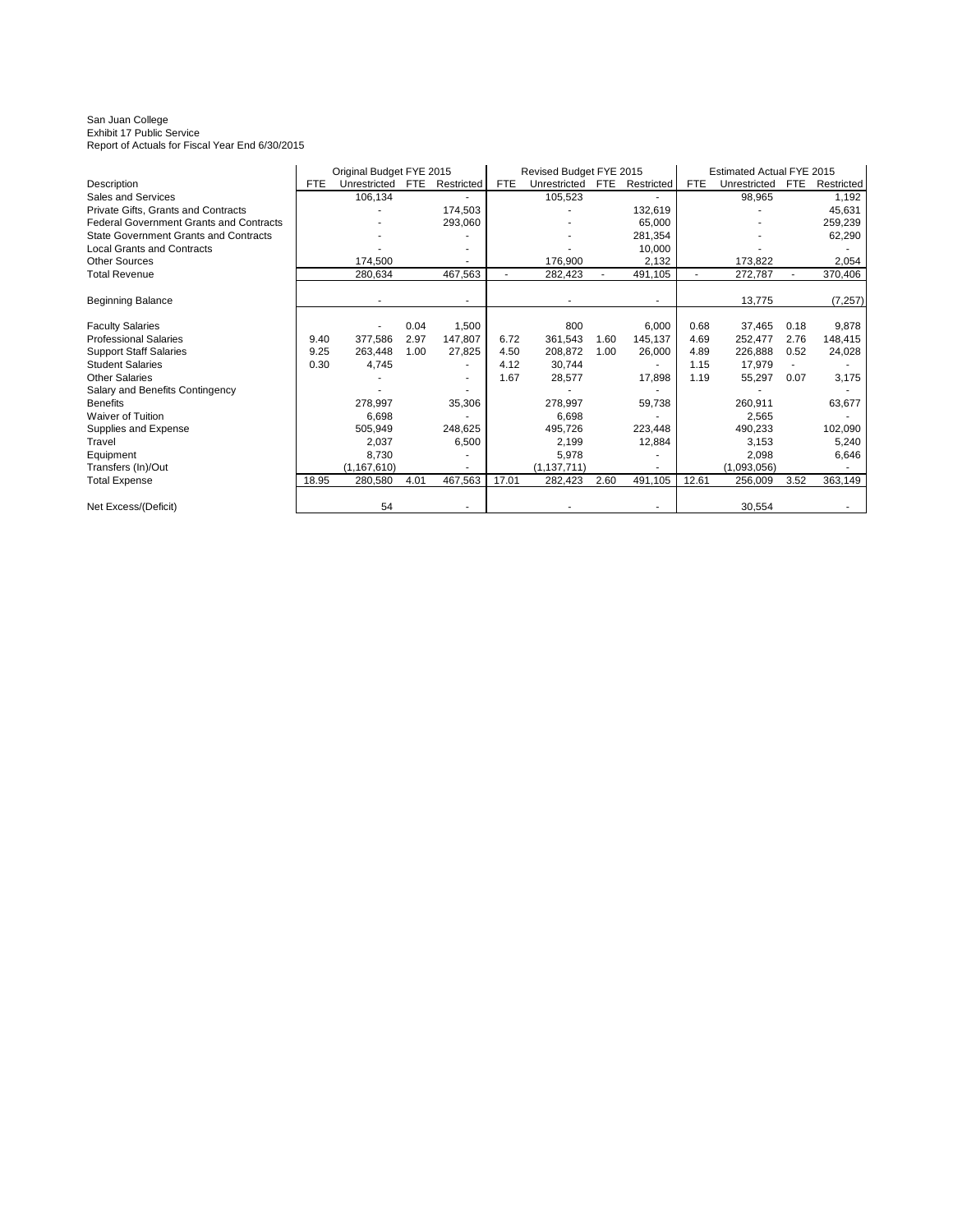### San Juan College Exhibit 18 Internal Service Report of Actuals for Fiscal Year End 6/30/2015

|                                                | Original Budget FYE 2015 |              |            |                          |       | Revised Budget FYE 2015 |            |                          | Estimated Actual FYE 2015 |              |            |            |
|------------------------------------------------|--------------------------|--------------|------------|--------------------------|-------|-------------------------|------------|--------------------------|---------------------------|--------------|------------|------------|
| Description                                    | <b>FTE</b>               | Unrestricted | <b>FTE</b> | Restricted               | FTE   | Unrestricted            | <b>FTE</b> | Restricted               | <b>FTE</b>                | Unrestricted | <b>FTE</b> | Restricted |
| Sales and Services                             |                          | 741,604      |            |                          |       | 30,750                  |            |                          |                           | 25,859       |            |            |
| Private Gifts, Grants and Contracts            |                          |              |            |                          |       |                         |            | 6,000                    |                           |              |            | 3,734      |
| <b>Federal Government Grants and Contracts</b> |                          |              |            |                          |       |                         |            |                          |                           |              |            |            |
| <b>State Government Grants and Contracts</b>   |                          |              |            |                          |       |                         |            |                          |                           |              |            |            |
| <b>Local Grants and Contracts</b>              |                          |              |            |                          |       |                         |            |                          |                           |              |            |            |
| <b>Other Sources</b>                           |                          | 5,607,792    |            | $\overline{\phantom{a}}$ |       | 6,249,817               |            |                          |                           | 6,246,958    |            |            |
| <b>Total Revenue</b>                           |                          | 6,349,396    |            | $\overline{\phantom{0}}$ |       | 6,280,567               |            | 6,000                    |                           | 6,272,817    |            | 3,734      |
|                                                |                          |              |            |                          |       |                         |            |                          |                           |              |            |            |
| <b>Faculty Salaries</b>                        |                          |              |            |                          |       | 2,615                   |            | $\overline{\phantom{a}}$ |                           | 3,075        |            |            |
| <b>Professional Salaries</b>                   | 11.00                    | 563,879      |            |                          | 11.00 | 563,879                 |            | $\overline{\phantom{a}}$ | 12.46                     | 638,586      |            |            |
| <b>Support Staff Salaries</b>                  | 24.00                    | 699,188      |            |                          | 20.30 | 689,188                 |            | $\overline{\phantom{a}}$ | 17.70                     | 600,872      |            |            |
| <b>Student Salaries</b>                        | 1.64                     | 26,671       |            |                          | 4.34  | 28,772                  |            |                          | 1.65                      | 25,665       |            |            |
| <b>Other Salaries</b>                          |                          |              |            |                          | 1.00  | 3,251                   |            |                          | 1.79                      | 60,720       |            |            |
| <b>Benefits</b>                                |                          |              |            |                          |       | 589,205                 |            |                          |                           | 593,825      |            |            |
| Waiver of Tuition                              |                          | 11,482       |            |                          |       | 11,482                  |            |                          |                           | 19,710       |            |            |
| Supplies and Expense                           |                          | 4,450,845    |            |                          |       | 4,271,623               |            | 6,000                    |                           | 4,178,279    |            | 3,734      |
| Travel                                         |                          | 24,463       |            |                          |       | 29,839                  |            |                          |                           | 29,920       |            |            |
| Equipment                                      |                          |              |            |                          |       | 90,713                  |            |                          |                           | 122,163      |            |            |
| Transfers (In)/Out                             |                          |              |            |                          |       |                         |            |                          |                           |              |            |            |
| <b>Total Expense</b>                           | 36.63                    | 6,349,396    |            |                          | 36.64 | 6,280,567               |            | 6,000                    | 33.59                     | 6,272,817    |            | 3,734      |
| Net Excess/Deficit                             |                          |              |            |                          |       |                         |            |                          |                           |              |            |            |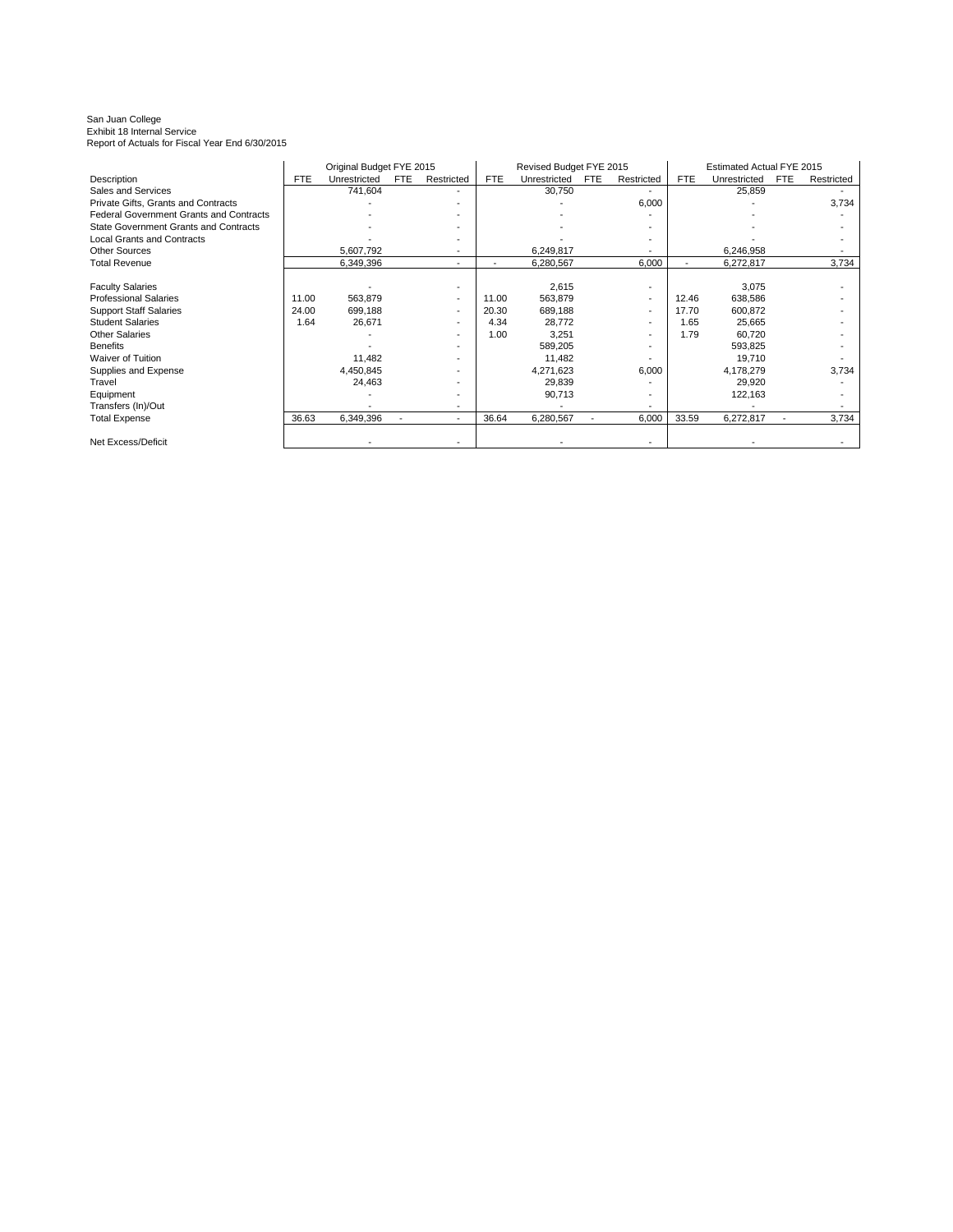#### San Juan College Exhibit 19 Student Aid Report of Actuals for Fiscal Year End 6/30/2015

|                                                |      | Original Budget FYE 2015 |            |            | Revised Budget FYE 2015 |                  |       |              | <b>Estimated Actual FYE 2015</b> |              |            |            |
|------------------------------------------------|------|--------------------------|------------|------------|-------------------------|------------------|-------|--------------|----------------------------------|--------------|------------|------------|
| Description                                    | FTE. | Unrestricted             | <b>FTE</b> | Restricted | <b>FTE</b>              | Unrestricted FTE |       | Restricted   | FTE                              | Unrestricted | <b>FTE</b> | Restricted |
| <b>Beginning Balance</b>                       |      | 10,356                   |            |            |                         | 179,921          |       |              |                                  | 179,921      |            |            |
|                                                |      |                          |            |            |                         |                  |       |              |                                  |              |            |            |
| Sales and Services                             |      |                          |            |            |                         |                  |       | 12,000       |                                  |              |            |            |
| Private Gifts, Grants and Contracts            |      |                          |            | 516,200    |                         |                  |       | 1,984,502    |                                  |              |            | 1,806,500  |
| <b>Federal Government Grants and Contracts</b> |      |                          |            | 19,802,415 |                         |                  |       | 16, 167, 445 |                                  |              |            | 15,352,730 |
| <b>State Government Grants and Contracts</b>   |      |                          |            | 1,060,964  |                         |                  |       | 1,279,030    |                                  |              |            | 1,299,873  |
| <b>Local Grants and Contracts</b>              |      |                          |            |            |                         |                  |       |              |                                  |              |            |            |
| <b>Other Sources</b>                           |      |                          |            |            |                         |                  |       |              |                                  |              |            |            |
| <b>Total Revenue</b>                           |      |                          |            | 21,379,579 |                         |                  |       | 19,442,977   |                                  |              |            | 18,459,103 |
|                                                |      |                          |            |            |                         |                  |       |              |                                  |              |            |            |
| <b>Total Available</b>                         |      | 10,356                   |            | 21,379,579 |                         | 179,921          |       | 19,442,977   |                                  | 179,921      |            | 18,459,103 |
|                                                |      |                          |            |            |                         |                  |       |              |                                  |              |            |            |
| <b>Federal Work Study Salaries</b>             |      |                          | 6.25       | 130,576    |                         |                  | 9.73  | 151,838      |                                  |              | 9.73       | 151,838    |
| <b>State Work Study Salaries</b>               |      |                          | 15.75      | 250,047    |                         |                  | 16.13 | 251,564      |                                  |              | 16.13      | 251,564    |
| <b>Student Aid</b>                             |      | 323,500                  |            | 20,998,956 |                         | 323,500          |       | 19,039,575   |                                  | 339,505      |            | 18,055,701 |
| Transfers (In)/Out                             |      | (323, 500)               |            |            |                         | (323,500)        |       |              |                                  | (334, 915)   |            |            |
| <b>Total Expense</b>                           | 0.00 |                          | 22.00      | 21,379,579 | 0.00                    |                  | 25.86 | 19,442,977   | 0.00                             | 4,590        | 25.86      | 18,459,103 |
|                                                |      |                          |            |            |                         |                  |       |              |                                  |              |            |            |
| <b>Ending Balance</b>                          |      | 10,356                   |            |            |                         | 179,921          |       |              |                                  | 175,331      |            |            |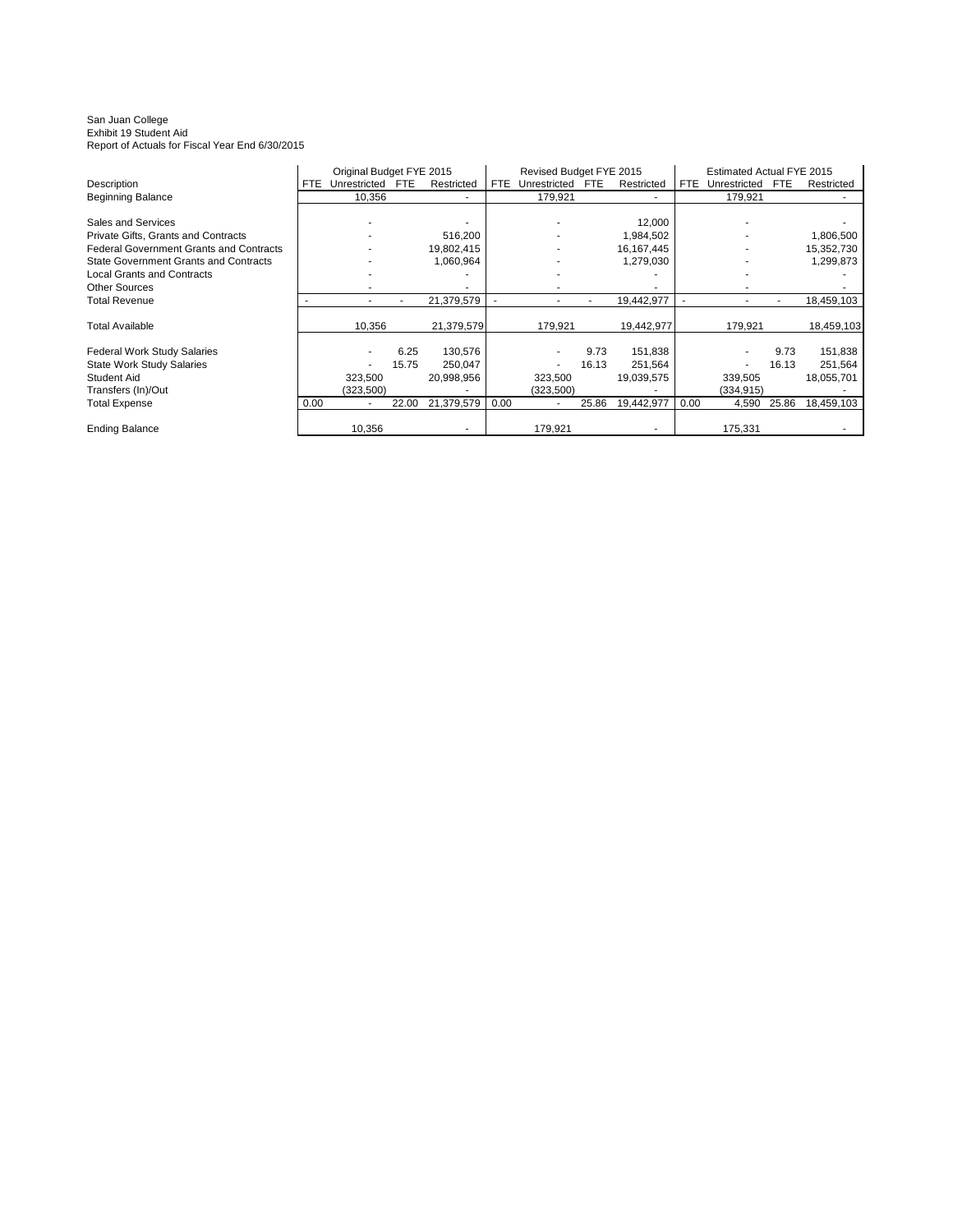#### San Juan College Exhibit 20 Auxilliary Enterprises Report of Actuals for Fiscal Year End 6/30/2015

|                                    |            | Original Budget FYE 2015 |            |                          |            | Revised Budget FYE 2015 |            |                |            | Estimated Actual FYE 2015 |            |            |
|------------------------------------|------------|--------------------------|------------|--------------------------|------------|-------------------------|------------|----------------|------------|---------------------------|------------|------------|
| Description                        | <b>FTE</b> | Unrestricted             | <b>FTE</b> | Restricted               | <b>FTE</b> | Unrestricted            | <b>FTE</b> | Restricted     | <b>FTE</b> | Unrestricted              | <b>FTE</b> | Restricted |
| Sales and Services                 |            | 5,297,957                |            |                          |            | 4,614,036               |            |                |            | 4,816,192                 |            |            |
| Other                              |            |                          |            |                          |            | 22,000                  |            |                |            | 26,050                    |            |            |
| <b>Total Revenue</b>               |            | 5,297,957                |            |                          |            | 4,636,036               |            |                |            | 4,842,242                 |            |            |
| <b>Beginning Balance</b>           |            | 700,722                  |            |                          |            | 1,189,485               |            |                |            | 1,189,485                 |            |            |
| <b>Total Available</b>             |            | 5,998,679                |            |                          |            | 5,825,521               |            |                |            | 6,031,726                 |            |            |
| <b>Professional Salaries</b>       | 2.00       | 90,535                   |            | $\blacksquare$           | 2.00       | 79,000                  |            |                | 2.00       | 79,784                    |            |            |
| <b>Support Staff Salaries</b>      | 4.00       | 885,100                  |            |                          | 3.50       | 82,000                  |            |                | 3.79       | 88,773                    |            |            |
| <b>Federal Work Study Salaries</b> |            |                          |            | $\overline{\phantom{a}}$ |            |                         |            |                |            |                           |            |            |
| <b>State Work Study Salaries</b>   | 0.10       | 1,632                    | 0.00       |                          | 0.13       | 2,000                   | 0.00       |                | 0.08       | 1,233                     | 0.00       |            |
| <b>Other Salaries</b>              | 1.33       | 14,399                   | 0.00       |                          | 7.13       | 77,000                  | 0.00       |                | 4.37       | 90,917                    | 0.00       |            |
| Supplies and Expenses              |            | 4,179,802                |            |                          |            | 4,323,816               |            |                |            | 4,106,978                 |            |            |
| Travel                             |            | 3,000                    |            |                          |            | 7,000                   |            |                |            | 5,397                     |            |            |
| Equipment                          |            | 12,000                   |            |                          |            | 1,720                   |            |                |            |                           |            |            |
| <b>Fringe Benefits</b>             |            | 109,942                  |            |                          |            | 60,000                  |            |                |            | 81,286                    |            |            |
| <b>Waiver of Tuition</b>           |            | 4,547                    |            |                          |            | 3,500                   |            |                |            | 883                       |            |            |
| Transfer(In)Out                    |            |                          |            |                          |            |                         |            |                |            |                           |            |            |
| <b>Total Expenses</b>              | 7.43       | 5,300,957                | 0.00       | $\overline{\phantom{a}}$ | 12.76      | 4,636,036               | 0.00       | $\blacksquare$ | 10.24      | 4,455,250                 | 0.00       |            |
| <b>Ending Balance</b>              |            | 697,722                  |            |                          |            | 1,189,485               |            |                |            | 1,576,476                 |            |            |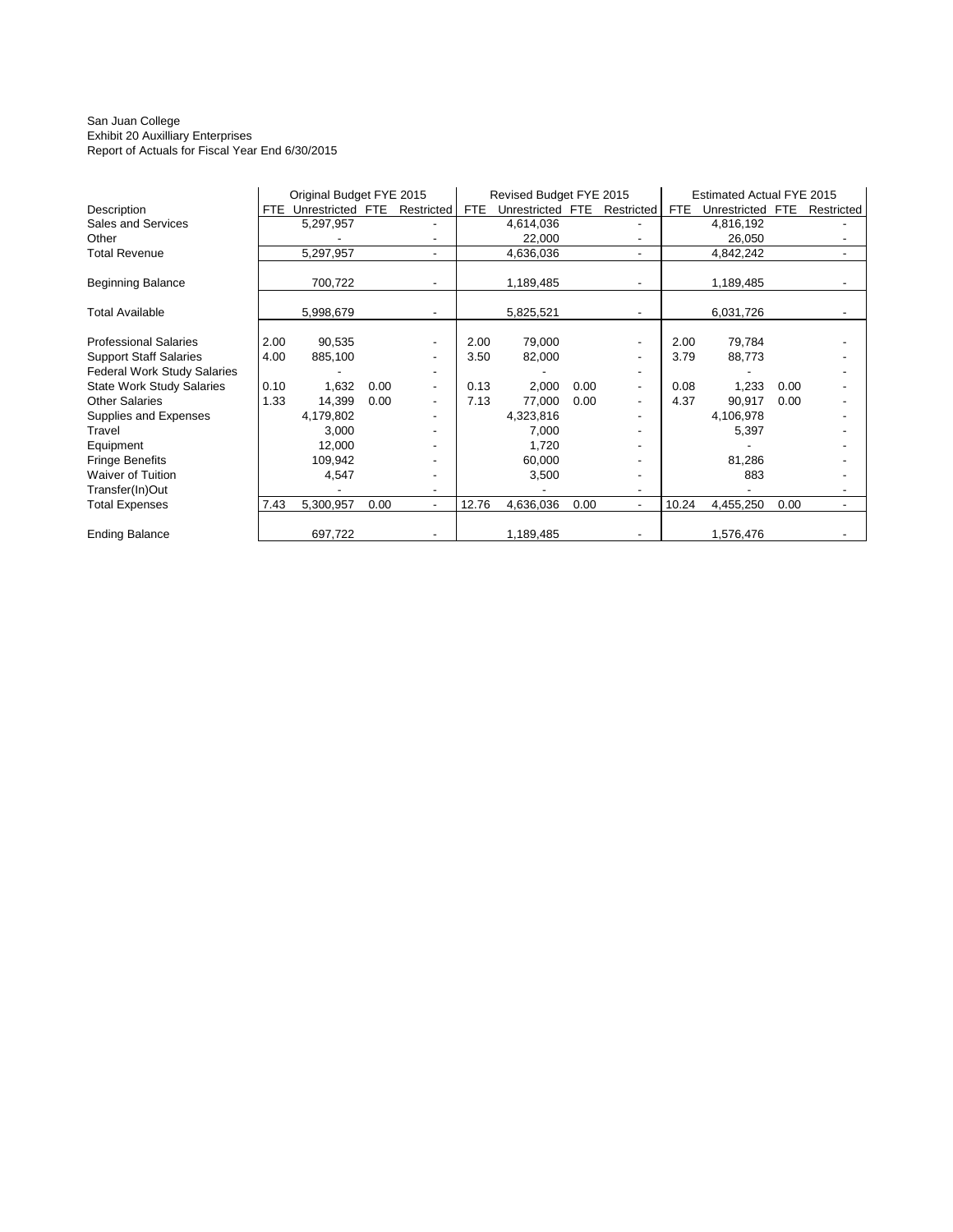#### San Juan College Exhibit 22 Independent Operations Report of Actuals for Fiscal Year End 6/30/2015

|                                              | Original Budget FYE 2015 |                             |  |  | Revised Budget FYE 2015 |              |  |                       | Estimated Actual FYE 2015 |              |  |                |
|----------------------------------------------|--------------------------|-----------------------------|--|--|-------------------------|--------------|--|-----------------------|---------------------------|--------------|--|----------------|
| Description                                  | FTE.                     | Unrestricted FTE Restricted |  |  | <b>FTE</b>              | Unrestricted |  | <b>FTE</b> Restricted | FTE.                      | Unrestricted |  | FTE Restricted |
| <b>Beginning Balance</b>                     |                          | 347,579                     |  |  |                         | 380,279      |  |                       |                           | 372,818      |  |                |
|                                              |                          |                             |  |  |                         |              |  |                       |                           |              |  |                |
| <b>State Government Grants and Contracts</b> |                          |                             |  |  |                         |              |  |                       |                           |              |  |                |
| <b>Other Sources</b>                         |                          | 236,037                     |  |  |                         | 236,037      |  |                       |                           | 216,081      |  |                |
| <b>Total Revenue</b>                         |                          | 583,616                     |  |  |                         | 616,316      |  |                       |                           | 588,899      |  |                |
| <b>Faculty Salaries</b>                      |                          |                             |  |  |                         |              |  |                       |                           |              |  |                |
| <b>Professional Salaries</b>                 |                          |                             |  |  |                         |              |  |                       |                           |              |  |                |
| <b>Support Staff Salaries</b>                |                          |                             |  |  |                         |              |  |                       |                           |              |  |                |
| <b>State Work Study Salaries</b>             |                          |                             |  |  |                         |              |  |                       |                           |              |  |                |
| <b>Federal Work Study Salaries</b>           |                          |                             |  |  |                         |              |  |                       |                           |              |  |                |
| <b>Other Salaries</b>                        |                          |                             |  |  |                         | 500          |  |                       |                           |              |  |                |
| Supplies and Expense                         |                          | 215,508                     |  |  |                         | 181,999      |  |                       |                           | 120,502      |  |                |
| Travel                                       |                          |                             |  |  |                         |              |  |                       |                           |              |  |                |
| Equipment                                    |                          |                             |  |  |                         |              |  |                       |                           |              |  |                |
| <b>Fringe Benefits</b>                       |                          | 34,749                      |  |  |                         | 14,258       |  |                       |                           | 9,073        |  |                |
| Waiver of Tuition                            |                          |                             |  |  |                         |              |  |                       |                           |              |  |                |
| Transfers (In)/Out                           |                          | (14, 220)                   |  |  |                         | (14, 220)    |  |                       |                           | 45,200       |  |                |
| <b>Total Expense</b>                         |                          | 236,037                     |  |  |                         | 182,537      |  |                       |                           | 174,775      |  |                |
| Net Excess/(Deficit)                         |                          | 347,579                     |  |  |                         | 433,779      |  |                       |                           | 414,124      |  |                |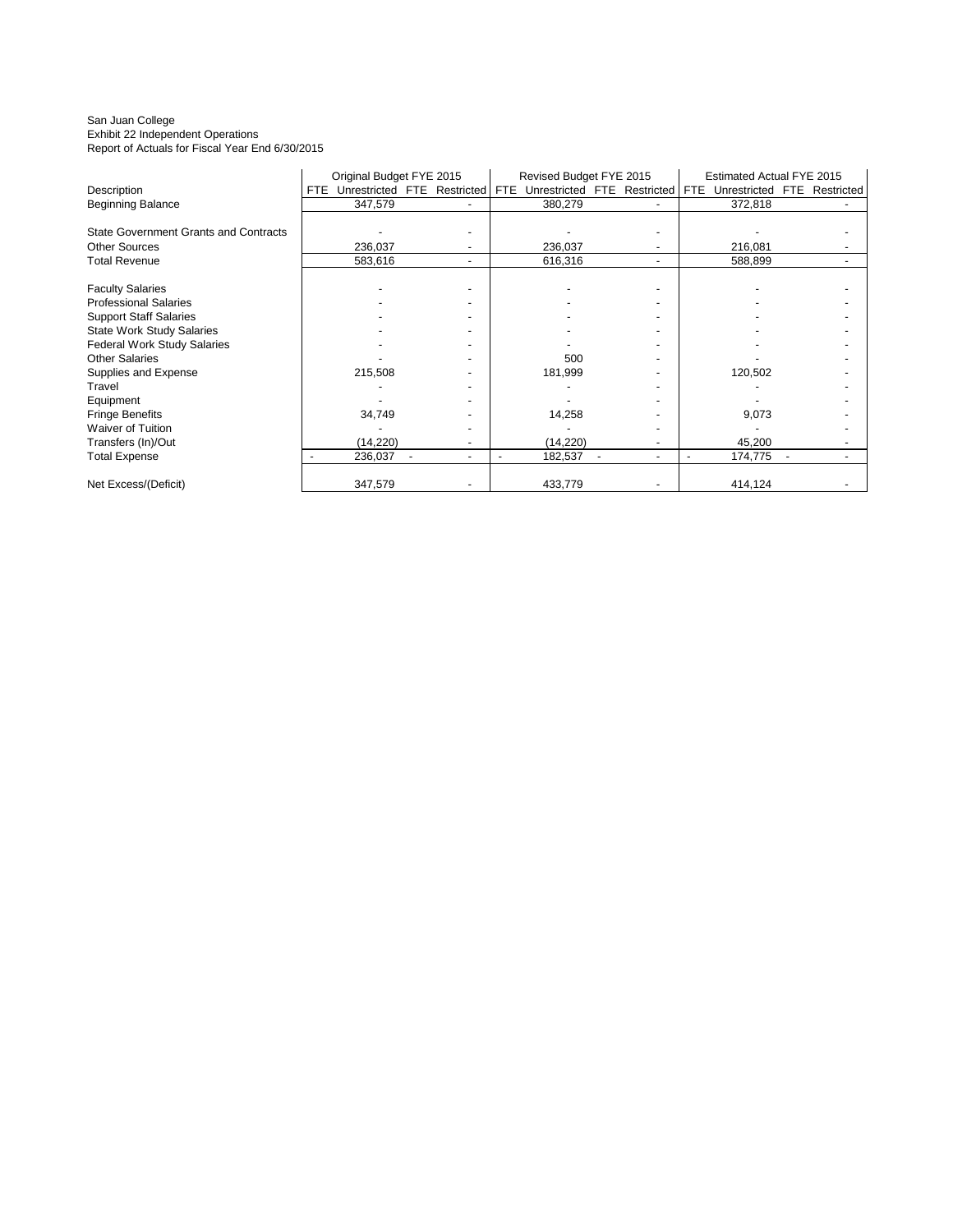#### San Juan College Exhibit a- Summary of Current Funds Revenue by Source Report of Actuals for Fiscal Year End 6/30/2015

|                                                      | Original Budget FYE 2015 |            |                         | Revised Budget FYE 2015  | Estimated Actual FYE 2015 |            |  |  |
|------------------------------------------------------|--------------------------|------------|-------------------------|--------------------------|---------------------------|------------|--|--|
|                                                      | Unrestricted Restricted  |            | Unrestricted Restricted |                          | Unrestricted Restricted   |            |  |  |
| <b>Tuition and Fees</b>                              |                          |            |                         |                          |                           |            |  |  |
| Instruction and General                              | 13,691,706               |            | 13,442,311              | $\overline{\phantom{a}}$ | 11,618,389                |            |  |  |
| Research                                             |                          |            |                         |                          |                           |            |  |  |
| <b>Public Service</b>                                |                          |            |                         |                          |                           |            |  |  |
| Student Aid, Grants, Stipends                        |                          |            |                         | $\overline{\phantom{a}}$ |                           |            |  |  |
| <b>Auxilliary Enterprises</b>                        |                          |            |                         |                          |                           |            |  |  |
| Intercollegiate Althletics                           |                          |            |                         | ٠                        |                           |            |  |  |
| <b>Independent Operations</b>                        |                          |            |                         |                          |                           |            |  |  |
| <b>Federal Government Appropriations</b>             |                          |            |                         |                          |                           |            |  |  |
| Instruction and General                              |                          |            |                         |                          |                           |            |  |  |
| Research                                             |                          |            |                         |                          |                           |            |  |  |
| <b>Public Service</b>                                |                          |            |                         |                          |                           |            |  |  |
| Student Aid, Grants, Stipends                        |                          |            |                         |                          |                           |            |  |  |
| <b>Auxilliary Enterprises</b>                        |                          |            |                         |                          |                           |            |  |  |
| Intercollegiate Althletics                           |                          |            |                         |                          |                           |            |  |  |
| <b>Independent Operations</b>                        |                          |            |                         |                          |                           |            |  |  |
| <b>State Government Appropriations</b>               |                          |            |                         |                          |                           |            |  |  |
| Instruction and General                              | 25,170,300               |            | 25,170,300              |                          | 25,170,340                |            |  |  |
| Research                                             |                          |            |                         |                          |                           |            |  |  |
| <b>Public Service</b>                                |                          |            |                         | $\overline{\phantom{a}}$ |                           |            |  |  |
| Student Aid, Grants, Stipends                        |                          |            |                         | ٠                        |                           |            |  |  |
| <b>Auxilliary Enterprises</b>                        |                          |            |                         |                          |                           |            |  |  |
| Intercollegiate Althletics                           |                          |            |                         |                          |                           |            |  |  |
| Independent Operations                               |                          |            |                         |                          |                           |            |  |  |
| <b>Local Government Appropriations</b>               |                          |            |                         |                          |                           |            |  |  |
| Instruction and General                              | 15,063,302               |            | 15,063,302              |                          | 14,608,703                |            |  |  |
| Research                                             |                          |            |                         |                          |                           |            |  |  |
| <b>Public Service</b>                                |                          |            |                         |                          |                           |            |  |  |
| Student Aid, Grants, Stipends                        |                          |            |                         |                          |                           |            |  |  |
| <b>Auxilliary Enterprises</b>                        |                          |            |                         |                          |                           |            |  |  |
| Intercollegiate Althletics                           |                          |            |                         |                          |                           |            |  |  |
| <b>Independent Operations</b>                        |                          |            |                         |                          |                           |            |  |  |
| <b>Federal Government Grants and Contracts</b>       |                          |            |                         |                          |                           |            |  |  |
| Instruction and General                              |                          | 1,990,141  |                         | 3,706,966                |                           | 2,010,944  |  |  |
| Research                                             |                          |            |                         |                          |                           |            |  |  |
| <b>Public Service</b>                                |                          | 293,060    |                         | 65,000                   |                           | 259,239    |  |  |
| Student Aid, Grants, Stipends                        |                          | 19,802,415 |                         | 16,167,445               |                           | 15,352,730 |  |  |
| <b>Auxilliary Enterprises</b>                        |                          |            |                         |                          |                           |            |  |  |
| Intercollegiate Althletics                           |                          |            |                         |                          |                           |            |  |  |
| <b>Independent Operations</b>                        |                          |            |                         |                          |                           |            |  |  |
| <b>State Government Grants and Contracts</b>         |                          |            |                         |                          |                           |            |  |  |
| Instruction and General                              | 135,705                  | 459,816    | 180,975                 | 535,242                  | 123,260                   | 504,674    |  |  |
| Research                                             |                          |            |                         |                          |                           |            |  |  |
| <b>Public Service</b>                                |                          | 1,607      |                         | 281,354                  |                           | 62,290     |  |  |
| Student Aid, Grants, Stipends                        |                          | 1,060,964  |                         | 1,279,030                |                           | 1,299,873  |  |  |
| <b>Auxilliary Enterprises</b>                        |                          |            |                         |                          |                           |            |  |  |
| Intercollegiate Althletics<br>Independent Operations |                          |            |                         |                          |                           |            |  |  |
|                                                      |                          |            |                         |                          |                           |            |  |  |
|                                                      |                          |            |                         |                          |                           |            |  |  |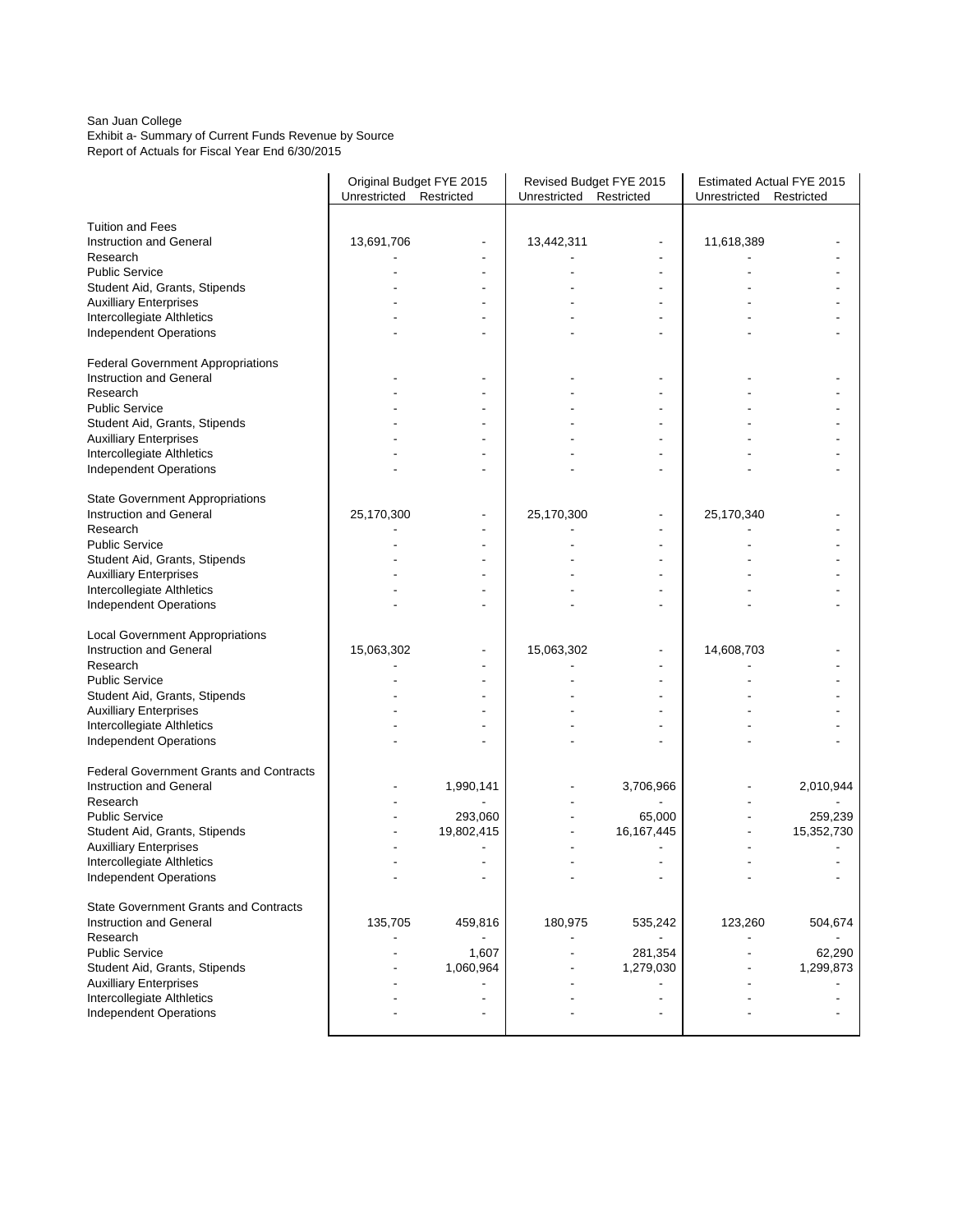|                                              | Original Budget FYE 2015 |                          | Revised Budget FYE 2015  |                                            | Estimated Actual FYE 2015 |                          |
|----------------------------------------------|--------------------------|--------------------------|--------------------------|--------------------------------------------|---------------------------|--------------------------|
|                                              | Unrestricted Restricted  |                          | Unrestricted             | Restricted                                 | Unrestricted              | Restricted               |
| <b>Local Government Grants and Contracts</b> |                          |                          |                          |                                            |                           |                          |
| Instruction and General<br>Research          |                          | $\overline{\phantom{a}}$ |                          | $\overline{\phantom{a}}$<br>$\blacksquare$ |                           |                          |
| <b>Public Service</b>                        |                          |                          |                          | 10,000                                     |                           |                          |
| Student Aid, Grants, Stipends                |                          |                          |                          |                                            |                           |                          |
| <b>Auxilliary Enterprises</b>                |                          |                          |                          |                                            |                           |                          |
| Intercollegiate Althletics                   |                          |                          |                          |                                            |                           |                          |
| Independent Operations                       |                          |                          |                          |                                            |                           |                          |
|                                              |                          |                          |                          |                                            |                           |                          |
| Private Gifts, Grants and Contracts          |                          |                          |                          |                                            |                           |                          |
| Instruction and General                      |                          | 890,433                  | 450,000                  | 1,130,818                                  | 238,215                   | 762,742                  |
| Research                                     |                          |                          |                          |                                            |                           |                          |
| <b>Public Service</b>                        |                          | 166,809                  |                          | 132,619                                    |                           | 45,631                   |
| <b>Internal Service</b>                      |                          |                          |                          |                                            |                           | 3,734                    |
| Student Aid, Grants, Stipends                |                          | 516,200                  |                          | 1,984,502                                  |                           | 1,806,500                |
| <b>Auxilliary Enterprises</b>                |                          |                          |                          |                                            |                           |                          |
| Intercollegiate Althletics                   |                          |                          |                          |                                            |                           |                          |
| <b>Independent Operations</b>                |                          |                          |                          |                                            |                           |                          |
|                                              |                          |                          |                          |                                            |                           |                          |
| Endowment, Land, and Permanent Funds         |                          |                          |                          |                                            |                           |                          |
| Instruction and General                      |                          |                          |                          |                                            |                           |                          |
| Research                                     |                          |                          |                          |                                            |                           |                          |
| <b>Public Service</b>                        |                          |                          |                          |                                            |                           |                          |
|                                              |                          |                          |                          |                                            |                           |                          |
| Student Aid, Grants, Stipends                |                          |                          |                          |                                            |                           |                          |
| <b>Auxilliary Enterprises</b>                |                          |                          |                          |                                            |                           |                          |
| Intercollegiate Althletics                   |                          |                          |                          |                                            |                           |                          |
| <b>Independent Operations</b>                |                          |                          |                          |                                            |                           |                          |
| Sales and Services                           |                          |                          |                          |                                            |                           |                          |
|                                              |                          |                          |                          |                                            |                           |                          |
| Instruction and General                      | 851,479                  |                          | 686,271                  |                                            | 817,567                   |                          |
| Research                                     |                          |                          |                          |                                            |                           |                          |
| <b>Public Service</b>                        | 106,134                  | $\blacksquare$           | 105,523                  |                                            | 98,965                    | 1,192                    |
| <b>Internal Service</b>                      |                          |                          |                          |                                            | 25,859                    |                          |
| Student Aid, Grants, Stipends                |                          |                          |                          | 12,000                                     |                           |                          |
| <b>Auxilliary Enterprises</b>                |                          | ٠                        | 4,614,036                |                                            | 4,816,192                 |                          |
| Intercollegiate Althletics                   |                          | ٠                        |                          | $\overline{\phantom{a}}$                   |                           |                          |
| <b>Independent Operations</b>                |                          |                          |                          |                                            |                           |                          |
| <b>Other Sources</b>                         |                          |                          |                          |                                            |                           |                          |
| Instruction and General                      |                          |                          | 644,447                  |                                            | 688,997                   |                          |
| Research                                     | 548,634                  |                          |                          |                                            |                           |                          |
| <b>Public Service</b>                        | 174,500                  | 6,087                    | 176,900                  | 2,132                                      | 173,822                   | 2,054                    |
| <b>Internal Service</b>                      |                          |                          |                          |                                            | 6,246,958                 |                          |
| Student Aid, Grants, Stipends                |                          |                          | $\overline{\phantom{a}}$ | $\overline{\phantom{a}}$                   | $\blacksquare$            |                          |
|                                              |                          |                          |                          |                                            |                           |                          |
| <b>Auxiliary Enterprises</b>                 |                          |                          | 22,000                   |                                            | 26,050                    |                          |
| Intercollegiate Althletics                   |                          |                          |                          |                                            |                           |                          |
| Independent Operations                       | 236,037                  |                          | 236,037                  |                                            | 216,081                   |                          |
| <b>Total Current Funds Revenue</b>           |                          |                          |                          |                                            |                           |                          |
|                                              |                          |                          |                          |                                            |                           |                          |
| Instruction and General                      | 55,461,126               | 3,340,390                | 55,637,606               | 5,373,026                                  | 53,265,470                | 3,278,360                |
| Research                                     |                          |                          |                          |                                            |                           |                          |
| <b>Public Service</b>                        | 280,634                  | 467,563                  | 282,423                  | 491,105                                    | 272,787                   | 370,406                  |
| <b>Internal Service</b>                      |                          |                          |                          |                                            | 6,272,817                 | 3,734                    |
| Student Aid, Grants, Stipends                |                          | 21,379,579               |                          | 19,442,977                                 |                           | 18,459,102               |
| <b>Auxilliary Enterprises</b>                | 5,297,957                |                          | 4,636,036                |                                            | 4,842,242                 |                          |
| Intercollegiate Althletics                   |                          |                          |                          |                                            |                           |                          |
| Independent Operations                       | 236,037                  | $\overline{\phantom{a}}$ | 236,037                  | $\overline{\phantom{a}}$                   | 216,081                   | $\overline{\phantom{a}}$ |
| <b>Grand Total</b>                           | 61,275,754               | 25, 187, 532             | 60,792,102               | 25,307,108                                 | 64,869,397                | 22,111,602               |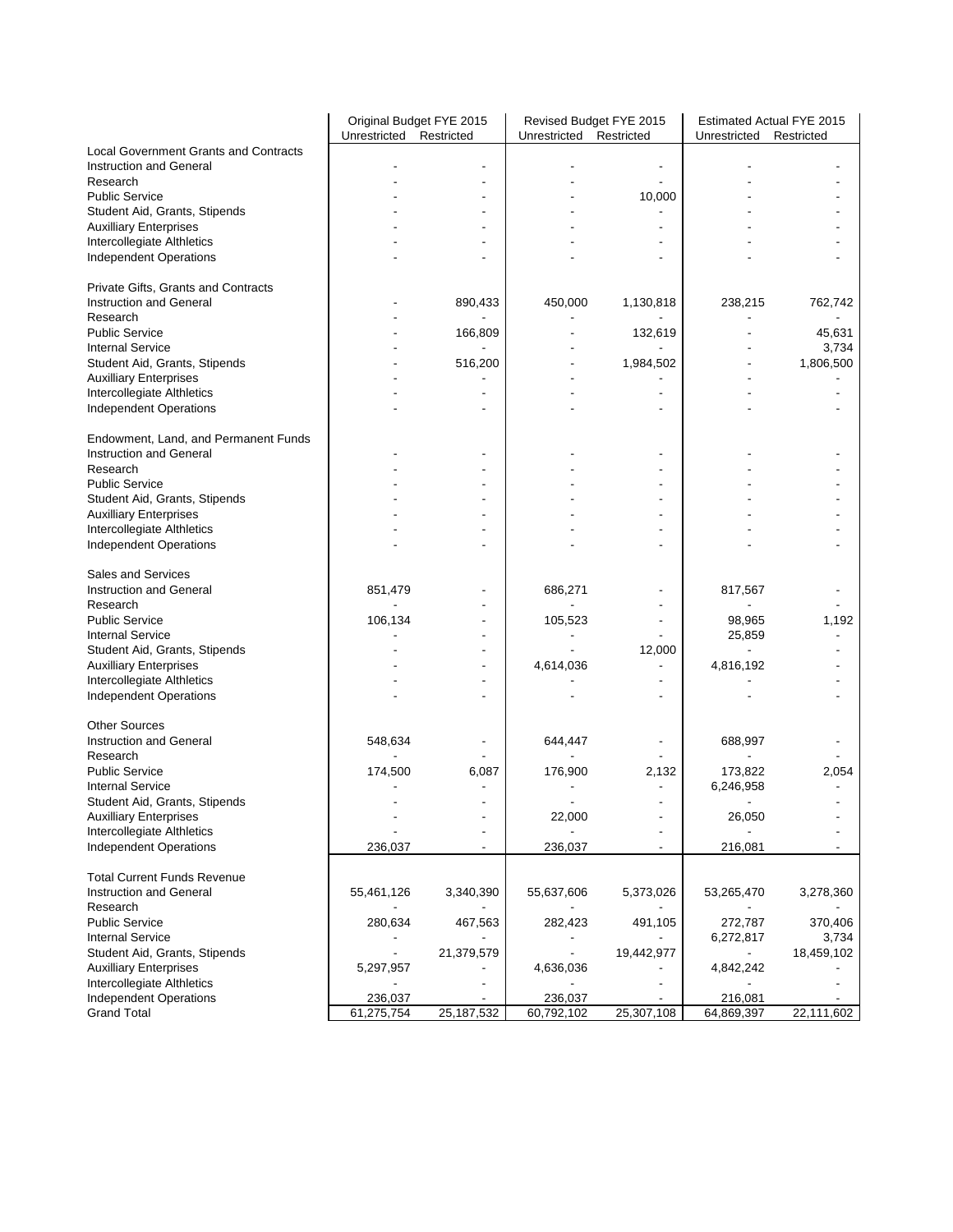#### San Juan College Exhibit b Report of Actuals for Fiscal Year End 6/30/2015

| Unrestricted<br>Unrestricted<br>Unrestricted<br>Restricted<br>Restricted            | Revised Budget FYE 2015<br>Estimated Actual FYE 2015 |  |  |  |
|-------------------------------------------------------------------------------------|------------------------------------------------------|--|--|--|
|                                                                                     | Restricted                                           |  |  |  |
| Description                                                                         |                                                      |  |  |  |
| <b>Faculty Salaries</b>                                                             |                                                      |  |  |  |
| 10,549,349<br>Instruction<br>315,584<br>13,607,993<br>176,601<br>13,235,360         | 112,392                                              |  |  |  |
| Academic Support<br>51,028<br>38,933                                                |                                                      |  |  |  |
| 47,796<br>8,614<br>1,120<br><b>Student Support</b><br>218,359<br>221,548            | 129,185                                              |  |  |  |
| <b>Institutional Support</b>                                                        |                                                      |  |  |  |
| <b>Physical Plant</b>                                                               |                                                      |  |  |  |
| <b>Public Service</b><br>14,864<br>800<br>6,000<br>37,465                           | 9,878                                                |  |  |  |
| <b>Internal Service</b><br>3,017<br>3,075                                           |                                                      |  |  |  |
| <b>Student Aid</b><br>$\qquad \qquad \blacksquare$                                  | 360                                                  |  |  |  |
| <b>Auxilliary Enterprises</b>                                                       |                                                      |  |  |  |
| <b>Independent Operations</b><br>$\overline{a}$                                     |                                                      |  |  |  |
| <b>Professional Salaries</b>                                                        |                                                      |  |  |  |
| 4,471,644<br>964,842<br>Instruction<br>1,281,033<br>213,970                         | 86,572                                               |  |  |  |
| Academic Support<br>1,510,915<br>1,485,615<br>1,342,652                             |                                                      |  |  |  |
| <b>Student Support</b><br>1,378,813<br>331,480<br>833,731<br>1,491,342<br>1,594,602 | 637,975                                              |  |  |  |
| <b>Institutional Support</b><br>663,788<br>2,305,312<br>2,138,578                   |                                                      |  |  |  |
| <b>Physical Plant</b><br>455,928<br>587,318<br>587,318                              |                                                      |  |  |  |
| <b>Public Service</b><br>145,137<br>546,561<br>261,538<br>361,543<br>252,477        | 148,415                                              |  |  |  |
| 563,879<br><b>Internal Service</b><br>563,879<br>638,586                            |                                                      |  |  |  |
| <b>Student Aid</b>                                                                  |                                                      |  |  |  |
| <b>Auxilliary Enterprises</b><br>79,000<br>79,784                                   |                                                      |  |  |  |
| <b>Independent Operations</b><br>90,535                                             |                                                      |  |  |  |
| <b>Support Staff Salaries</b>                                                       |                                                      |  |  |  |
| Instruction<br>2,063,885<br>1,064,026<br>892,370                                    |                                                      |  |  |  |
| Academic Support<br>1,024,323<br>844,799<br>799,447                                 |                                                      |  |  |  |
| 608,727<br><b>Student Suppport</b><br>1,449,092<br>212,580<br>646,418<br>223,030    | 178,460                                              |  |  |  |
| <b>Institutional Support</b><br>1,449,092<br>1,089,638<br>1,050,170                 |                                                      |  |  |  |
| <b>Physical Plant</b><br>1,392,998<br>1,449,092<br>1,406,381                        |                                                      |  |  |  |
| <b>Public Service</b><br>818,279<br>55490<br>208,872<br>26,000<br>226,888           | 24,028                                               |  |  |  |
| <b>Internal Service</b><br>699,188<br>689,188<br>600,872                            |                                                      |  |  |  |
| <b>Student Aid</b>                                                                  |                                                      |  |  |  |
| <b>Auxilliary Enterprises</b><br>82,000<br>88,773                                   |                                                      |  |  |  |
| 885,100<br><b>Independent Operations</b><br>174,503                                 |                                                      |  |  |  |
| <b>Student Salaries</b>                                                             |                                                      |  |  |  |
| 153,511<br>99,671<br>Instruction                                                    |                                                      |  |  |  |
| Academic Support<br>55,087<br>40,106                                                |                                                      |  |  |  |
| 54,516<br><b>Student Support</b><br>61,938                                          |                                                      |  |  |  |
| <b>Institutional Support</b><br>18,650<br>12,808                                    |                                                      |  |  |  |
| <b>Physical Plant</b><br>21,756<br>2,553                                            |                                                      |  |  |  |
| <b>Public Service</b><br>30,746<br>30,744<br>17,979<br>$\overline{a}$               |                                                      |  |  |  |
| 26,671<br><b>Internal Service</b><br>28,772<br>25,665<br>$\overline{a}$             |                                                      |  |  |  |
| 403,402<br><b>Student Aid</b><br>$\frac{1}{2}$                                      | 403,402                                              |  |  |  |
| 14,000<br><b>Auxilliary Enterprises</b><br>1,233                                    |                                                      |  |  |  |
| <b>Independent Operations</b><br>16,031                                             |                                                      |  |  |  |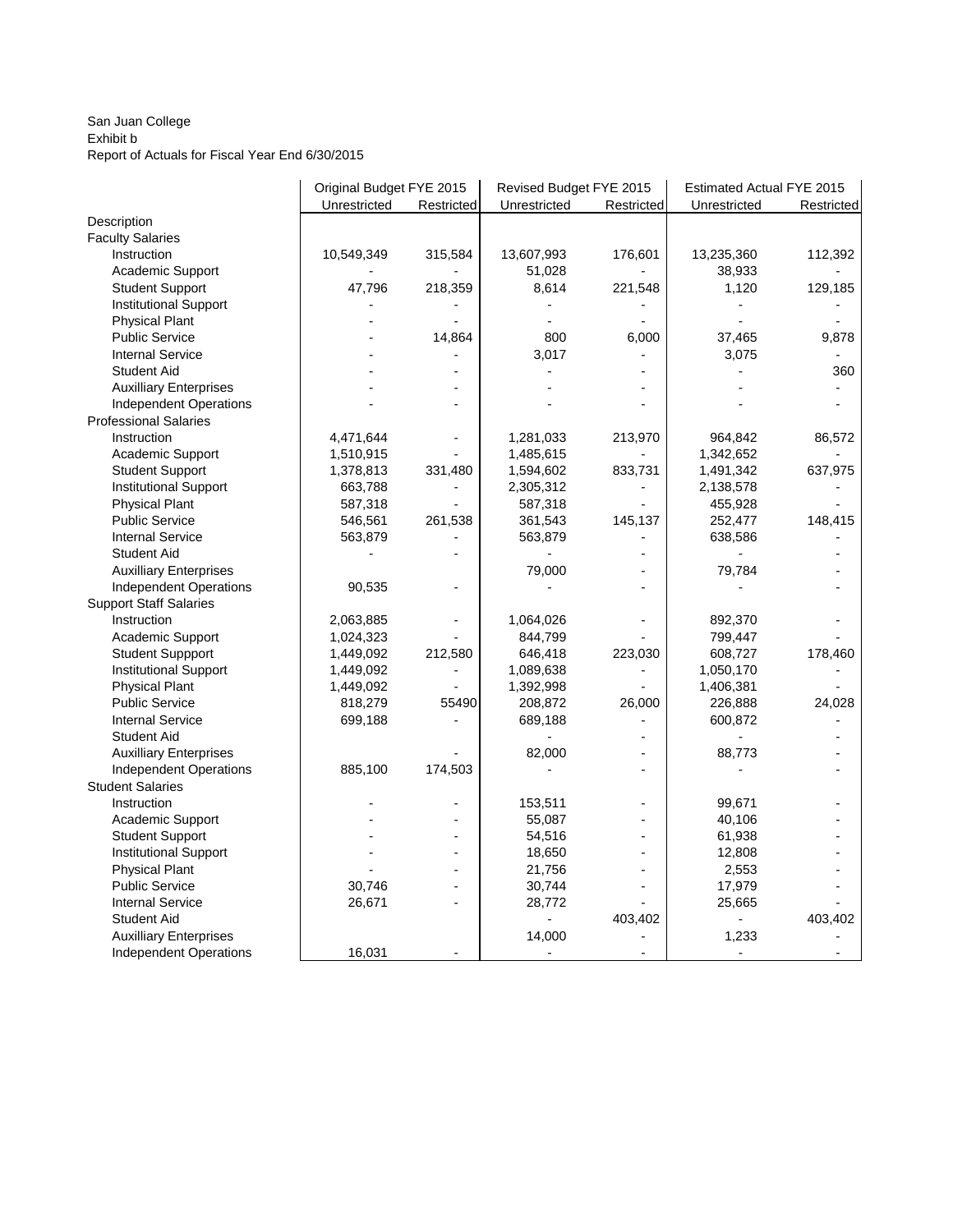|                                    | Original Budget FYE 2015 |            | Revised Budget FYE 2015 |            | <b>Estimated Actual FYE 2015</b> |            |
|------------------------------------|--------------------------|------------|-------------------------|------------|----------------------------------|------------|
|                                    | Unrestricted             | Restricted | Unrestricted            | Restricted | Unrestricted                     | Restricted |
| <b>Other Salaries</b>              |                          |            |                         |            |                                  |            |
| Instruction                        |                          |            | 972,870                 | 199,682    | 1,908,014                        | 172,360    |
| <b>Academic Support</b>            |                          |            | 124,437                 |            | 223,065                          | 6,495      |
| <b>Student Support</b>             |                          |            | 397,326                 | 160,765    | 448,438                          | 133,183    |
| <b>Institutional Support</b>       |                          |            | 64.503                  |            | 157,628                          | 225        |
| <b>Physical Plant</b>              |                          |            | 34,338                  |            | 79,536                           |            |
| <b>Public Service</b>              |                          |            | 28,577                  | 17,898     | 55,297                           | 3,175      |
| <b>Internal Service</b>            |                          |            | 3,251                   |            | 60,720                           |            |
| <b>Student Aid</b>                 |                          |            |                         |            |                                  |            |
| <b>Auxilliary Enterprises</b>      |                          |            | 65,000                  |            | 90,917                           |            |
| Independent Operations             |                          |            | 500                     |            |                                  |            |
| <b>Grand Total</b>                 | 30,322,097               | 1,584,398  | 30,015,530              | 2,627,764  | 29,639,340                       | 2,046,105  |
|                                    |                          |            |                         |            |                                  |            |
| <b>Summaries of Total Salaries</b> |                          |            |                         |            |                                  |            |
| Instruction                        | 17,084,878               | 315,584    | 17,079,433              | 590,253    | 17,100,258                       | 371,324    |
| <b>Academic Support</b>            | 2,535,238                |            | 2,560,966               |            | 2,444,203                        | 6,495      |
| <b>Student Support</b>             | 2,875,701                | 762,419    | 2,701,476               | 1,439,074  | 2,611,565                        | 1,078,803  |
| Institutional Support              | 2,112,880                |            | 3,478,103               |            | 3,359,184                        | 225        |
| <b>Physical Plant</b>              | 2,036,410                |            | 2.036.410               |            | 1.944.397                        |            |
| <b>Public Service</b>              | 1,395,586                | 331,892    | 630,536                 | 195,035    | 590,105                          | 185,496    |
| <b>Internal Service</b>            | 1,289,738                |            | 1,288,107               |            | 1,328,919                        |            |
| <b>Student Aid</b>                 |                          |            |                         | 403,402    |                                  | 403,762    |
| <b>Auxilliary Enterprises</b>      |                          |            | 240,000                 |            | 260,707                          |            |
| <b>Independent Operations</b>      | 991,666                  | 174,503    | 500                     |            |                                  |            |
| <b>Grand Total</b>                 | 30,322,097               | 1,584,398  | 30,015,530              | 2,627,764  | 29,639,340                       | 2,046,105  |